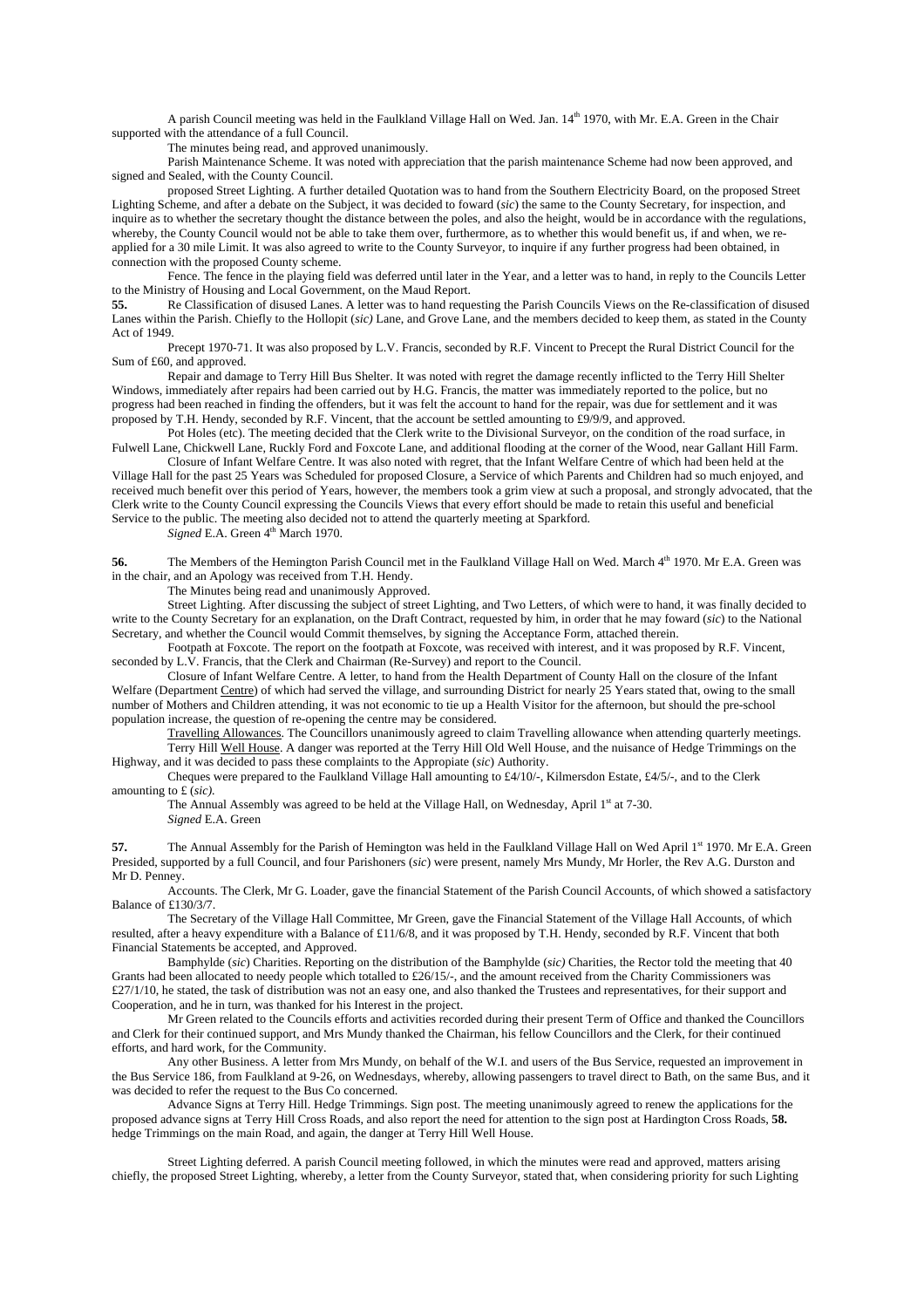Schemes, the number of accidents was taken into consideration, and on this basis, the Scheme for the village of Faulkland did not warrant such a high priority as others in the county, this reply being received with disappointment, the Clerk being instructed to reply, stating the same, and after a further discussion it was proposed by L.V. Francis, seconded by R.F. Vincent, to await , to see if the Scheme can be included in the 1971-72 programme, and unanimously approved. Mr Hendy, Mr Long and the Clerk agreed to attend the quarterly meeting at Batcombe.

*Signed* E.A. Green  $4<sup>th</sup>$  June 1970

# Parish Council Elections 4<sup>th</sup> May 1970

The result of the uncontested Elections due to be held on the  $4<sup>th</sup>$  May 1970, resulted as follows. Elected. L.V. Francis, E.A. Green, T.H. Hendy, K.W. Long, R.F. Vincent, C.H. Wilkins.

The Annual meeting of the parish Council was held in the Faulkland Village Hall on Tuesday June 2<sup>nd</sup> 1970.

 Chairman. Mr E.A. Green was re-elected Chairman, for the ninth Year in succession, and Mr C.H. Wilkins was re-elected Vice – Chairman, for a similar period, this being proposed by L.V. Francis, seconded by R.F. Vincent.

The minutes being read and approved unanimously.

 Street Lighting. Confirmation was stated in a letter from the County Surveyor that the Councils request for a Street Lighting Scheme will again be place before the Appropiate (*sic*) Committee, when they consider their street Lighting estimates for 1971-72. **59.** Advance Road Signs at Terry Hill. A letter from the Divisional Highways Surveyor, regarding the proposed advance signs at

Terry Hill, stated the County Council was modernising the road sign system, starting with the Trunk Roads, and next on the list, no doubt, would be the principle (*sic*) ones.

 School Managers. It was proposed by R.F. Vincent, seconded by L.V. Francis that E. A. Green, and Mr Francis be again reelected to serve for a period of 3 Years, on the Managing body of the Hemington primary School, and it was proposed by L.V. Francis, seconded by R.F. Vincent, that Mr T.H. Hendy, and E.A. Green be again re-elected to serve for a period of 3 Years on the Bamphylde Charities Committee, and approved.

 Re-Affilliation (*sic*). It was also proposed by L.V. Francis, seconded by R.F. Vincent that the Council Re-Affilliate (*sic*) to the Association of Parish Councils, and to renew the insurance Premium, and approved.

 Hollowpit Lane. The meeting also agreed that the Clerk and Chairman use their own discretion as what best should be done, best to leviate (*sic*) the condition of the overgrowth in the Hollowpit Lane.

 Condition at Gallant Hill Farm. Mr Francis reported the condition arising from the effluent, of which was lying Stagnant, in the road, and ditch, at the corner, near Gallant Hill Farm, Foxcote, he felt the present condition was detrimental to the health of the public, and

the meeting agreed that the Clerk write to the Surveyor, and Public Health Inspector advising them to look into the matter immediately. Bus Service. A reply from the Bristol Omnibus Co stated that the request for an additional service was receiving attention. Hemington Water Supply. Notification was also received about the new water main to supply the village of Hemington. *Signed* E.A. Green 5<sup>th</sup> August 1970

**60.** The members of the Hemington Parish Council met in the Faulkland Village Hall on Wed August 5<sup>th</sup> 1970, with Mr E.A. Green presiding. Members present were L.V. Francis, K.W. Long, C.H. Wilkins and their Clerk, G. Loader.

The minutes were read, and unanimously approved.

 Overgrowth. Matters Arising, such as Hollowpit Lane, Gallant Hill Farm nuisance, and the overgrowth at Foxcote, were receiving attention.

 Road Safety Committee. Mr G. Loader was appointed as Representative to the Frome Rural Road Safety Committee with Mr R.F. Vincent as deputy, and it was agreed to write to Mr Burkitt, with a view to Supervising the Proposed Proficiency Cycling Scheme.

 Registration of Highway Land. A letter was to hand from the County Council, on the Subject of Registration of Highway Land, at Faulkland including a 5 ft Green Verge adjoining the Village Green, alongside the Class 1 Road A366, but the Council felt, that the public Rights of Recreation, in this Case, have precedence in terms of historical origin, over the rights of the public to use the Land for Highway purposes, the Clerk being instructed to reply accordingly, this being proposed by L.V. Francis, seconded by K.W. Long and approved.

 Village Pond. A letter was to hand from Mrs N. Mundy, regarding the present state of the Village Pond at Faulkland, of which has been causing some anxiety for some Years, but the Council felt they do what they can, from time to time, and that they would keep the complaint in mind, but in the meantime, would inquire into the legal side of the position.

 30 Mile Speed Limit. The meeting also unanimously decided to press, once again, for the imposition of a 30 Mile Speed Limit on route A366, through the Village of Faulkland, this application has been renewed from time to time, but the Council felt the Time has come, and with the ever increasing and heavy Traffic through the village, implies sufficient evidence of exceptional danger that can now warrant the imposition of a speed Limit and it was decided to pass the application to the Appropiate (*sic*) **61.** authority for attention.

Pot Holes, etc. Several items of interest were being passed to the appropiate (*sic*) authority for attention such as pot holes in the Chickwell and Foxcote Lanes, and pavement Kerbs, and road surface at Faulkland.

 Corner at Faulkland. The meeting also decided that the Clerk write to the R.D.C. on the question of the bad vision on the Corner near the Kiosk at Faulkland, and inquire if this has been placed on the R.D.C. Priority List, and also if there was any possibility of this project being brought foward (*sic*),

Cheques were also prepared in favour to Messrs Cluttons, for half Year allotment and Playing field Rent  $\text{\textsterling}4/5/$ -, and to the Clerk, for 1969-70 Audit Stamp, £2.

*Signed* E.A. Green Nov 4<sup>th</sup> 1970.

The Members of the Hemington Parish Council met in the Faulkland Village Hall on Wed Nov 4th 1970. Mr E.A. Green presided, and was supported by a full Council, with the exception of Mr R.F. Vincent, who had now unfortunately left the Village.

The minutes being read, and approved unanimously.

 Request for 30 M.P.H. Speed Limit (Declined) 1970. The members were very dissappointed (*sic*) to hear a letter read from the County Surveyor, stating that the appropiate (*sic*) Committee of the County Council had again considered but declined their request for a 30 M.P.H. speed Limit to be imposed through the village of Faulkland. The reply stated that the Councils request might be more in keeping with a 40 M.P.H Speed Limit, but the members of the Parish Council felt it is imperative that a 30 Mile Limit should be imposed, especially with the heavy Lorries passing through the Village nearly every minute of the day and the poor Visibility, and most dangerous Corner at the end of the village, and the narrow escapes experienced by pedestrians, and the Clerk was instructed to reply, appealing to the appropiate (*sic*) Committee, to re-consider this Request, **62.** for a 30 mile limit, before considering a limit for 40 miles.

 Registration of Highway Land. Regarding the Registration of Highway Land at Faulkland, the County Council appreciated the Councils concerns for the village Green, but to provide for any further improvements, the Highway Authority must claim any highway Land that had been registered under Commons Registration Act, 1965.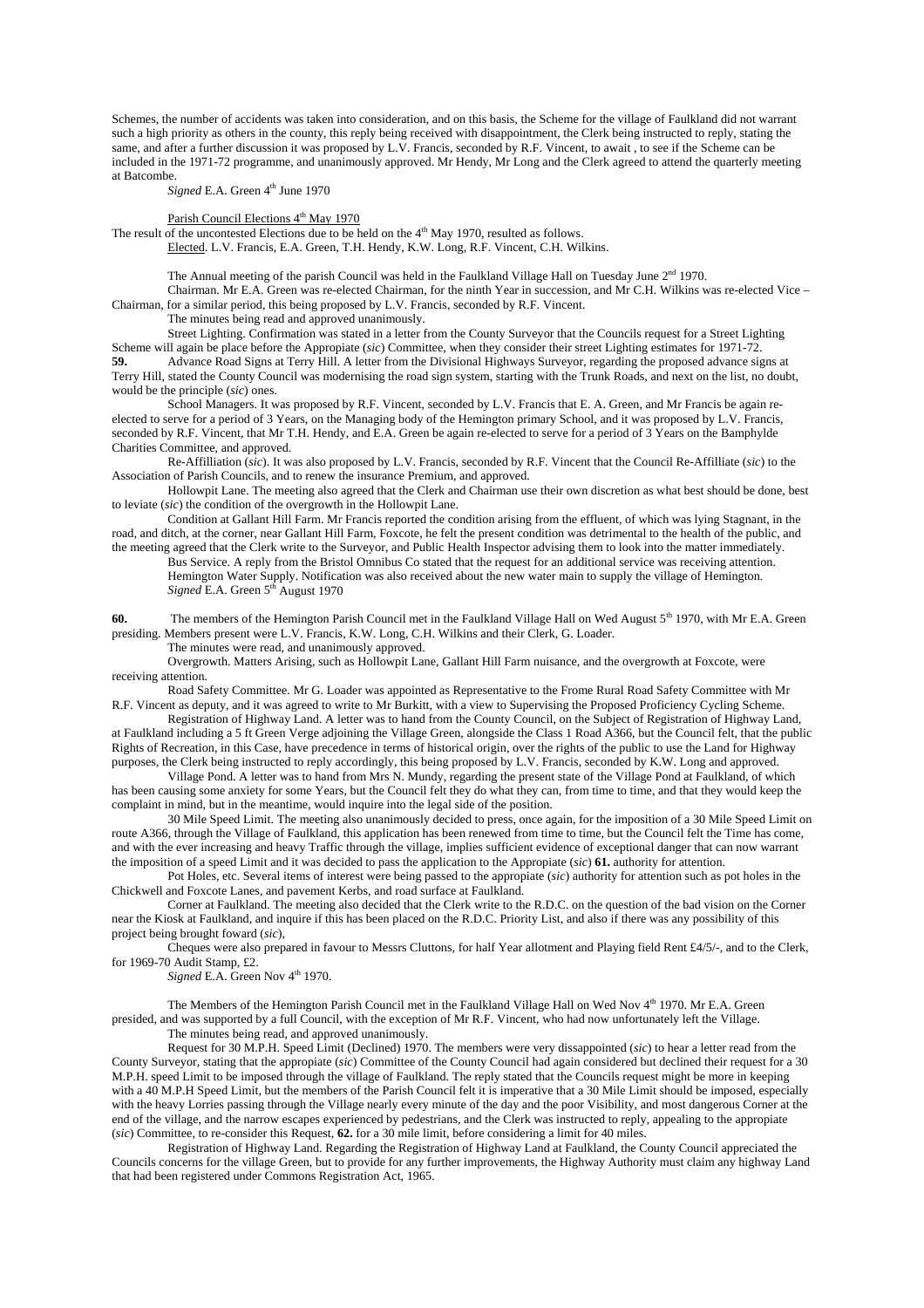Improved Visibility through Faulkland. The reply, to a further request, relating to the proposed improvement of Visibility, through the Village of Faulkland, stated that the Parish Councils views had been considered, but Listed as No. 6 in the Supplementary List of Road improvements, referred to the County Council.

 Overgrowth at Foxcote. An account was to hand and it was proposed by L.V. Francis, seconded by K.W. Long, and approved to settle this account in favour to A.W. Collins, amounting to £20, for cutting enormous overgrowth at Foxcote.

 Resignation. As Mr R.F. Vincent had now left the village, and Tendered his resignation, it was decided to declare the Vacancy, for a stipulated period, and in the meantime, the Chairman approach Mr W.F.H. Francis, for his views, to serve as a Councillor, to represent the village of Hemington, and that the Clerk write to Mr Vincent, expressing the Councils Appreciation for his 6 Years of Interest as Councillor.

 Any other Business. Under this item Mr L.V. Francis thought that it is time for the Council to review the Clerks Salary, taking into consideration the extra work involved, and extra running about to various places, which it sometimes involves, however Mr Francis suggested that the Salary should now be increased to £20 per Annum, and to take effect from that date, this was seconded by T.H. Hendy, and approved unanimously.

 Flooding of road in the Laverton Area. Mr Hendy reported the condition of an unsatisfactory ditch, between 'Hillbrow' and Upper Row Farm, and stated he would be prepared to to (*sic*) cooperate with the Surveyor, if an endeavour was made to improve the condition, and Mr Green reported the pavement Curbs (*sic*) at Terry Hill, this *(sic*) both to be conveyed to the Appropiate (*sic*) Authority.

**63.** Playing Field Fence. Mr Green suggested that a letter be written to the Faulkland Football Club, asking for Cooperation with the parish Council, to erect the new fence around the Recreation field, failing this, an alternative Charge to be paid for each match played. Signed E.A. Green Jan 7<sup>th</sup> 1971

 A meeting was held in the Faulkland Village Hall, of the East Area of Association of Parish Councils, this being a request from the Parish Council, on Dec 8<sup>th</sup> 1970. About 40 Representatives, representing various Parish Councils attended, this being proved to be worthwhile and interesting. Mr E. Francis, Representing Stoke St Michael Parish Council, expressed a Vote of Thanks to the Hemington Parish Council for the invitation to the Splendid Hall, and to the Ladies concerned for the Splendid Refreshments.

 Delapidated (*sic*) Bus Shelter. After the meeting, the Parish Council discussed a letter to hand, from the Buckland Parish Council regarding the delapidated (*sic*) state of the Bus Shelter, at the Hardington Junction, and it was unanimously decided not to repair, but pull it down.

 Regarding the vacancy on the Parish Council, as Mr Francis had not replied definitely, it was decided to write to him for his final Views, secondly, as Mrs N. Mundy was very interested, it was decided to approach her, if Mr Francis invitation was declined. *Signed E.A. Green Jan* 7<sup>th</sup> 1971

The members of the Hemington Parish Council met in the Faulkland Village Hall on Thursday, Jan  $7<sup>th</sup>$  1971. Mr E.A. Green presided, and was supported by a full Council.

 Casual Vacancy. The Chairman welcomed Mr W.E.H. Francis, who had been coopted to the Council, owing to the resignation of Mr R.F. Vincent.

 The Members were most perterbed (*sic*) to hear a letter **64.** read from the County Surveyor, relating to a Request for a 40 M.P.H Speed Limit, to be imposed through the Village of Faulkland, in which it stated that the County had considered all the points raised in connection to the request, but the need for a Speed Limit did not comply with the Ministry of Transport requirements for the following reasons.

(1) The nature of the road precludes high Speed.

(2) 85 Percentile Speed of Vehicles Too Low

(3) Low Accident Record.

Members expressed their deep regret at the Countys decision and felt that there should be no reason why they should have to wait for a high accident record before a Speed Limit was imposed, however, the Members decided to keep an eye on the situation in the future, and meanwhile the Clerk was instructed to write to the Surveyor stating the Councils Observations at such a disappointing decision.

 Playing Field Fence. A report from the Faulkland Football Club stated that they would cooperate with the Council in erecting the playing field fence.

 Laverton ditch. Mr Hendy reported that he had met a Representative of the F.R.D.C. on the site at Laverton, regarding the unsatisfactory ditch and he was satisfied that something would be done in due course.

 It was noted that the Hardington Bus Shelter had now been demolished, and it was agreed that the Clerk write to the Buckland Parish Council thanking them for allowing us to be able to keep the Shelter in their Parish for our Parishoners (*sic*) use.

 Travelling Allowances. A proposal by L.V. Francis, seconded by T.H. Hendy that Members should claim Travelling expenses was unanimously accepted.

 Precept. The amount of Precept required for the forthcoming Year was discussed, and proposed by K.W. Long, seconded by T.H. Hendy, that £50 be included in the application, and approved.

**65.** White Line. Lack of Grit. Blocked Sink. The Clerk reported that the double White Line at Hemington was covered over with Mud and Gravel, and the sink in Bishop St was blocked, and Mr W.F.H. Francis reported the need of Grit for Hemington in bad weather, and the Clerk was instructed to report this to the Surveyor.

 Street Lighting 1971/72. A reply from the County Surveyor, as a result to an inquiry, whether Faulkland would be included in the 1971/72 street Lighting Estimates, stated that Confirmation will be sent on this when the estimates for 1971/72 has (*sic*) been finalised.

 Cheques were prepared in favour to Messrs Cluttons, Village Hall Committee, Hadden & Best, T.H. Hendy, G. Loader, and the Annual Assembly arranged for March 31<sup>st</sup>.

*Signed* E.A. Green March 31st 1971

The Annual Assembly for the parish of Hemington was held in the Faulkland Village Hall on March  $31<sup>st</sup> 1971$ . Mr E.A. Green presided, plus Members of the Council and 2 parishoners (*sic*), Mr A. Mundy and the Rector, the Rev A.G. Durston, but apologies were received from Mrs Mundy and Mrs J. Horler.

 Accounts. The Clerk gave a Financial Statement on the parish Council Accounts of which showed a balance of £118.84 and Mr E.A Green gave a Financial Statement on the Village Hall Accounts, of which showed a balance amounting to £122.32, and it was proposed by L.V. Francis, seconded by C.H. Wilkins, that both accounts be accepted, and approved unanimously.

 Bamphylde Charities. The Rector then gave a statement on the Annual distribution of the Bamphylde Charities, in which he stated that 44 Grants had been allocated to needy people, making a Total of £31.50, he also expressed his appreciation to the trustees for their Cooperation, and in reply, the Chairman expressed **66.** the Councils appreciation to the Rector for his interest in the distribution.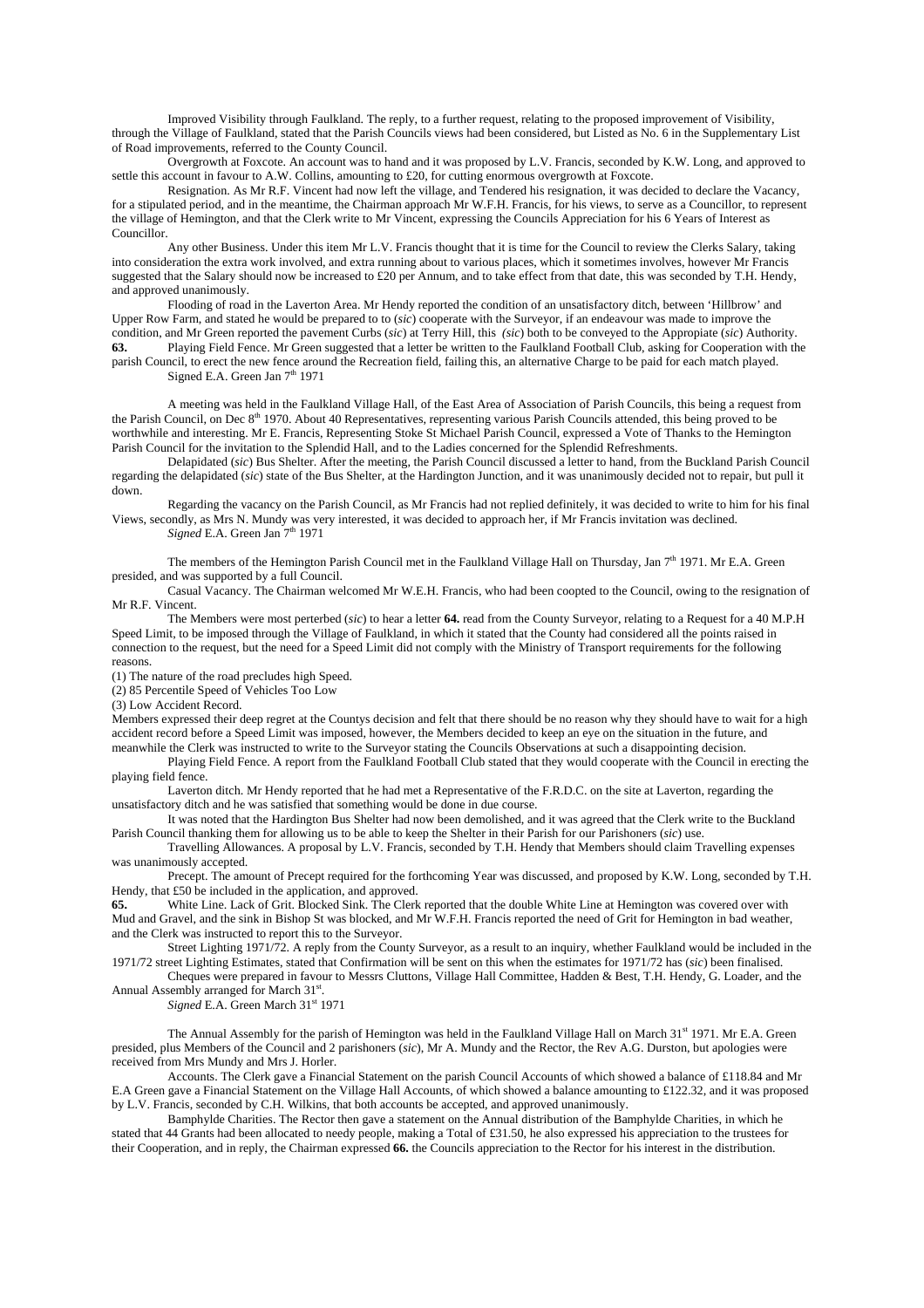Councils efforts. The Chairman gave a brief report on the Councils efforts and activities during the past year, stating some had been successful, and some unsuccessful, but the Council intended to continue their efforts in the unsuccessful ones, to the utmost of their ability.

 Local Government Reorganisation. The Local Government reorganisation was also discussed at the parish Meeting, thus allowing parishoners (*sic*) the freedom to express their views on the proposed changes, but after a lengthly (*sic*) discussion, and also the Councils opinion of the Satisfactory Administration, of which we are receiving from the Somerset County Council, and the position of which we should be presented with, if the Governments proposals were implemented, the general feeling was, that the right approach, to this in the beginning, would be , to propose, that the boundaries remain, as they are, whereby granting us the freedom to remain in Somerset, and unanimously approved.

 Bus Connections. A letter was to hand and read from Mrs Mundy, on the situation of connection of the Bus Service at Terry Hill cross Roads, and also of extending the Bristol to Frome Route to Faulkland, if possible, a final decision being reached, that the Bus Company be notified of the irregular connections, and the extended route, to be as suggestion No 1, only if the present service to Faulkland expires.

 Advance signs at Terry Hill. Mr A. Mundy also raised the question of difficulty arising at Terry Hill crossroads, by Lorry drivers, and Motorists, as a result to the effort of being unable to obtain the advance Road Signs, and it was therefore proposed by W.H. F. Francis, seconded by A. Mundy to renew the Application again, pointing out the difficulties arising, and approved.

 The Chairman expressed a vote of thanks to the parishoners (*sic)* for their Interest, and to the Members of the Council, and the Clerk for their support during the past Year.

*Signed* E.A. Green May 25<sup>th</sup> 1971.

A parish Council meeting followed, in which the minutes were read and unanimously approved.

 Street Lighting. The Members were again disappointed at a letter from the **67.** County Surveyor, stating that because of the Stringent financial situation, the application could not be included in their estimates for 1971-72 programme.

 Capital Programme. The Capital Programme, for Local Schemes, was discussed, and the Councils view being that they had no interest of any big forthcoming project, except for their interest in a piece of Land near the Village Hall.

 Common Registration Act 1965 objection Withdrawn. Regarding to the claim of 5ft of grass verge alongside the Village Green at Faulkland, by the Highway Authority, the parish Council finally decided to withdraw the objection to the claim after a proposal put foward (*sic*) by K.W. Long, seconded by T.H. Hendy, and unanimously approved.

 White Line at Hemington. Matters relating to the irregular Refuse Collection were being dealt with, and agreed to send a letter to the Surveyor, regarding to the visability (*sic*) on the give Way Sign at Hemington.

Mr L.V. Francis and C.H. Wilkins agreed to attend the Quarterly meeting at Henstridge on April 20<sup>th</sup>.

 Complaint on the Footpaths. Complaints were also to hand regarding footpaths in the parish, whereby the Clerk agreed to inspect and report to the next meeting.

Signed E.A. Green May 25<sup>th</sup> 71.

The Annual meeting of the Parish Council was held in the Faulkland Village Hall on Tues. May  $25<sup>th</sup> 1971$ . Members present were L.V. Francis, K.W. Long, C.H. Wilkins, E.A. Green and T.H. Hendy.

 Mr E.A. Green was re-elected Chairman, for the Tenth Year in succession, this being proposed by L.V. Francis, seconded by T.H. Hendy, and it was proposed by T.H. Hendy, seconded by L.V. Francis, that C.H. Wilkins be re-elected Vice-Chairman, for the Tenth Year, this being unanimously approved.

The minutes were read and also approved.

**68.** Advance Road Signs. A letter from the divisional Surveyor stated that he had passed the parish Councils application for advance signs at Terry Hill cross roads to the County Surveyor, for the Appropiate (*sic*) Committee's decision.

 obstructions on Public Rights of Way. The Clerk stated he had recently surveyed the footpaths, recently complained of, and found several obstructions, on both paths, and after a lengthly (*sic*) discussion on this subject, it was proposed by T.H. Hendy and unanimously approved, that the Clerk write to all Landowners and Tenants, concerned, appealing them, to cooperate with the Council, in the necessary repairs to Stiles etc. and stating that this repair is not the duty of the Parish Council, although they have the power to do so, and also, if they would kindly cooperate with the removal of any existing obstruction.

 Re-Affilliation (*sic*). The meeting also decided to re-affilliate (*sic*) to the Association of Parish Councils, amounting to £2, with a donation to the Association of 50N.p., and to renew the Insurance Premium of £10.76, and it was proposed by L.V. Francis, seconded by K.W. Long, and approved, to increase the Insurance on the village Hall to £4,500, the Clerk to make the necessary arrangements.

 Path adjacent to Village Pond. A letter was read from the divisional Surveyor stating he would be prepared to re-instate the footpath Adjacent to the village pond at Faulkland, and also propose a Fence, if the Parish Council approved, to which the Council raised no objection to the re-instatement of the Path, and a plan, for the direction of fencing.

 Kiosk at Terry Hill. The meeting also decided to write to the Telephone Authority with a View to removing the Telephone Kiosk at Terry Hill nearer to the Cottages.

 Seats on the Green. irregular Collection of Refuse. It was also decided to have the seats on the village Green repaired, and painted, and the Clerk to deal with the irregular collection of Refuse at the Knoll, and also **69.** the Clerk to approach the Divisional Surveyor, with a View to cutting the Grass on the Village Green.

*Signed* E.A. Green July 19<sup>th</sup> 1971.

The Members of the Hemington Parish Council met in the Faulkland Village Hall on Monday July 19<sup>th</sup> 1971.

A full Council was in attendance, with the exception of L.V. Francis, who was excused, as being away.

Mr E.A. Green presided, and the minutes being read and approved.

 advance Signs at Terry Hill. As there was no reply to the Application for advance Road signs at Terry Hill Cross Roads, the Clerk was instructed to write again for a reply

 Members were also pleased to hear from the Telephone Manager stating he would look into the Councils request, regarding the re-siting of the Telephone Kiosk at Terry Hill.

 Fencing of the Village Pond. A letter from the Surveyor, regarding the fencing of the Village Pond, and repair to the footpath, adjacent to it, stated that in his opinion, a Concrete Posts and Rail Fence would be the most simplest *(sic*) solution, this leaving an 18in Gap, suitable for Pedestrians, but insufficient for Cattle, to which the Council approved, but requested Oak Posts, preferably, to Concrete, with metal straps for the Tubes.

 Public right of Way. The Council were also delighted to hear that some obstructions had been removed, and trust that the Cooperation would continue.

Appreciation was expressed at the collection of Refuse being returned to the Knoll, Faulkland.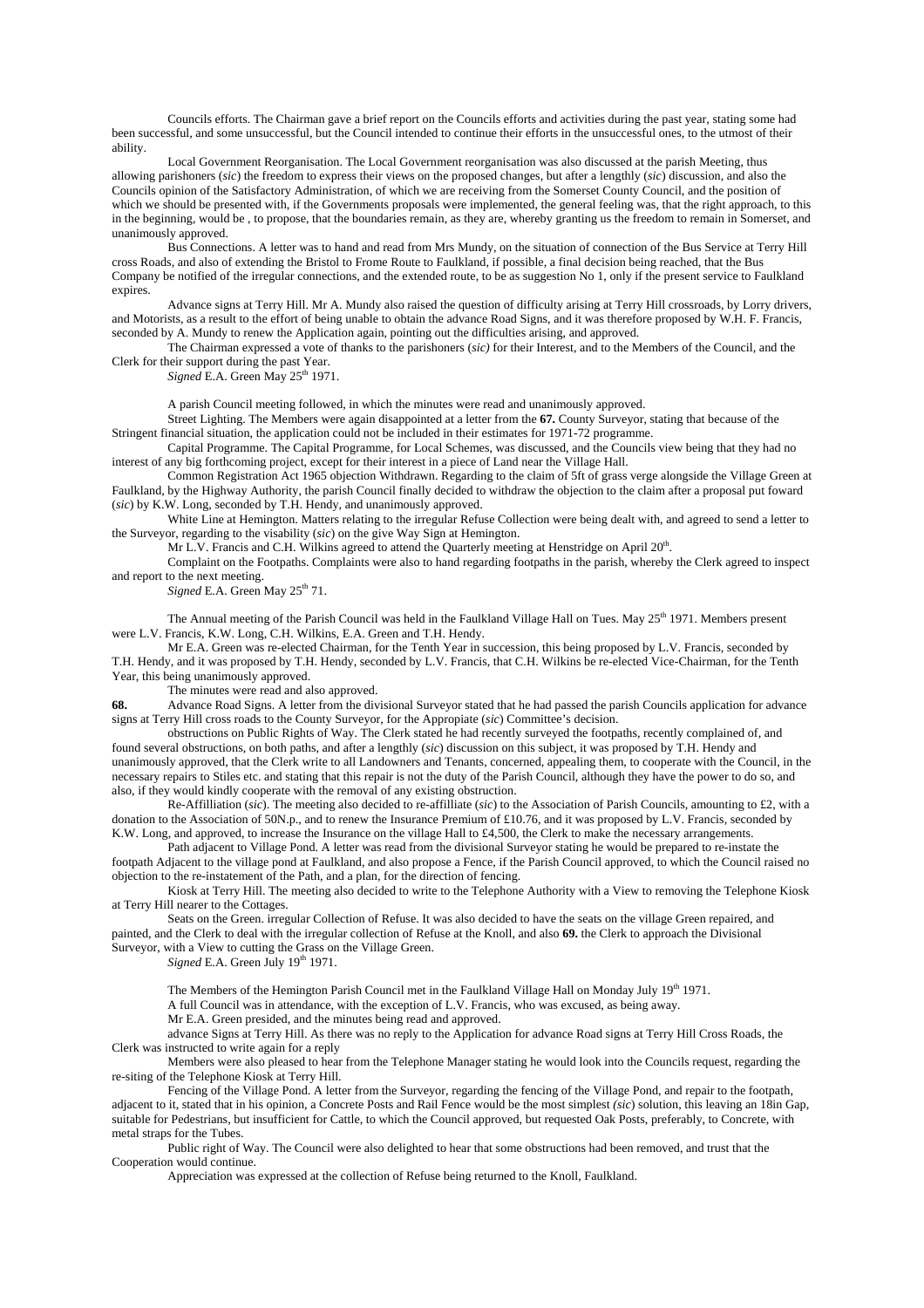Repair to Seats on Village Green. An account to hand from K.I. Pitman, was settled for repair, and painting 2 Seats on the Village Green, this being proposed by W.H.F. Francis, seconded by T.H. Hendy, and approved. The meeting also agreed to report the difficulty arising at the Faulkland Kiosk on many occasions.

**70.** A Copy of the observations submitted by the Rural District Council to the Department of Environment was read, and approved, the Clerk was instructed to express the Councils appreciation, for receipt of the Copy. The Clerk was also instructed to write to the Divisional Surveyor on the question of repair to two Footbridges at Hemington.

 Insurance on Village Hall. It was noted that the Insurance on the village Hall and Contents had now been increased to £500 for Contents, and £5,000 on the village Hall.

*Signed* E.A. Green Sept  $16<sup>th</sup> 1971$ .

The Members of the Hemington Parish Council met in the Faulkland Village Hall on Thursday Sept 16<sup>th</sup> 1971.

 Mr E.A. Green presided, and the following members were present, Mr L.V. Francis, K.W. Long, T.H. Hendy, C.H. Wilkins, W.H. F. Francis, and the Clerk G. Loader. The minutes being read, and accepted.

 Re signs at Terry Hill. A letter from the County Divisional Surveyor stated that the request for advance Road Signs at the Terry Hill junction could not be carried out yet, owing to the lack of Finance at the present time, and that those with bad accident records would be granted priority, the members, being disappointed at such a reply, instructed the Clerk to write again, to see if the matter could be brought foward (*sic*), or influenced in any way, also inquire if the pavements could be brushed off at Faulkland before the sweeper came around, this being approved.

 Cleaning out of Village Pond and Refencing and general improvement. Appreciation was expressed on the cleaning out of the Village Pond by K.W. Long, E.A. Green and R.M. Penney, the Contractor, and it was proposed by L.V. Francis, seconded by T.H. Hendy, to settle the contractors account for £11.41, and it was proposed by T.H. Hendy, seconded by L.V. Francis, to pay Mr Green, and Mr Long £7 each for the hire of Tractor and Traitors (*sic!*), in assisting the Contractor, and unanimously approved. The Council also noted with appreciation the Fencing of the village Pond, by the Surveyor, and the general improvement in the Cottages, adjacent to the Island, by Mr G.D. Thomas, the contractor, **71.**but the Council decided that the Clerk record for future Reference that the Highway Authority are only responsible for length of road from the A366 to the end of Bishop St, the remainder of the road adjacent to the Pond Cottages is the responsibility of the Contractor G.D. Thomas, whom, we understand is receiving an Annual Increment for any such repair to the road, and also the Island adjacent to the Cottages, and also it is imperative to record that a Public footpath still exists, on the road, of which the Highway authority normally claims a 3 ft width, this being unanimously approved.

 Proposed Refuse Tip at Terry Hill. A letter from the clerk of the Rural District Council, in reply to the recent Objection, put foward (*sic)* by the Parish Council, in respect to the proposed Site, for a Refuse disposal at Terry Hill, stated that the Committee will be recommended not to approve the Proposal.

 Financial aid for Rural Bus Services. A letter was read, in Respect to the Transport Act 1968, determining the Financial Aid for Rural Bus Services, and the Clerk stated he had attended a meeting at the R.D.C. Offices, on Sept  $1<sup>st</sup>$ , but he was afraid there would be some severe cuts to some services, however, it was felt, that if it was to (*sic*) severe, a Mini Bus Service, would be most probably the answer, but it was agreed to wait for further details.

 Kiosk at Terry Hill. A reply from the Post Office Telephone office, stated they had considered the Councils request for the removal of the Kiosk at Terry Hill, but owing to the advantages of a Layby, and and (*sic*) additional Revenue, they felt nothing could be gained, in the removal, but thank the Parish Council for their Interest.

 Overgrowth in Hollowpit Lane. It was also proposed by K.W. Long, seconded by T.H. Hendy, to settle an account to hand, amounting to £2.50, in favour to Tilhill Forestry Ltd, for cutting the overgrowth through Hollowpit Lane, and to the Clerk for District Audit Stamp for 1970-71, amounting to £2, and unanimously approved, and also half Years allotment and playing field Rent.

**72.** Playing Field Hedge. In the meantime the Clerk was instructed to approach Mr Snook, regarding the cutting of the playing Field Hedge.

 Request for diversion of Footpath. A letter from Messrs Cluttons, requested the Parish Councils permission to divert a footpath at the Knoll, near Rosscombe Wood, in preference to repairing the existing Stile, but the Council agreed they had not the power for any diversion, and further suggest that the Stile be repaired.

 Presentation to F.A. Goodliffe. A Letter was to hand from the Chairman of the Association of Parish Councils stating that General Secretary was about to Retire, therefore would the parish Council agree to a small donation towards a presentation, and it was proposed by L.V. Francis, seconded by T.H. Hendy to donate 50p, and unanimously approved.

*Signed* E.A. Green Dec 15<sup>th</sup> 1971.

The Members of the Hemington Parish Council met in the Faulkland Village Hall on Wed Dec  $15<sup>th</sup> 1971$ . Mr E.A. Green Presided and was supported by a full Council, with the exception of W.H.F. Francis, who had kindly sent an

Apology.

 Advance Road Signs at Terry Hill. The minutes being read, and accepted as read, but the Council was again disappointed at the reply to the unanimous requests for the proposed advance Road Signs at the Terry Hill Cross Roads, which stated that, what money is available, for road Signing, is being spent, where Traffic Flows are greatest, and worse accident records.

 Proposed New Bus Service. The Council was also in receipt of a New revised Bus Service, to services 185 and 186, a view being reached, that the service would not be very beneficial, and the support would not reduce the Subsidy in any way.

 Playing Field Fence. As the fencing of the Playing Field had not been met with full Cooperation, it was proposed by T.H. Hendy, seconded by L.V. Francis, that Mr Green be asked to Complete the work, and unanimously approved.

 Diversion of Footpath. A request to hand for the Proposed diversion of a Public footpath was discussed, and although the Council have no **73.** Powers granted to them for such a request, it was decided that the applicant apply to the Appropiate (*sic*) Authority, on condition that a New Stile was erected in a suitable Position, to give access to the Proposed new right of Way.

 Obstructions of Right of Way. A letter was to hand requesting the parish Council to inspect the following Bridle Paths, (namely) Marrow Pole Lane (FR.6/25, Charlton to Chickwell Lane (FR. 6/21), Tenants field Lane FR. 6/31, and Bridle Path FR6/26. The Clerk and Chairman stated they had visited the Paths in question, and found several Obstructions and the Clerk was instructed to write to the Tenants and Landowners, seeking their Cooperation, and it was left to T.H. Hendy to inquire into the Position at Marrow Pole Lane.

 Part IV of the Public Health Act, 1890. With reference to the Licencing (*sic*) of the Faulkland Village Hall, for Music, Dancing, and entertainment, etc, of which the Secretary of State had recently declared, under the Public Health Act, 1890 Part IV, the Clerk was instructed to write to the Clerk of the Justices inquiring as to whether it would effect (*sic*) our Local Village Hall.

 Local Government Planning Bill. The meeting also unanimously decided that the Clerk write to the Secretary of State for the environment and to the Local Member of Parliament, asking that every Parish, or Community Council, be entitled to be Consulted on Planning Applications, this was felt to be more necessary, under the Local Government Planning Bill because of the Sparsity (*sic*) of the New Rural Representation.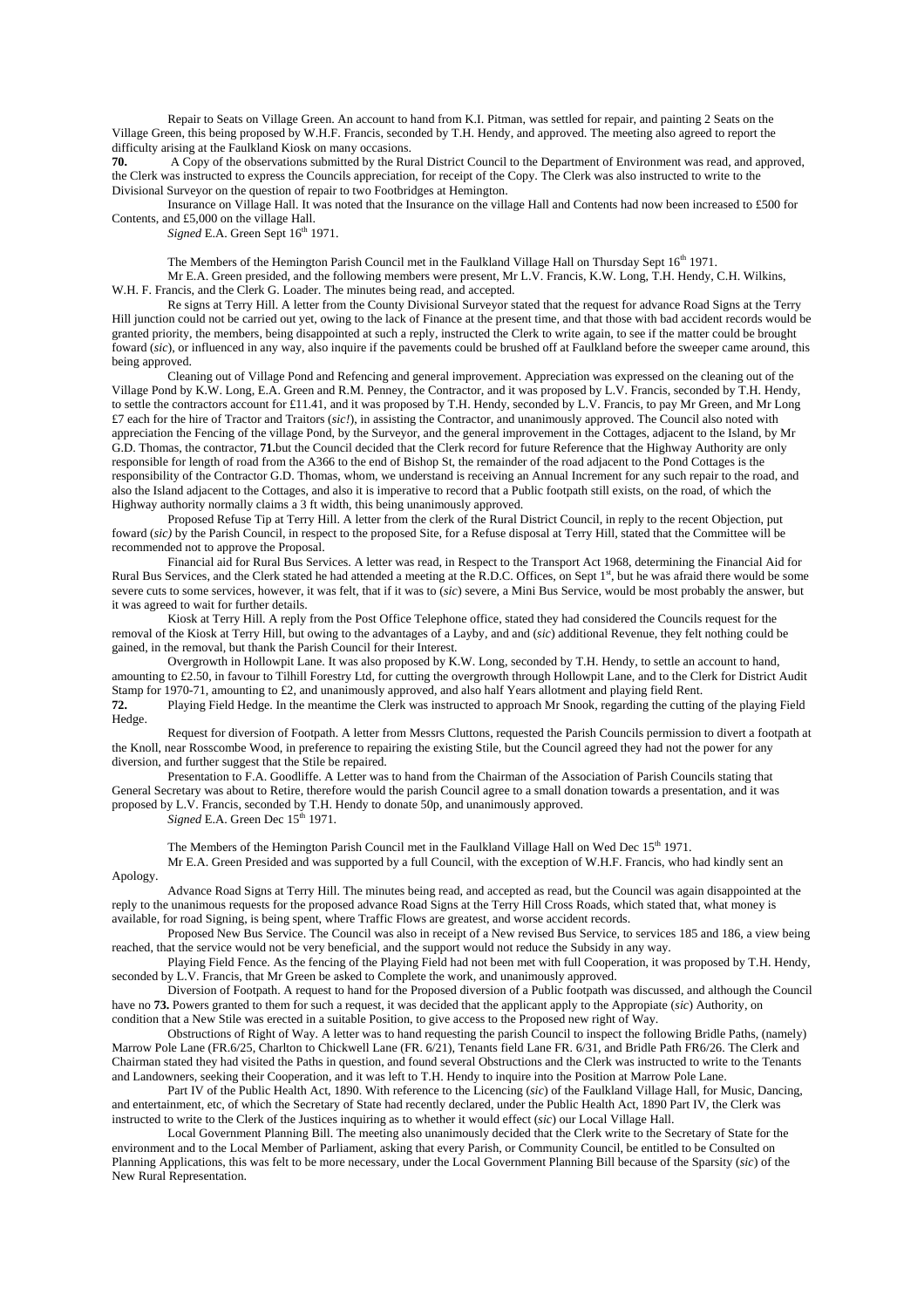Precept. The amount required under Precept for the forthcoming Year was settled for £70, after a proposition of L.V. Francis, seconded by T.H. Hendy, and approved.

 It was also decided to ask Mr Snook about cutting the overgrowth in Grove Lane, and also report the state of the Road, at Laverton, to the Surveyor, for his attention.

*Signed* E.A. Green March 1<sup>st</sup> 1972.

**74.** Owing to the difficulties arising from heat and lighting, the Members of the Hemington Parish Council met at the Home of the Clerk.

 Mr E.A. Green presided, with the support of a full Council, with the exception of Mr W.H.F. Francis, who had kindly sent an Apology.

The minutes were read and unanimously accepted.

 Experimental 8 week operation of Bus Service. Arising first on the Minutes were Bus Service 185 and 186, to which letters to hand were read, stating that major reductions in these services is (*sic)* long overdue, since they only cover about a third of their operating Costs, and the Wednesday service appears to earn more than the Saturday service, but in view of the general decline to these services it is doubtful whether the Saturday operation will be well supported in the long term, however, since only an eight week experimental operation is proposed at Present, the Saturday morning service could be retained, if this was the wish of the Council and Public concerned, but it is imperative to appreciate that the County Council will endeavour to maintain shopping services from Faulkland and District, Provided there is reasonable support for them.

 Public Rights of Way. Licencing (*sic*) of Village Halls for Music etc. Appreciation was expressed on the Cooperation received from the attention to obstructions on certain Public rights of Way, and a letter from the Clerk of the Justices, on the Public Health Act, Part IV, 1890 relating to licencing *(sic*) of Village Halls, for Music, dancing, etc stated that, in all Probability a licence may not be needed for the Faulkland Village Hall.

 Terry Hill Cross Roads. In view of the recent accidents at the Terry Hill cross Roads, and the continuous applications for advance Road Signs, Mr Francis reported the possibility of improvement on the Kilmersdon and Faulkland side.

 Local Planning Bill. A reply from the M.P. for the Wells division, in a reply that Parish Councils should be informed of any Local Planning Applications, stated that the Government is sympathetic to the wish of Parish Councils, and in this respect, however, they want to introduce suitable provision, when an Appropiate (*sic)* Bill is before the House, and not in the Local Government Bill.

 Further obstructions were reported and decided to be dealt with, and **75.** Mr T. Hendy reported the state of the road surface at Laverton a decision reached that the matter be reported.

 Pump Hous (*sic*) at Faulkland. The meeting also agreed to look into the state of the Old Pump House at Bishop Street, Faulkland, with a view to Preservation.

 Accounts. Accounts were settled in favour to J. Snook for £5.25 Faulkland Village Hall Committee to £3.75, Allotment Rent, and Playing field, £4.25, to the Clerk £20, and £3.20 expenses, and L.V. Francis £3.64 for Travelling expenses.

The Annual Assembly was arranged for Tuesday March 28<sup>th</sup>.

*Signed* E.A. Green 27 March 1972.

The Annual Hemington Assembly was held in the Faulkland Village Hall, on Tuesday March 28<sup>th</sup> 1972.

Mr E.A. Green presided, and apologies were received from Mr and Mrs Mundy, and C.H. Wilkins.

 Other members Present were L.V. Francis, T.H. Hendy, K.W. Long, W.H.F. Francis, and one Parishoner (*sic*) Present, this being the Rector the Rev A.G. Durston.

 Financial Statement. The Clerk gave a Financial Statement on the Accounts of the Parish Council, of which showed a Satisfactory Balance amounting to £85.22, and the Secretary of the Village Hall Committee gave a Statement of Accounts on the Village

Hall showing a Balance amounting to £176.79 to date. Both Accounts being unanimously accepted.

 Bamphylde Charities. The Rector gave a Statement on the existing Bamphylde Charities, and stated that 45 Grants had been allocated to various People in the Parish, he also thanked the Representatives of the Council, and Mr W.H.F. Francis, for their Support, and in response Mr Hendy Thanked the Rector for his Cooperation, and also for carrying out the distribution.

 The Chairman gave an interesting report on the many improvements brought about during the Past Year, all of which is (*sic*) already recorded, some being successful, and some held in abeyance, for future consideration.

**76.** He also stated that, with the Cooperation of the Surveyor, many road surfaces had been improved, and expressed a Vote of Thanks to the Clerk, and Councillors, and to the Rector for his attendance and Interest.

A Parish Council meeting followed, in which the minutes were read and unanimously adopted.

 Street Lighting. A letter from the County Surveyor was again received with disappointment stated that they were unable to consider the Councils request for a Street Lighting Scheme for the Village of Faulkland to be included in the 1972-73 Programme, however, it was finally decided that the Chairman, and Clerk, inquire into further information, regarding a Local Scheme.

 Road Surface and overgrowth. The Clerk was also instructed to write to the divisional Surveyor regarding the state of the road from Tuckers Grave, to Chickwell Cross roads, and also inquire into the Responsibility for the cutting of overgrowth, near the Waterfall at Hemington.

 Diversion of Public Footpath. A Request for the diversion of a Footpath No. 6/36, at Foxcote was considered, in which no Objection was raised, and the Clerk was instructed to reply accordingly.

 Dutch Elm disease. The Members also agreed to keep under Observation, the possibility of any Dutch Elm disease, within the Parish.

*Signed E.A. Green May 18<sup>th</sup> 1972.* 

The Annual Meeting of the Hemington Parish Council was held in the Faulkland Village Hall, on Thursday May  $18<sup>th</sup> 1972$ . Chairman. After a proposal by T.H. Hendy, seconded by L.V. Francis, and Approved, Mr E.A. Green was re-elected Chairman, for the eleventh Year in succession, and Proposed by T.H. Hendy, seconded by L.V. Francis, that Mr C.H. Wilkins, be re-elected Vice-Chairman for the eleventh Year in succession and Approved unanimous.

 Tribute to W.H.F. Francis. The meeting stood in silence, as a Token of respect to the late Mr W.H.F. Francis, who had been a Parish Councillor for the Past 15 Months, and had for many Years, to *(sic)* Part in many 77. organisations, both in and out of the parish, the general feeling among members, that his services would be missed in many Ways.

 Casual Vacancy. As a result to this, a Vacancy had now occurred, and the Clerk was instructed to declare the Vacancy, as widely as Possible, stating that Applications to be made in writing to the Clerk, not later than June 25<sup>th</sup>, 1972.

It was noted with Appreciation, that the lane from Tuckers Grave to Chickwell Cross Roads had now received attention.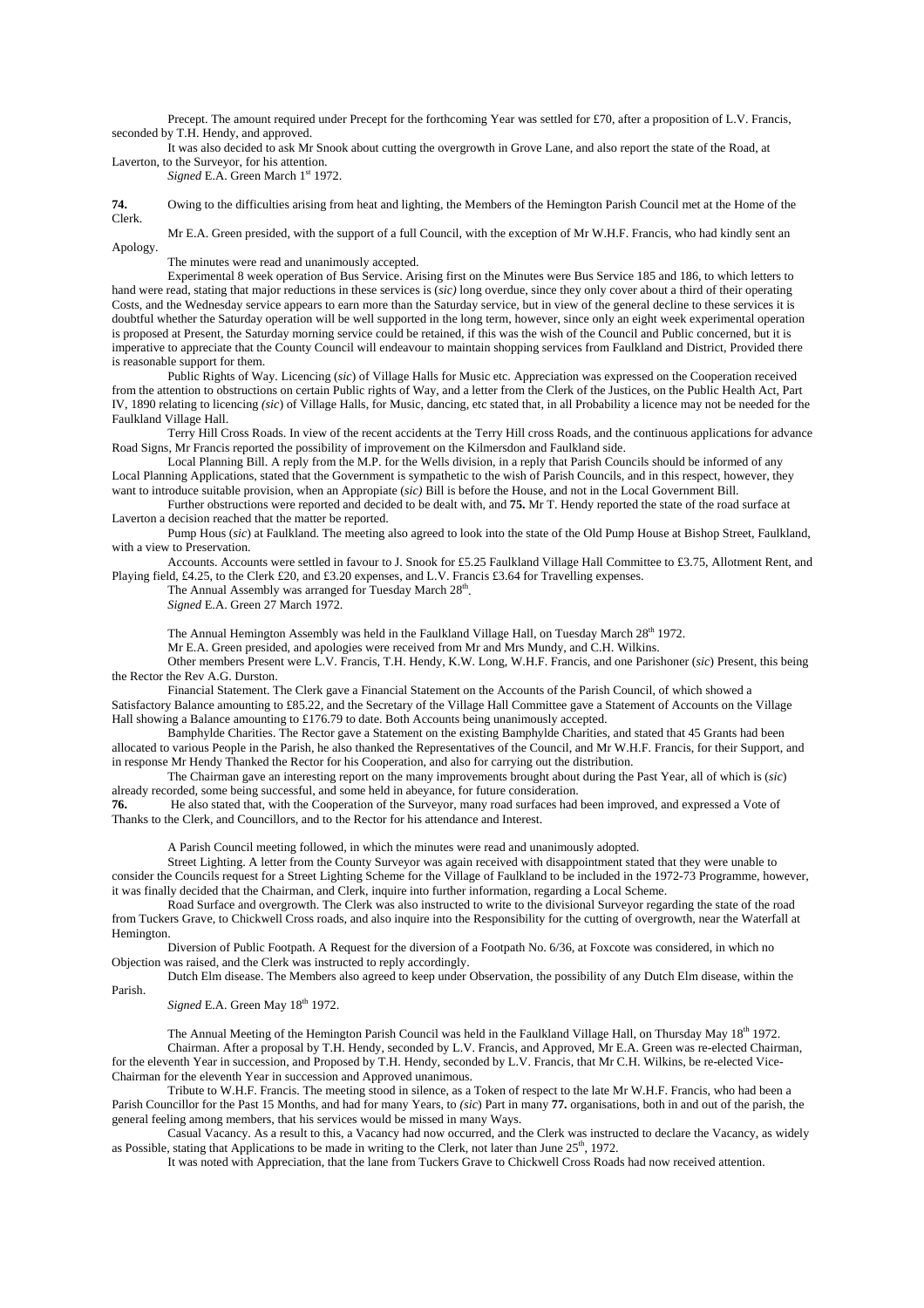Proposed Street Lighting. Quotations, and Positions, for a Proposed Local Street Lighting Scheme, for Faulkland, Hemington, Terry Hill and Turners Tower, then met with lengthly (*sic)* discussion, but finally decided to Pass the matter to the County Council for their Approval, and furthermore the Clerk was instructed to make a few more inquiries regarding the effect this would have on the Ratepayers, also to notify the Southern Electricity Board, and inquire the Possibility of a Representative to attend, if and when a Public Meeting is arranged.

 Public Right of Way. The Clerk stated he had wrote (*sic)* a letter to Mr R. Applegate, of Norton St Phillips, on the question of the Barbed Wire Obstruction, at the end of Marrow Pole Lane, kindly asking for his Cooperation to remove same, but he had not replied, but sent his brother, who was not very Cooperative, and stated they were not Prepared to move the Obstruction, the Clerk was therefore instructed to Pass the Matter to the Frome R.D.C. for their attention, and see Mr Clay regarding his Obstruction.

 Refuse Tip. It was also agreed to write to the Norton-Radstock U.D.C. regarding the obstruction, of Earth, on the footpath at the Temporary Refuse Tip, at Terry Hill, and make inquiries to the Final Restoration of the Path.

 It was also proposed by K.W. Long, seconded by T.H. Hendy and approved, to renew the Affilliation (*sic*) fee £2, to the Association of Parish Councils, and the Renewal of Premiums for the General Compact Insurance amounting to £17.49.

 Members Present were E.A. Green, C.H. Wilkins, T.H. Hendy, **78.** L.V. Francis and K.W. Long. *Signed* C.H. Wilkins.

Members of the Hemington Parish Council met in the Faulkland Village Hall on Wed July 13<sup>th</sup> 1972. Members present were C.H. Wilkins, K.W. Long, L.V. Francis, Apologies were received from T.H. Hendy, and E.A. Green, but Mr Green arrived for the latter part of the meeting.

 In the absence of the Chairman, Mr C.H. Wilkins, the Vice-Chairman presided, the minutes being read and unanimously accepted.

 Casual Vacancy. Arising from the minutes chiefly, was the Casual Vacancy, of which had recently been declared for one Month, and one Application to hand was accepted, from Mrs N. Mundy, and upon invitation received, Mrs Mundy was present, and welcomed by the presiding Chairman, and fellow Councillors, and it was noted, that the Hemington Parish Council, came into being, on January 4<sup>th</sup> 1895, and according to records, Mrs Mundy, will be the second Lady Councillor to serve on the parish Council.

 Proposed Street Lighting. It was noted, that since the last meeting, a letter from the County Surveyor, had stated that the Proposed Street Lighting, for Faulkland, and district, did not comply with the County Councils requirements, therefore, a site visit, between the Electricity Board, and the Lighting Engineer, from the County Council, had to be arranged. As a result to this, the further report stated, that many additional Lights, would be required, if the Parish Council desire the County Council to take over the Responsibility of the Lighting Scheme, also the Revised Scheme, and Estimate, from the Southern Electricity Board, was to hand, and Presented to the Council, for Consideration, to which the Members realized, that the revised Scheme, and the extra costs of which it would involve, had now confronted them with a very difficult Task, one of which needed careful consideration. However, it was proposed by Mrs Mundy, seconded by Mr L.V. Francis, that Notices for a Public Meeting, to be displayed **79.** in every conspicuous Place, and also advertise for 2 weeks previous to the arranged Meeting, in the Local Press, and the Clerk was instructed to notify the County Surveyor, and Electricity Board accordingly.

 Public Rights of Way. Letters, from the Clerk to the Rural District Council, relating to the obstructions on Public Rights of Way, stated that the Contents had been noted, and were receiving attention, and letters from the Radstock Urban Council, on the question of Restoration to the Public footpath, at the Terry Hill Refuse Tip, appeared to be satisfactory.

 Capital Programmes. A letter from the Chief Financial Officer, to the R.D.C. on any new Schemes the Council had in mind for 1973-74 was discussed, the result being that no large Schemes had been arranged, but Mr E.A. Green thought, that the Council might consider, for future Reference, the possibility of making the Top portion of the Village Green, into a Car Parking Area, for the convenience of Parking Cars, for visitors to the village Hall, to which, it was agreed to keep the Subject in mind.

 Registration of the Village Green. A letter was to hand and read, from the Clerk of the Commons Commission stating, that Notes of Reference to Unclaimed Land, Reference No 32/U/40, Register Unit No V.G. 15, namely, The Faulkland Village Green, would in due course be heard by the Commons Commission.

 Pot Holes, Pump House, and overgrowth. It was agreed, that the Hollowpit, and Grove Lane receive attention to the overgrowth, and report the numerous Pot-holes in the Chickwell, and Browns Lane, and review the position of the Preservation of the Old Pump House, in Bishop St Faulkland.

Signed E.A. Green Sept 25<sup>th</sup> 1972.

80. A Parish Council Meeting was held in the Faulkland Village Hall on Monday Sept 25<sup>th</sup> 1972. A full Council was in attendance, and Mr E.A. Green Presided, the minutes being read and accepted.

 Street Lighting 1972. The main item arising, was the Proposed Street Lighting programme, of which was discussed at full length, and a full agenda on this Subject, was Prepared, suitable for the Chairman to Present to the Meeting of Local Government Electors, arranged for Wednesday Sept 27<sup>th</sup>.

 Footpath FR6/25. Regarding the Bridle Way Obstruction FR6/25 from Laverton Lane, to Norton St Phillip, a letter from the R.D.C. stated that Officers of the Council had been asked to investigate the obstruction, with a view to requiring the owner to remove same.

 It was noted with appreciation that the pot holes, and overgrowth, recently complained of, had received attention. Refuse Tip at Terry Hill. Mrs Mundy, thought that on some ocasions (*sic*), the disposal of Waste Paper etc, on the highway, from

open Lorries, appeared to be a nuisance, to which Members agreed, and finally decided that the Clerk write to Norton-Radstock Council on the matter.

 Footpath 6/27 at the Knoll. A footpath diversion Order was to hand 6/27 at the Knoll Faulkland, and discussed, with a view, that the Council had no further comment, to make, as agreement between the two Parties had recently been agreed.

 Bus Service 367. A new time table on the alteration of times, of Service 367, from Bristol to Frome, and the withdrawal of some Buses, was discussed with a View, that the New Service, would have unfortunately have to be accepted, the Clerk stated he would write for additional timetables on the Service, but regarding the Service No 186 from Faulkland to Bath, via Kilmersdon, this appeared to be unsatisfactory, and a letter from Mrs A Robbins, was to hand complaining of the service, the fact being that the service was satisfactory to getting to Bath, but the period allowed for shopping, appeared to be under the hour, for a return journey to Faulkland, and on a later return from Bath, difficulty was experienced, in getting from Radstock to Faulkland, and it was decided, that the Clerk write to the Bus Co **81.** inquiring if it was Possible for a later return.

 Quarrying in Somerset. On the Circular, and letter, requesting the Councils views on Quarrying in Somerset, the Clerk stated, he had replied, stating the Councils views, on this Subject, taking into consideration the Views, with the Majority.

 Tree Planting in 1973. The Councils views on this Subject, was that they would support the Committees Views, if land was available for Tree Planting, but advise them to get in touch with Landowners.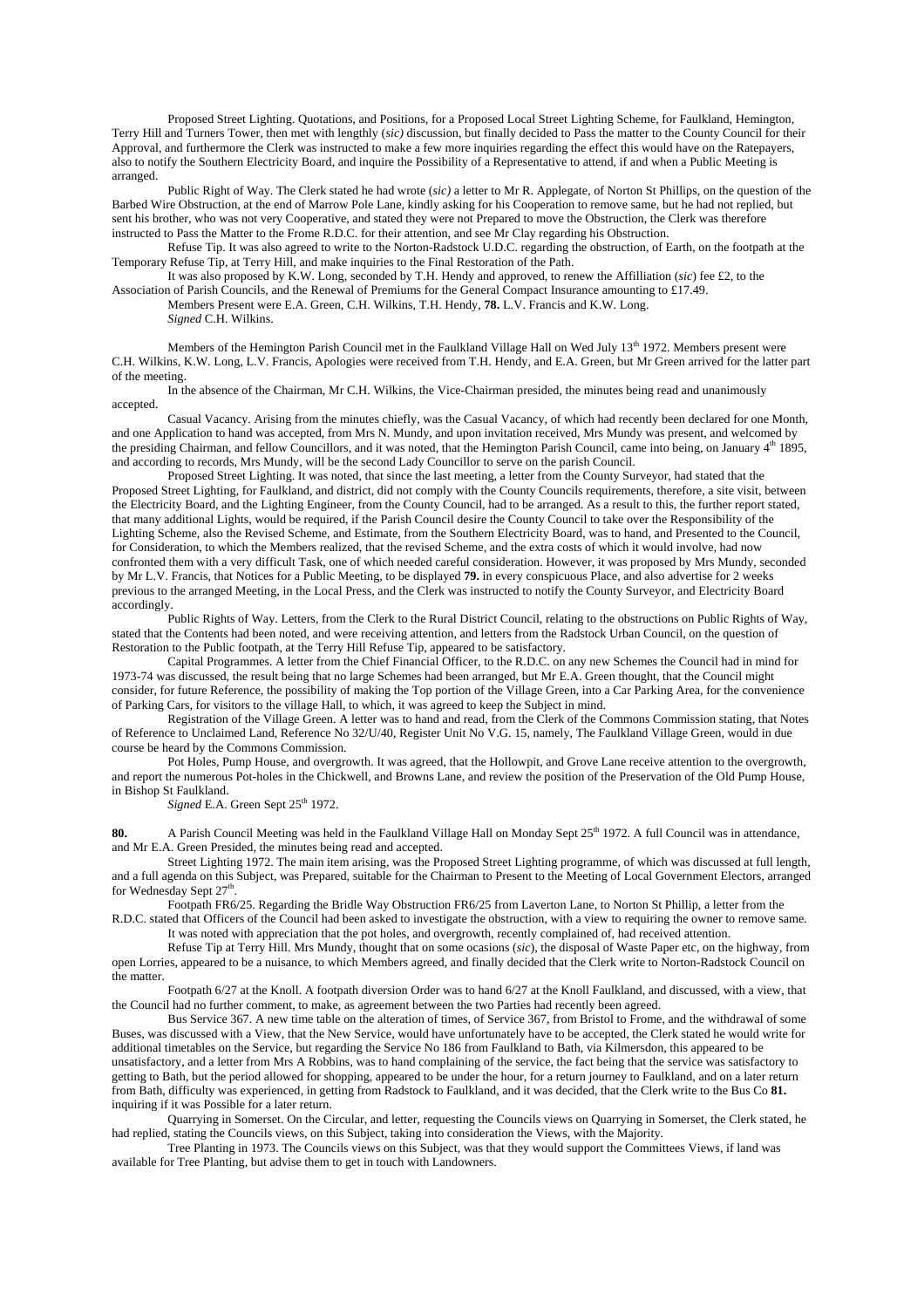Cheques were Prepared in favour to the Clerk for £2 in respect to 1971-72 Audit Stamp, Wessex Newspapers Ltd for advert in Press for 2 Weeks for £1.80, and to The Association of Parish Councils for 25p.

 Hire of Playing Field. Appreciation was expressed to the Chairman for the letting of the Recreation Field for the Football Season, to the Rodden United A.F.C., and a Cheque was to hand for same for £20.

*Signed* E.A. Green Dec  $13<sup>th</sup> 1972$ .

Street Lighting 1972. Street Lighting Sept 1972.

A Public Meeting, of Local Government Electors, was held in the Faulkland Village Hall on Wednesday September  $27<sup>th</sup>$  1972, to grant the People the opportunity, to discuss with the Parish Council, the possibility, to introduce Street Lighting in the Villages of Faulkland, Hemington, Turners Tower, and Terry Hill.

 About 21 Local Government Electors attended the Meeting. This number included Members of the Parish Council, and the Chairman, and Clerk.

 Mr E.A. Green Presided, and outlined the Schedule to hand, of which had been Approved by the Southern Electricity Board, and the Highway Authority, of the Somerset County Council.

 The Chairman Put foward (*sic*) the details, from the quotation which had recently been submitted, by the Electricity Board and quoted the extra rate of which this would involve. **82.** The Price for Faulkland for 20 Lights with 100 Watt Tungsten Lamps was £818.00, and with 80 Watt Mercury Vapour Lamps, £1017.00.

Hemington, with 7 100 Watt Tungsten Lamps £309.00, but with 80 Watt Mercury Vapour Lamps £378.00.

Terry Hill, with 4 100 Watt Tungsten Lamps £153.00, but with 80 Watt Mercury Vapour Lamps £190.

Turners Tower with 5 100 Watt Tungsten Lamps £191.00, but with 80 Watt Mercury Lamps, £240.

 The above Quotation, is Subject to the Terms, and Conditions, Laid down by the Electricity Board, and the underground supply, to the additional 9 Columns, would be subject to a Separate Quotation.

 The Chairman stated the Amounts of which would have to be borne by the Ratepayers, at the Product of a Penny Rate, for the Parish being only £80. It was noted that the Parish, would have to pay for installation, and the County Council, would be responsible for the Consumption, and Maintenance, with the exception of Turners Tower. The Chairman, then Put the Subject to the Parishoners (*sic*) for their Views.

 Mr Matthews, and Mr D. Perkins, thought that Hemington, Terry Hill, and Turners Tower, were not in need of Street Lighting, but they thought Faulkland was in need of a Lighting System, and they would be willing to support a Scheme, for Faulkland, as they felt, this would help Road Safety, and Mr Colby, stated, that if Faulkland was to have a Lighting System, he would hope, we should have one of a good Class, and not as he had seen in some places. However, after a lengthly (*sic*) debate on the Subject, the Chairman asked for a Show Of Hands, for those who thought we needed some form of Street Lighting, this being supported by 5 Votes, and for those who thought we did not need Street Lighting at this Stage, was supported by 14 Votes, and 2 Abstained.

 Mr L.V. Francis expressed a Vote of Thanks to the Chairman and the Clerk, for all the work they had Put into this, and the Chairman thanked all the Parishoners (*sic*), for their Attendance and Interest.

*Signed* E.A. Green Dec  $13<sup>th</sup> 1972$ 

**83.** Hemington Parish Council again met in the Faulkland Village Hall on Wed Dec 13th 1972, when Members Present were: Mrs N. Mundy, L.V. Francis, K.W. Long, C.H. Wilkins and E.A. Green, who Presided, and an Apology was received from T.H. Hendy. The minutes being read, and accepted as read. The first item arising was, a letter to hand, as a result to the Complaint, of litter on the highway at the Terry Hill Refuse Tip, in which was stated that every effort would be taken, to abate any further nuisance, but members were still dissappointed (*sic*), of the amount still escaping on many Ocasions (*sic*), and Mr Francis, stated that complaints had been sent, on behalf of the Frome R.D.C. however it was decided that Mr Francis consult Mr G.C. Hughes for further comments on the Subject.

 Proposals for a slight improvement to Bus Service 186. Letters were to hand from the Clerks of the R.D.C. and Somerset County Councils, with suggestions of most Probably slight improvements to the Bus Service 186, from Faulkland to Bath, via Kilmersdon, and Radstock, and after considering the contents, the Members agreed to put foward (*sic*) the following suggestions for consideration, that if the 0832 from Faulkland on Saturdays, could be extended beyond Radstock to Bath arriving at about 0926, and the 1150 journey from Bath could be Provided, as on Wednesdays, this would allow a suitable time for shopping in Bath, but whether this would be to long for shopping in Radstock, this would have to be Proved, but this suggestion would naturally have to warrant a return journey to Faulkland at about 1005 hrs. but members agreed that the Patronage to the 186 Service, did not warrant a very big improvement.

 Meeting at Trull. The Clerk and Chairman gave a Report on the meeting of Parish Council Clerks and Chairmen, held at Trull near Taunton, on Saturday Nov 18<sup>th</sup>, commencing at 11.30 AM on the Subjects of Local Government Act 1972, and district Reorganisation, and it was Proposed by L.V. **84.** Vincent, seconded by K.W. Long, to Pay the Clerk and Chairmans expenses for attendance, amounting to £5, this being unanimously approved.

 Warding Proposals for District No 2.Under the Proposed Local Government reorganisation, Warding Proposals for district No 2 were discussed, when the members agreed to Put foward (*sic*) the following Proposals, for District No 2, as follows for Consideration. That we, as Members of the Hemington Parish Council, after taking into account the distances, the Geographical consideration, Nos. of Electors, Population etc, do herewith observe, to Submit to You, that the following 4 Parishes, be Put foward (*sic*) for future Consideration. 1. Hemington, 2. Buckland Dinham, 3. Lullington, and 4. Norton St Phillips, trusting that this Proposal will be granted Consideration.

Precept £120. The Meeting discussed the amount required under Precept for 1973-74, and it was Proposed by L.V. Francis, seconded by Mrs Mundy that Application be made for £120, and unanimously Approved.

It was also decided to repair the Parish Council Notice Board.

A Cheque was also Prepared in favour to Hadden Best Ltd amounting to £2.35

*Signed* E.A. Green March 2nd 1973

The Members of the Hemington Parish Council met in the Faulkland Village Hall on Saturday March 2<sup>nd</sup> 1973, under the Chairmanship of Mr E.A. Green, the following members being Present, L.V. Francis, T.H. Hendy, K.W. Long, but an Apology was received from C.H. Wilkins, who unfortunately, was indisposed. The minutes were read, and unanimously accepted as read.

 Bus Service 186. Arising chiefly were the revised Bus Service, and the Warding Proposals for district No. 2, however, both appeared to be satisfactory, it was hoped the former, would prove to be successful.

 Warding of Parishes. It was noted with appreciation, that the proposed scheme for Warding of parishes, (as stated in the Previous minutes) have been provisionally Put foward (*sic*), and in all probability will be accepted.

 As Mrs Mundy, had unfortunately left the village of Faulkland, the members were confronted with no alternative, but to accept her resignation, after serving as a Councillor for only a few Months **85.** as it was decided that the Clerk write to her, thanking her for her Services, not only to the Parish Council, but to the various organisations to which she served so well, and the Council decided to declare the vacancy until March 31st.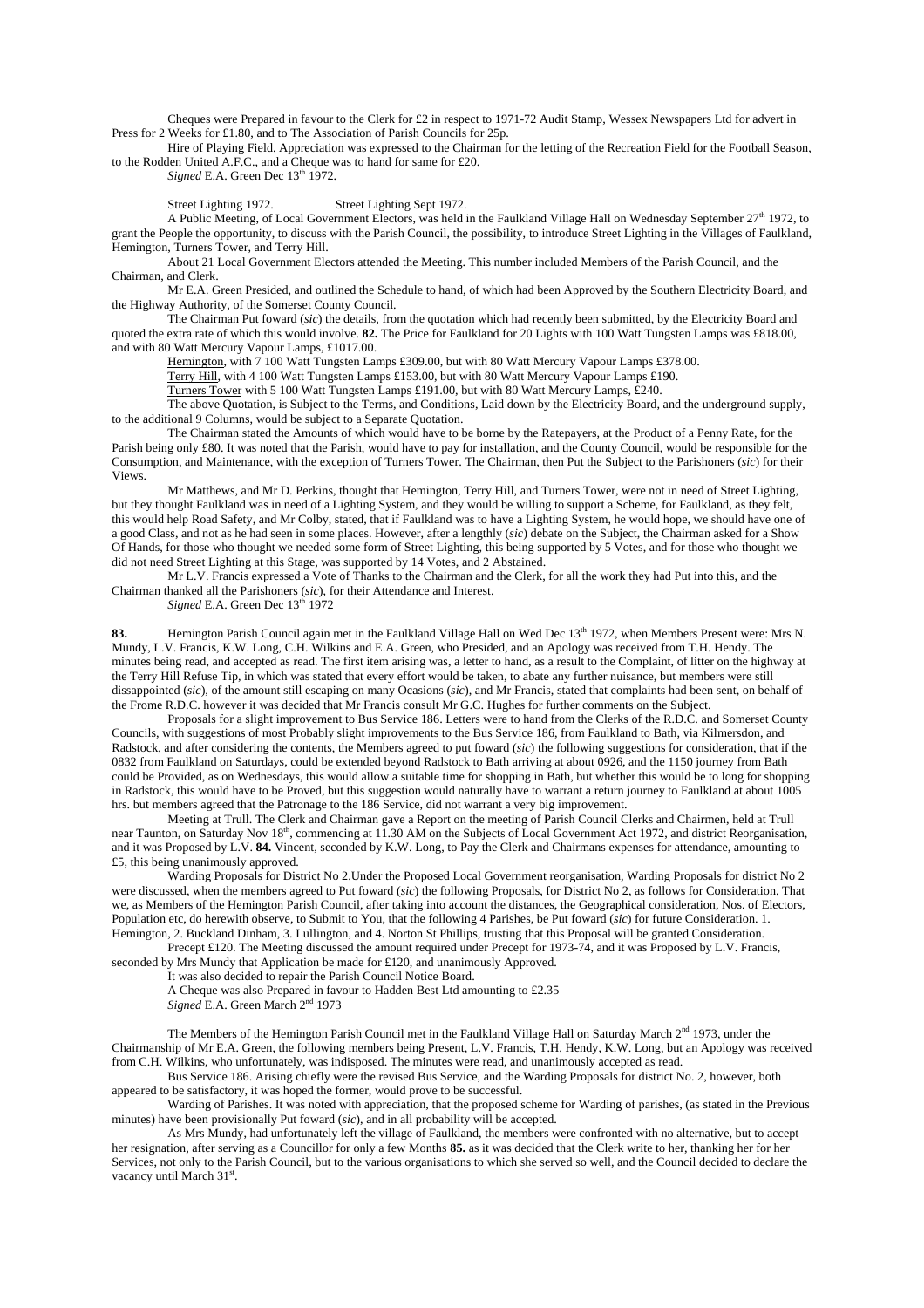Assistance in respect to heating. A Circular from the Clerk of the R.D.C., stated that Financial assistance is available, for People, in need, of Heating, or assistance to pay for heating, and the Clerk was instructed to make application for the necessary Leaflets, and inquire into the position of any needy cases.

 Best Kept Village Competition. The Council also decided to enter the best kept village Competition, naming the Village of Faulkland for the contest, but the Council felt, that it was imperative, to secure the support of as many Local people as possible.

 Monster Lorries. On a Circular, from the National Association of Parish Councils, relating to the Monster Lorries, on British roads, from Europe, it was finally decided, that the Clerk, make representation, direct to the E.E.C. Commissioner for Transport, giving examples of damage done, by heavy Lorries in these Area's (*sic*), and that, if accepted, these should be restricted to the Motorways, as by roads are not built to meet these demands.

 Tree planting Year 1973. Consideration, was given to Tree Planting Year 1973, but the Council felt, they had no scheme in mind, to implement at present, but would keep the Subject under observation.

 Litter Receptables (*sic*). The meeting decided that the meeting at Wells, on the question of quarring (*sic*) in Somerset, and the Annual Conference at Weston-Super Mare, be represented.

 Appreciation was expressed, at the action of the R.D.C. House Refuse Committee, to the emptying of all litter receptables (*sic*) used by Parish Councils.

 Road direction Sign. A letter was to hand from a resident at Turners Tower, inquiring if some improvement could be made to the road Surface, adjoining the Highway, at Turners Tower, and Mr L.V. Vincent, requested, that the Clerk renew the application, for the Proposed Advance road directions, the Clerk being instructed **86.** to pass these requests to the Appropiate (*sic*) Authority.

The Annual Assembly was arranged for Monday April 2<sup>nd</sup>

 Cheques were prepared, in favour to the Village Hall, for Meetings, £5.62, Hadden Best Ltd, £3.82, K.W. Long £3.00 for travelling expenses, Messrs Cluttons ½ years Allotment Rent, and Playing Field, and to the Clerk for Salary £20, and expenses £5.20. *Signed* E.A. Green 2 April 1973.

The Annual Assembly for the Parish of Hemington was held in the Faulkland Village Hall on Monday April 1<sup>st</sup> (sic) 1973. Mr E.A. Green Presided, and was supported by L.V. Francis, K.W. Long, T.H. Hendy, G. Loader, the Clerk, and an Apology was received from C.H. Wilkins, who was unfortunately indisposed. Two Parishoners (*sic*) attended the meeting, Mrs Jean Horler, and the Rev A.G. Durston.

 The Financial Statement of the Parish Council Accounts was declared by the Clerk, of which showed a satisfactory balance amounting to £107.51 and the Village Hall Accounts were declared by E.A. Green, the Hall Secretary, this also showed a satisfactory balance of £393.58 to date, and both accounts were unanimously accepted, after a Proposition from L.V. Francis, seconded by T.H. Hendy.

 The Rector gave a report on the distribution of the Bamphylde Charities, and stated that 40 Grants had been allocated, and the distribution completed, to what the Trustees, considered as needy cases, in the Parish, and he thanked the trustees, for their cooperation, to which the Chairman responded, by thanking the Rector for his Cooperation, and effort of distribution.

 This was followed by the Chairmans remarks on the various efforts, of which the Council had recorded, and attained, during the past year, some of which had not been so successful, but most Probably would be borne **87.** in mind for further consideration.

 In conclusion the Chairman thanked the Parish Councillors and the Clerk for their Consideration, and Cooperation, in the Council's efforts, and he also thanked Mrs Horler, and the Rector for their attendance and interest in the Parish affairs.

A Parish Council meeting followed, in which the minutes were read, and unanimously approved.

 Council Vacancy. As a result to the declaration of the Vacancy on the Parish Council for one month, an Application was to hand, and read from Mrs Horler, for such Vacancy, and it was Proposed by L.V. Francis, seconded by T.H. Hendy and approved unanimously to accept Mrs Horler as a Candidate, until such time as the Parish Councillors Term of Office was due to expire.

 advance Road signs at Terry Hill. Regarding the recent request by L.V. Francis, to inquire if any Progress had been attained, in the Provision of Advance Road directions, at Terry Hill, a reply stated, that monies available for these Projects, were being spent on busier roads.

 Old Pump House. The meeting also agreed, that some repairs be carried out to improve the appearance of the Old Pump House in Bishop St, Faulkland, this being left to the Chairman to make inquiries, and the Clerk was instructed to write to the Head Teacher of the Hemington school, notifying her of the Councils intention to enter the Tidy Village Competition, and ask her to Put this to the children, and try to influence them, to keep the village concerned, free from litter during the months concerned.

 Repair to Council Notice Board. The Clerk Presented the account to the Council for steel in connection to the repair to the Parish Council notice Board, amounting to £4.62 of which was approved, and a Cheque amounting to £5.50 was Prepared, allowing the Clerk 88p, for erection, and Painting etc.

 Increase in Clerks Salary. The Clerk stated that as the duties of Clerks of Parish Councils was (*sic*) about to increase, under the New Reorganisation of Parish Councils, did the Council consider this was the **88.** time to review Clerks salary, and it was Proposed by T.H. Hendy seconded L.V. Francis to increase the Clerks Salary to £30 Per Annum as from March 31<sup>st</sup> 1973, and unanimously approved. Permission was also granted for the Clerk to rent 10 Perch of allotment.

Quarterly Meeting. On Monday April 24<sup>th</sup> 1973, the Somerset Association of Parish Councils, for the East Area, held their quarterly Meeting, at the Faulkland Village Hall, with a kind invitation from the Councillors for the Parish of Hemington. About 40 Members, attended the Meeting over which Mr F.N. Stacey Presided, and after general business concluded, Mr C.L. Keeler, the Minerals Officer, from the Somerset County Council, gave an address, illustrated with Slides, on the Subject, 'Quarrying in Somerset,' of which became very interested with a view, that in future, Consideration would be granted, in every Aspect, for the Preservation of the Countryside, in and around quarrying Areas.

 Refreshments were served by Members Wives, and Councillors, from the Hemington Parish, to which the Chairman expressed a Vote of Thanks, to the Ladies concerned, and to Mr Keeler for his interesting address.

 Apologies were received from Councillors E.A. Green, and C.H. Wilkins, and in the absence of Mr Green, Mr L.V. Francis welcomed the Guests.

*Signed* E.A. Green  $12<sup>th</sup>$  June

The newly elected Members of the Hemington Parish Council, met in the Faulkland Village Hall, on Tuesday June  $12<sup>th</sup> 1973$ , the Acceptance of Office being duly signed, and the Clerk welcomed both Old and New Members, the following being Present. Mrs J. Horler, L.V. Francis, T.H. Hendy, K.W. Long, E.A. Green and P. Francis.

Mr E.A. Green was again re-elected Chairman for the 13<sup>th</sup> year in succession, after being Proposed by T.H. Hendy, seconded by L.V. Francis, and agreed unanimously.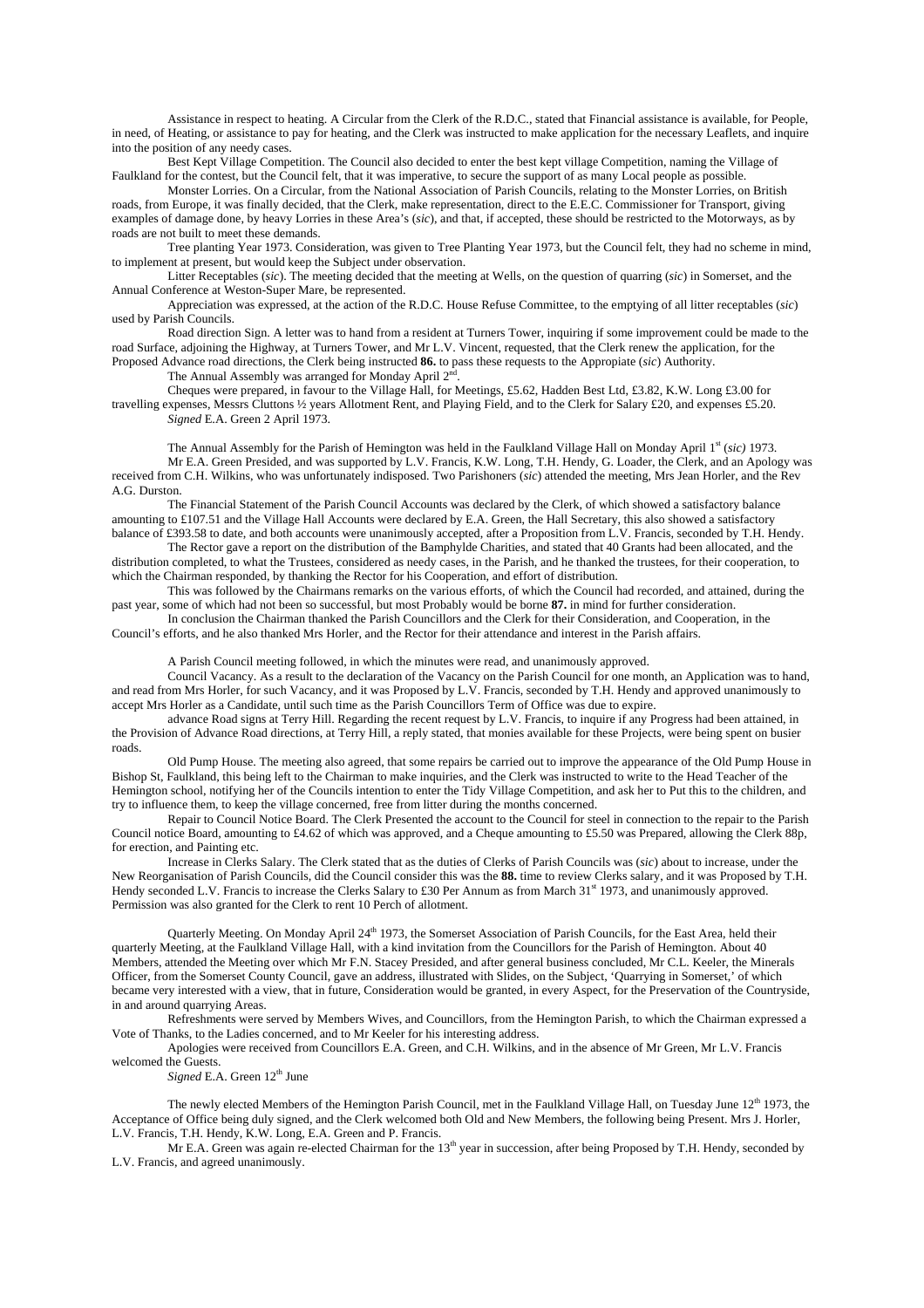**89.** It was also proposed by T.H. Hendy, seconded by Mrs J. Horler that L.V. Francis be accepted as Vice-Chairman this also being unanimously agreed.

The minutes were then read and accepted as read.

 Old Pump House. The Chairman stated that he had made arrangements for the Old Pump House in Bishop Street, at Faulkland, to be Repaired, as consideration had been granted to its Preservation, at the previous meeting.

 Diversion of Footpath no. 6/27 at the Knoll. It was noted with Appreciation, that the diversion Order, for No. 6/27 footpath at the Corner of the Wood, between the Knoll and Hassage Farm, had now been completed, the Clerk stating he had recently visited the site in question, and was Pleased to report on the 2 new Stiles erected.

 Re Appointment of Managers. The two Managers, appointed by the Parish Council, who are at Present serving on the School Managing body of the Hemington Primary School, agreed to extend their Appointments, as Appropiate (sic) to 31<sup>st</sup> March 1974, and it was Proposed by L.V. Francis seconded by Mrs Horler that the Representation serving on the Bamphylde Charities, extend their Appointments to the similar Period, and agreed. Mr P. Francis, T. Hendy, and the Clerk agreed to attend the quarterly meeting at Beckington on July 3rd.

 Footpath at Laverton, Norton St Phillip. FR/6/25. The obstructions on the two footpaths, in the Norton St Phillip Laverton Area, were discussed, with a View to meeting the owner on the site, discussing the matter with him, the Clerk then to report accordingly. The Clerk reported that he had repaired the seats, and Painted them, on the Village Green, to which an Account was Produced, and it was Proposed by L.V. Francis, seconded by P. Francis to settle this account amounting to £5, and agreed.

 Pruning of the chestnut Trees. A letter was to hand and read from Mr R.E. Rawlings inquiring of the Appropiate (*sic*) Procedures, concerning the Pruning of the Chestnut Trees on the Village Green, and it was agreed that Mr Hendy, approach Mr Ross, with an invitation to meet the Council, on the site, for his expert Advice on the Subject.

 It was also Proposed by T.H. Hendy, seconded by P. Francis **90.** to settle the account in favour to L.V. Francis, and the Clerk, for the days expenses for attendance at the Technical College at Weston-Super-Mare on Sat April 14th, the Clerk claiming £2 and L.V. Francis £2, and agreed.

 Seat at Turners Tower. A letter was to hand from a Turners Tower Resident, requesting the removal of the Roadside Seat, to the near side of the Cottages, to avoid the dangers arising in crossing the road, the Council felt it was worth consideration, and the Clerk was instructed to write to the Surveyor, seeking his Views, and at the same time, report on the Pot holes at Laverton, and inquire, to the delay of the Grass Cutting in the Area. Members were also unanimously in favour to Renewing the insurance Premium of £17.89, and Re-Affilliation (*sic*) to the Association of Parish Councils amounting to £4.20.

 Letting of the playing Field. An application was to hand from the Secretary of the Rodden A.F.C. with a view to hiring the Playing Field at Faulkland, for their fixtures for the forthcoming season, and it was Proposed by L.V. Francis seconded by T.H. Hendy, to let it again this Season, at the same rate of which was £20, this was agreed, but Mr P. Francis, thought something should be done, to improve the parking situation, so as to Present a more reasonable Access, to other vehicles using the Lane, and it was agreed to look into the matter, with a View to cutting the Hedge.

 Tribute to C.H. Wilkins. At this meeting, Tribute was Paid to Mr C.H. Wilkins, who did not seek re-election, and had splendidly served as a Parish Councillor, for 18 Years, and 11 Years, of which he had been Vice-Chairman, and he attended the Meetings regular until such time, his failing Health, Prevented him. and the Clerk was instructed to write to him expressing the Members Appreciation, for his valued Services he had rendered.

Meeting with Mr Bush District Councillor. On Monday June 25<sup>th</sup> the Members of the parish Council met Mr B. Bush, the Candidate, who had recently been elected for the No. 9 Ward, for the District of Mendip, to to (*sic*) Represent, and serve the Parishes of Hemington, Buckland Dinham, Lullington, and Norton St Phillip as a District Councillor. Mr Bush spoke on the effects **91.** of Local Government Re-organisation, and emphasised the increased importance of Parish Councils in the future, and that is *(sic*) was most essential, that everybody concerned, should do everything to make the new set-up work smoothly. He stated that in his opinion there should be Ward Meetings every 6 weeks, in which 1, or 2 Parish Councillors should attend, and Local Planning should be discussed by the Mendip Council. It was finally Proposed by T.H. Hendy, seconded by Mrs J. Horler, that Hemington Parish Council, should be represented at Ward Meetings, with 2 Members and the Clerk, and approved. Thanks were expressed to the District Councillor, for expressing his Views, with the Parish Council.

*Signed* E.A. Green 28<sup>th</sup> 1973 *(sic)* 

A meeting of the Hemington Parish Council was held in the Faulkland Village Hall, on Tuesday Aug  $28<sup>th</sup>$  1973. Mr E.A. Green Presided, and was supported by the following members, Mrs J. Horler, L.V. Francis, T.H. Hendy, K.W. Long and P. Francis. The minutes being read, and accepted as read.

 Repair to Village Pump House. Arising from the Minutes, was the Old Pump House in Bishop Street Faulkland, of which had recently been repaired, as members felt, that it was a little Piece of Local History, well worth Preserving, to which most People agreed, as it was built in 1864 by the late John Turner, the man who built Turners Tower, and many local residents, relied on this, for drinking purposes, years ago, however the repair has now been completed, and was carried out by Mr R. Hignell, to the satisfaction of Members, and it was Proposed by L.V. Francis, seconded by T.H. Hendy, to settle the account to hand, amounting to £53.10p and unanimously agreed.

 FR/6/25. It was stated by the Clerk, that no further information, on the footpath FR/6/25 at Laverton, was available to date, but Mr Francis stated he would inquire at the Appropiate (*sic)* Offices.

 Also arising, was the Playing field hedge, to which Mr Snook had agreed to cut at 50p per hour, and an account was to hand amounting **92.** to £6 and it was Proposed by P. Francis, seconded by Mrs Horler, to settle the A/C and agreed, and meeting felt that a Field Gate, and Wicket Gate should be Provided for the Playing field, and it was Proposed by T.H. Hendy, seconded by L.V. Francis that Mr P. Francis inquire into the Prices of Gates, and if suitable, also Purchase, this being met with Approval.

 Appeal. An appeal from the Royal National Life-Boat Institution, was considered, but the Clerk was instructed to seek the views of the Local Angling Club.

 Obstruction on Footpath FR/6/27. Letters from the R.D.C., and the County Council, reported a footpath obstruction at the south east end, of Footpath FR/6/27, at Hassage, and the Chairman and Clerk, stated that they had both inspected the obstruction, and found that the Corner had recently been taken off, and Plain, and Barbed Wire erected, Presumably by the County Divisional Surveyor, and after careful consideration on the Subject, the Clerk was instructed to write, stating that the Members felt, this was the Appropiate (*sic)* Authorities responsibility.

 Capital Grants. Capital Grants, for Village Halls, and Community Centres was (*sic*) discussed, the Clerk being instructed to reply, according to information received from the Community Council.

 Public seat. It was also agreed to inquire into the Type, and Price of Public Seats with a view to erection at Turners Tower. Mr Hendy inquired, if a further letter could be written to the Divisional Surveyor, with a view to meeting him, to discuss the Problems arising, on the ditch at Laverton, and it was decided that a letter be written.

A Cheque was Prepared in favour to Messrs Clutton, for £4.25 for ½ Years Playing Field, and Allotment Rent.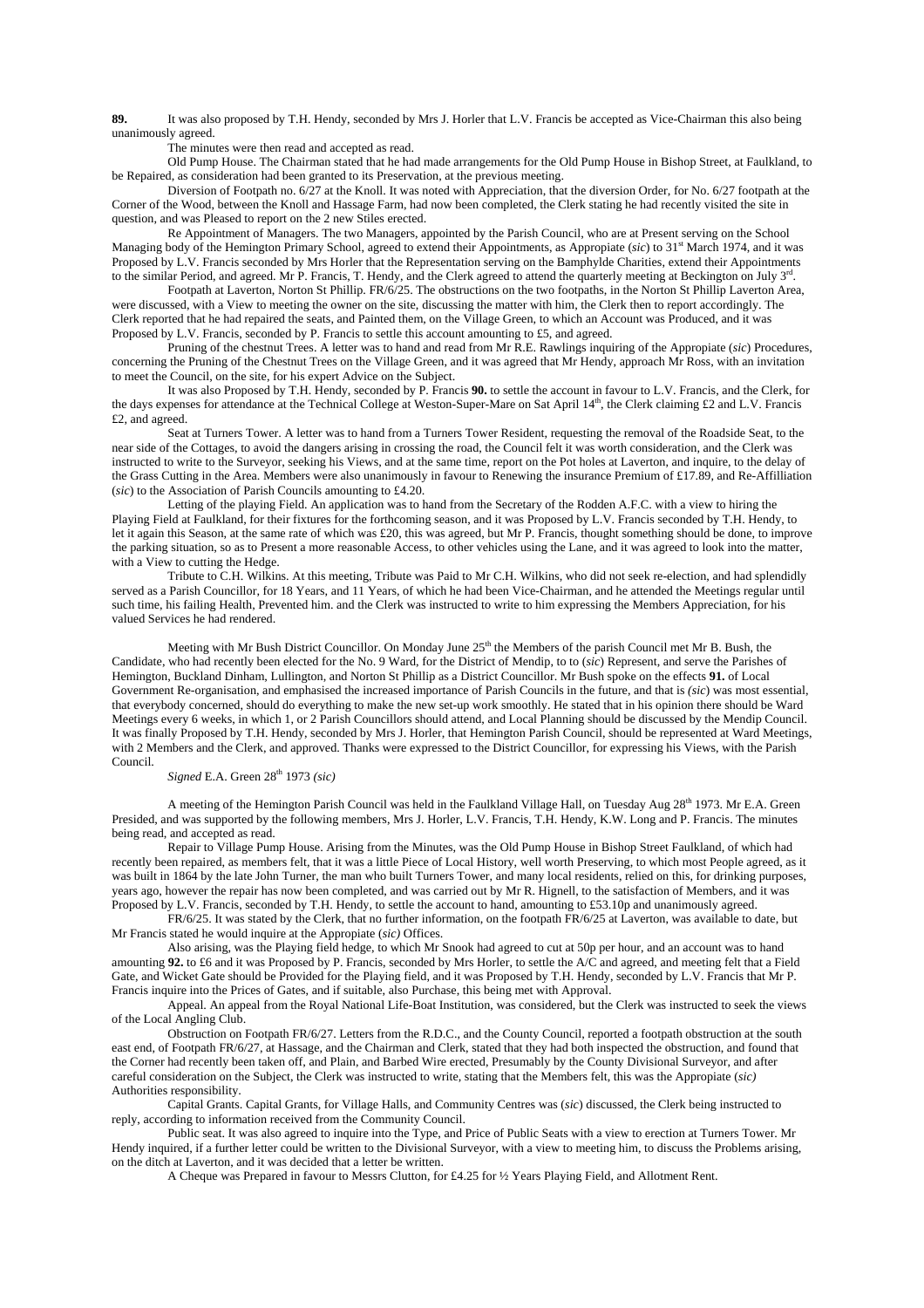Arrangements were made, with a Possible view to attend the meeting at Sparkford, on Tuesday Oct 3rd. *Signed* E.A. Green 5<sup>th</sup> Dec 1973.

 Owing to the heating restrictions, recently enforced, the Members of the Hemington Parish Council met at Bishop St Faulkland to which Mrs J. Horler apologised for non-attendance, and Mr E.A. Green Presided. The Minutes of the previous meeting were read, and unanimously adopted. The Footpath FR/6/25 **93.** arose again for discussion, and it was unanimously decided that the Clerk, write to the R.D.C. inquiring if any Progress had been attained, and also to the Clerk of the Norton St Phillip Parish Council with a view to obtaining their Views on the Position of any Progress, and observations, from the Norton St Phillip end of the Path.

 Playing Field Gates, and Hedge. Members also considered Price List, and Patterns of a Field Gate and Wicket Gate, to be erected at the playing Field, and it was Proposed by T.H. Hendy, and unanimously approved to order the Galvanized Gates, and Posts. Listed at £52.20, less 15% discount and Prepare for Payment, on delivery, but it was agreed to leave the Playing field hedge until next season.

 Life Boat Appeal. Roadside Seat. Ditch at Laverton. The 150th Anniversary of the Royal Life Boat Appeal, and the and the (*sic*) Roadside Seat at Turners Tower, was deferred until the next meeting, also the arrangements for improvement to the ditch at Laverton, and the proposed Pruning of the chestnut Trees, on the Faulkland Green, was left in the hands of Mr Hendy.

 Best Kept Village. A Report, from the Judges, on the best kept Village Competition, appeared generally, to be very reasonable but members, did not accept the Phrase, quoted as the village Hall, was not impressive, and the Clerk was instructed to write for an explanation on this.

Precepts. It was also Proposed by L.V. Francis, seconded by K.W. Long, to Precept the Frome R.D.C. for a further £20, for 1973-74, and a further Proposition by L.V. Francis, seconded by T. Hendy to Precept the New Mendip Council for £120, for 1974-75, and approved.

 Registars (*sic*) Office. Members were disappointed to learn indirectly that when the New reorganisation, is due to commence in April, there is a Possibility of the Registars (*sic*) of Births and Deaths, closing at Frome, with a View, that these inquiries will be dealt with at Shepton Mallet, however, the meeting decided that the Clerk write to the New Mendip Clerk, expressing the view of the Council in opposing this.

 It was noted with Appreciation that the Village Pond had recently **94.** been cleaned out by Mr Green, and it was Proposed by T. Hendy, seconded by K.W. Long, to Prepare and Exgratia (*sic)* Payment of £5, for his services.

 A.O.B. Mr P. Francis thought the time was come, when the Village of Hemington needed a thorough clean up and the elm saplings cut, with a view to improve the Visibility.

 Payment was also prepared to the Clerk for a 1972-73 District Audit Stamp for £2. It was also agreed that the Clerk write to Messrs Cluttons, on the existing obstruction, on the footpath, at the recent Refuse Tip at Terry Hill.

*Signed* E.A. Green 4<sup>th</sup> Feb 1974

 The Members of the Hemington Parish Council, met in the Faulkland Village Hall on Monday Feb 4th 1974, over which Mr E.A. Green Presided, and was supported by a full Council.

 Footpath FR/6/25. The minutes of the Previous Meeting being read, and unanimously accepted. As a letter from the R.D.C. did not contain sufficient information, on the footpath FR/6/25, the Clerk was instructed to write with a View, to meeting R.D.C. Officials, on the site, to discuss the Problems, and differences arising, with them.

 Life Boat Appeal £5. After a discussion, on the Appeal, launched by the Royal National Life Boat Institution, it was Proposed by T.H. Hendy, seconded by Mrs J. Horler, to make a donation of £5 toward the Appeal, and approved, to which a Cheque was Prepared for the same.

 Public Seat at Turners Tower and Terry Hill. Matters were discussed, relating to the public Seat, at Turners Tower, and consideration was given, to a Request for a Public Seat, to be erected at Terry Hill Crossroads, but Members decided to meet on both sites, before any further arrangements could take Place.

The Pruning of the Chestnut Trees, and the ditch at Laverton, it was agreed to be left in the hands of Mr Hendy.

 The business, in connection with the entry to the Best Kept Village Competition 1974, and the Subscription toward the County Playing Fields Association, was deferred until the next meeting.

 Appreciation was expressed to Mr Paul Francis, for Preparing the order, for the Two Playing Field Gates, and also granting **95.** the Parish Council, with the opportunity of the discount, and also Re-claim the V.A.T. and it was Proposed by L.V. Francis, seconded by T.H. Hendy to settle the A/C, amounting to £48.81, and unanimously approved, and arrangements for erecting, was left until the Weather Conditions improved.

 Revised scheme for Registration of Birth and Deaths. As a result to the Protest, on the revised scheme, being suggested by the New Mendip Council, on the Registration of Births, Marriages, and deaths, a letter from the Somerset County Council, stated that it will be fairly common Practice, to have the Registration Districts co-extensive, with the new district Areas, but however, the Registrations will remain Locally, and these Points of View, was (*sic*) received with satisfaction from the Parish Council.

 The Clerk was also instructed to write to the Clerk of the Association of Parish Councils, with a View to Purchasing an up to date Handbook, on the Local Government Act 1972.

 Priority Services. The Clerk stated that he had recently supplied the Area Social Services officer, with a List of names of elderly People within the Parish, who would qualify for any Priority Services, should there be any disruption, in the Present ones, as a result to the existing National Crisis.

 Local Planning Appeal. A Copy of a Local Planning Appeal, was to hand, and read with a View to obtaining Parish Councils Representations if they felt it necessary, however, after a lengthly (*sic*) discussion it was unanimously decided to support the Appeal, stating that they could not see, that the proposed site in question for development, would be detrimental to the Landscape Value, and that the Proposed Bungalow, would be Practically unoticeable *(sic)* from the Main Highway.

 Grass Cutting. After considering a letter from Messrs Dewings, Garden Contractors of Frome, it was decided that the Clerk write asking them to quote the Council a Price, for cutting the grass on the Village Green, Per Session, Per time, and number of Times included in the grass cutting season.

 Any other Business. Under this heading, Mrs J. Horler inquired if there was any **96.** Possibility to obtain an additional Telephone Kiosk, for the Village of Faulkland to be erected on a suitable Site, near the Old Peoples Bungalows, or alternatively, move the existing one, as to be more Central, however, the Clerk was instructed to refer the matter to the Appropiate (*sic)* Authority for Consideration.

 Cheques were Prepared in favour to the Village Hall Committee, Messrs Cluttons, G. Loader, and E.A. Green Travelling Expenses.

Arrangements were also agreed, to hold the Annual General Public Meeting on Tuesday March 26<sup>th</sup>. Mr Hendy, P. Francis, E.A. Green, and the Clerk agreed to attend the quarterly meeting at Batcombe.

*Signed* E.A. Green March  $26<sup>th</sup>$  1974.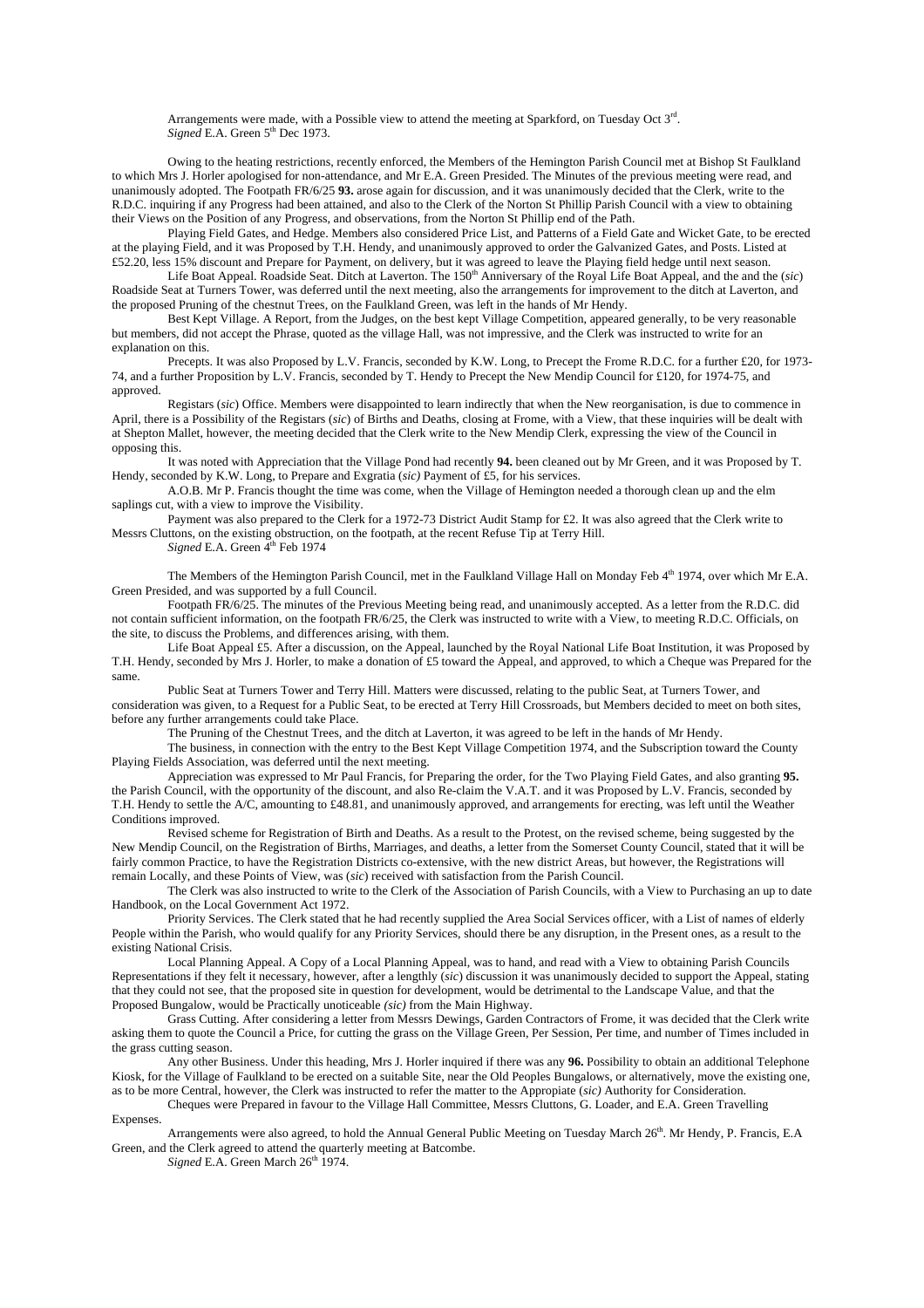The Annual Assembly was held in the Faulkland Village Hall on Tuesday March 26<sup>th</sup> 1974. Mr E.A. Green Presided, and was supported by a full Council, but only two Parishoners (*sic*) were Present. The Clerk gave a Financial Statement of the Parish Council Accounts, of which showed a satisfactory balance of £69. 98, and Mr E.A. Green gave a Statement on the Village Hall accounts, with a balance of £488.64, and approved.

 The Rector, the Rev A.G. Durston, gave a statement on the existing Bamphylde Charities, and stated, that 40 Grants, Totalling £27.70, had been made to Pensioners in need, and the task of which confronted the Committee, was not an easy one, and he expressed thanks to the Committee for their Cooperation, and the Rector was thanked, for carrying out the distribution.

 The Chairman gave an interesting report on the Councils Activities and said that the Council, would continue to strive under the New Re-organisation, for anything, which it was felt would be beneficial for the community. Tribute was also Paid to Member, Mr L.V. Francis, who had represented the Parish of Hemington, on the Frome Rural District Council, for 34 Years, but owing to the New Reorganisation, had now been forced to relinquish these duties, and as an Appreciation, to these services, so splendidly rendered, the Chairman Presented him with an Encylopedia (*sic*) on **97.** Antiques, with the Signatures of the Members of the Parish Council inscribed. In response, Mr Francis expressed his Appreciation to the Members, and stated that he had always enjoyed the Company of fellow Councillors, and supported anything, of which he considered beneficial to the Parish of Hemington. The Chairman also thanked Mr Durston, and Mr D. Perkins, for their interest in Parish affairs.

 A Parish Council meeting followed, in which the Minutes of the Previous meeting were read and unanimously approved. Public Seat at Terry Hill. A letter from the County Divisional Surveyor, stated, that he had no objection, to the Council, erecting a Public Seat, at Terry Hill Crossroads but after giving the Matter careful consideration, it was decided to write to him again, inquiring as to the ownership of the land concerned, and Approved.

 Cutting of Village Grass. A Quotation to hand, for cutting the grass on the village Green at Faulkland, for the forthcoming season, was discussed, and finally resulted, with a favour from Mr K.W. Long, that he was Prepared to cut it for another season, to which Members decided for Payment of £2 Per Session, as appreciation to his Services.

 Kiosk at Faulkland. A letter from the Telephone Authority, stated that, they were Prepared to look into the request, of Providing a New Kiosk, at Faulkland or alternatively moving the existing one.

 Managing Body. It was also Proposed by T.H. Hendy, seconded by Mrs J. Horler, that E.A. Green, and L.V. Francis, be reelected to serve on the Managing body of the Hemington Primary School, until the 30<sup>th</sup> of June 1977 and approved.

 Terry Hill Bus Shelter. The Proposed improvement, to the Terry Hill Bus Shelter, was held in abeyance, for further consideration, as to the Purchase of Material.

Consideration was given to a donation of £2 for the Somerset County Playing Fields association, this was Proposed by L.V. Francis, seconded by T.H. Hendy, and approved.

 Best Kept Village 1974. The meeting also decided to enter the village of Faulkland, for the best Kept Village Competition 1974. The Clerk was also to report the Pot holes, between Chickwell Crossroad, and Charlton Farm.

**98.** Planning Application No. 48495/001. The Members of the Hemington Parish Council met in the Faulkland Village Hall, on Thursday April  $11^{th}$ , to discuss a local Planning Application. Mr E.A. Green Presided, and Members Present were Mrs J. Horler, L.V. Francis and K.W. Long, but Apologies were accepted from P. Francis and T. Hendy. The Application was Put foward (*sic*) by Mr D.V. Corp, for the Proposed erection of Premises, for light Industrial use at the Faulkland Filling Station. At first, there appeared to be a divided opinion of what should be done, to warrant Permission for the requested Proposal, but finally an agreement was reached, after a Proposal Put foward (*sic*) by L.V. Francis, seconded by K.W. Long, and agreed that Permission be granted, on the following Basis.

 1. That the excavation of soil, to be taken down to the road, and Filling Station Level, so that the Heighth (*sic)* of the proposed New Building, be no higher, than the existing Workshop.

 2. That the Proposed new building be built with a Natural Stone frontage, to be in keeping with the remainder of the Village. 3. Control of noise Level, at which should also be restricted, to reasonable Working Hours.

 4. Control of Industrial effluent, and that the Parish Council reserve the Right to be favoured with the desired Plans, and information, on the Proposed building.

 Planning Application No. 093986. Reference was also made to a Planning Application, Put foward (*sic*) by Mr R.C. Francis, for Alterations and improvements to a derelict Cottage, suitable for an Agricultural Worker. The Members considered this a great Improvement, and therefore raised no objection to the Proposal.

 Pruning of the Chestnut Tree. At this meeting it was also decided to have our Chestnut tree Pruned, on the Village Green, as Messrs Challoner & West had agreed to carry out the work, for £30, Plus VAT.

 It was also agreed to write Personally to Lord Hylton, on the siting , for the Proposed Seat, at Terry Hill. *Signed* E.A. Green May  $16<sup>th</sup> 1974$ .

**99.** At the Annual meeting of the Parish Council, held in the Faulkland Village Hall, on Thursday May 16<sup>th</sup> 1974, Mr E.A. Green was re-elected Chairman, for the  $13<sup>th</sup>$  Year in succession and Mr L.V. Francis re-elected Vice-Chairman for the  $2<sup>nd</sup>$  Year. The former being proposed by L.V. Francis, seconded by T.H. Hendy, and the latter being Proposed by T.H. Hendy, seconded by K.W. Long, and both Propositions being unanimously approved.

A full Council was in attendance, with the exception of Mrs J. Horler, who tendered an Apology.

 Public Seat at Terry Hill. The minutes of the Previous two meetings, being read and unanimously approved. As Permission for the Provision of a Public Seat, to be erected at Terry Hill had now been granted from Lord Hylton, and the County Divisional Surveyor, it was unanimously decided that the Clerk order an 8ft. Barton Seat, with 3 Legs, and with African Teak Slats in a Package unit, ready to assemble, and also, write to the Terry Hill Residents, with a View, to a Contribution, to help defray the expenses, in erecting the Seat, and a Cheque was Prepared to C. Wickstead & Co., amounting to £35.00.

 Kiosk at Faulkland. A reply to the request, for an additional Telephone kiosk, or alternatively move the existing one, was not so encouraging as the Post Office Telephone Authority, stated, that the existing kiosk Provided a reasonable standard of service, and they could not Provide another.

 Re-affilliation (*sic*). It was also Proposed by T.H. Hendy, seconded by K.W. Long to Re-affilliate (*sic*) to the Association of Parish Councils, the increased fee, being £5.40, and approved to Prepare Payment for same.

 Insurance. The meeting agreed to renew the Insurance Premium, with a View to an inquiry, into the Employers Liability, and also to increase the Sum Insured, on the Property Damage Section by £1,000. A Planning Application was to hand, on behalf of Mr J. Maidment, to convert a stone Barn, to Residential Bungalows, to which the Parish Council raised no objection, but felt, if accepted, that the Drive should be **100.** widened for at least the first 50 Yds, form the Main Road to allow 2 vehicles to Pass, with a suitable entrance, and View, for Vehicles when approaching, and leaving the Drive.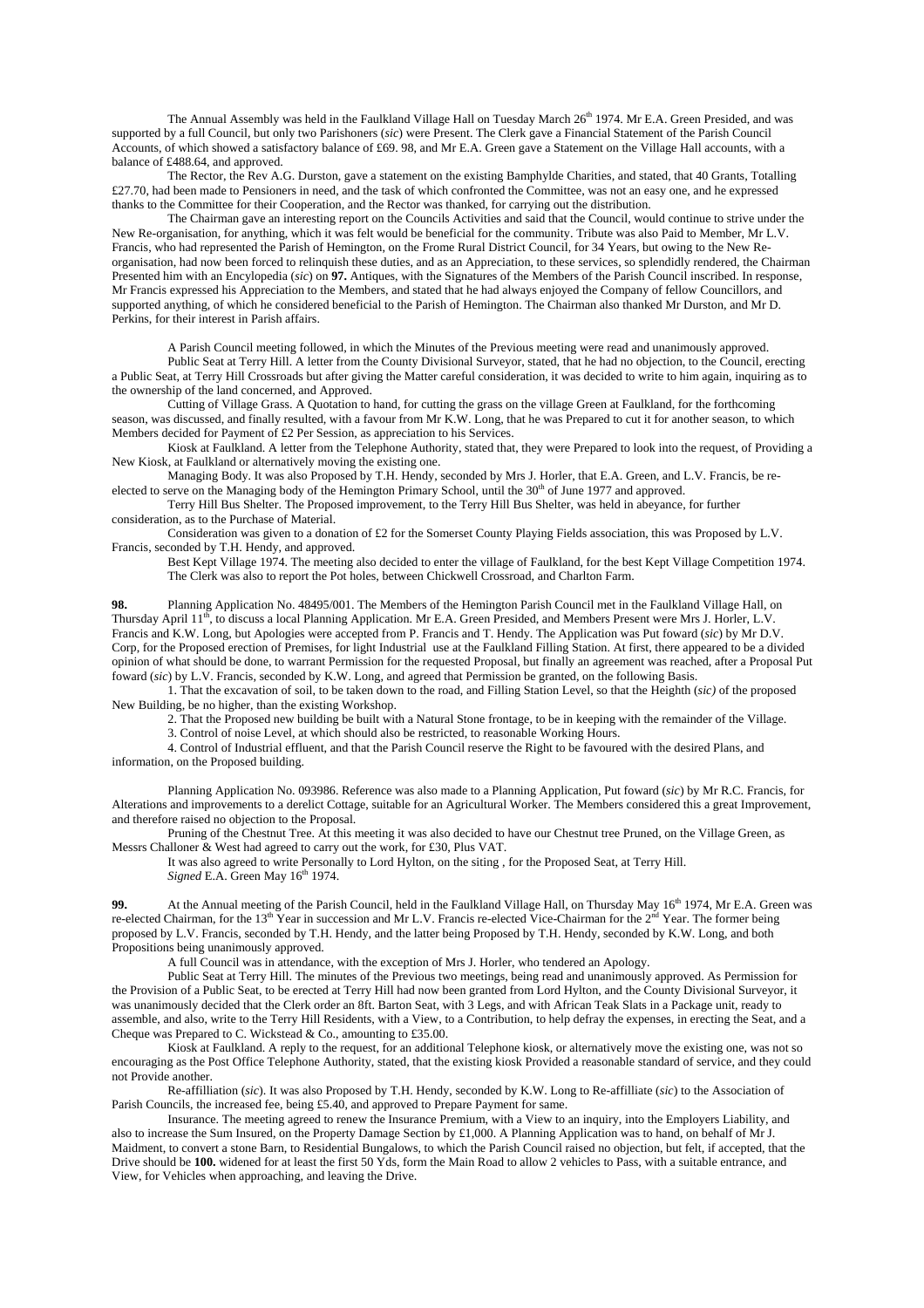Somerset Registration Scheme. A letter from the General Registar (*sic*) Office, relating to the Somerset Registration Scheme 1974, stated that, if the New Registration arrangements do not Provide a Satisfactory service, your Council should again approach the County Council, with a View, to having the Scheme amended.

 Village Pond. The meeting also agreed that the Clerk write to the Bristol Water Board inquiring the best Procedure to adopt, to keep the Village Pond at Faulkland free from Weed, and Algae, and finally, it was decided that the Area meeting be represented, at Norton St Phillip on June  $11<sup>th</sup>$ .

 $Signed$  E.A. Green  $27<sup>th</sup>$  June 1974.

The Members of the Hemington Parish Council, met in the Faulkland Village Hall, on Thursday June 27<sup>th</sup> 1973 (*sic*). Mr E.A. Green Presided, with a Full Council in attendance.

 Roadside Seat at Terry Hill. The minutes of the previous meeting being read and unanimously approved. The Clerk stated, he had sent the Cheque to C. Wickstead, for the Public seat, to be erected at Terry Hill, amounting to £35.00, and appreciation was expressed to the Residents, living there, who had kindly consented to Prepare the foundations for the same.

 Insurance. The Clerk was instructed to write to the insurance Co stating that the Councils new Proposals consisted of 4 Public Seats, to be increased to £160, 2 Bus Shelters at £200 each. Personal accident indemnity, to be increased to £7,500, and total disablement benefit to be increased to £30 PW, Plus the Proposed Fidelity Policy.

Village Pond. The recent report on the Village Pond was receiving attention.

 Complaints. The meeting also agreed that the Clerk Pass the following complaints to the Divisional Surveyor for attention; the danger arising from the tree at Terry Hill, broken signpost at Highchurch cross Roads, overgrowth in the Village of Faulkland, and the wall in Hassage Lane. The Council were very much Perturbed, at the Mendip Councils allocation of 1, Lansdown View, being a 5 roomed **101.** Council House, and let to one single Person, when it should have been considered for a more suitable family, therefore the Clerk was instructed to write to the Chief Housing Officer, stating the Councils views.

 Protest at Rate increase. Mr L.V. Francis, spoke of his strong feelings at the unfairness of the enormous increase in the domestic, and business rates in rural Areas, and Proposed, that the Clerk, write a letter to the M.P. for the Wells division Mr R. Boscawen, and to the treasurer of the Mendip district Council, stating the Councils views on the subject, and unanimously approved.

 Planning Applications. The Council also discussed 3 Planning Applications, one of which they felt, was detremental (*sic)* to Landscape Value, and scattered development, the remaining two, no observations were made.

*Signed* E.A. Green August  $6<sup>th</sup>$  1974

 A Parish Council meeting was arranged, and held in the Faulkland Village Hall, on Tuesday August 6th 1974. Mr E.A. Green Presided, the following members being Present Mrs J. Horler, L.V. Francis, T.H. Hendy, P. Francis, and an Apology was accepted from K.W. Long.

 Roadside Seat. The minutes of the previous meeting were read and accepted. It was noted that arrangements for the delivery of the Roadside Seat, for Terry Hill, had received attention, and the Village Pond situation was awaiting further advice.

 Rate Protest. Replies were to hand from the M.P. for the Wells Division and the Treasurer of the Mendip Council, following the Councils recent Protests, at the Rate increase, to which both attributed the increases, to the Present Rate of inflation, and suggested that there was no solution to the Problem, but that the Government had recognised the need for some reform in the method of Financing Local Government.

 Playing field Gate. Appreciation was expressed to Mr E.A. Green and P. Francis, for erecting the Playing field Gates, and Mr J. Eyers for cutting the overgrowth in Hollowpit Lane, and it was Proposed by T. Hendy, seconded by Mrs J. Horler, to make an exgratia (*sic*) Payment to Mr Green, and Mr Francis of £5, and approved, A Cheque being Prepared for same, and to Mr Small, for a Yale Lock, for £1.36 102. to be put on the main Gate.

 House Allocation. Regarding to the reply of the recent allocation of No. 1 Lansdown View, the Clerk was instructed to reply, stating that the Local Representative, should be called in on such occasions, or otherwise seek any information Possible, from the Local Parish Council concerned.

 Rate Levy 1974-75. A letter from the Wombourne Parish Council was to hand, stating the actions they had taken, relating to the 1974-75 Rate Levy, trusting that every Parish Council would take similar action, the Clerk was instructed to reply stating the Councils Appreciation for their action, which granted full support.

 Hassage to remain in Somerset. On Reviewing the Administration on the Avon and Somerset County Boundaries, the Council felt that the Cottages at Hassage, should remain in Somerset, the Clerk being instructed to Pass the matter to the Appropiate (*sic*) Authority for consideration.

 Cars on Highway. As a result to the danger, and nuisance, arising from a Lorry Parked on the Highway at the Churchway Estate, at Faulkland, and Cars, at the Cottages at Turners Tower, it was decided that the Clerk Pass the matter, to the Police for attention. It was decided to write to the Chief Housing Officer, on the state of the dilapidated Fence around the Churchway Estate, and arrangements were also made for the Council to be represented at the next quarterly meeting.

 Planning Application. A Planning Application was discussed, for 16 dwellings and 9 Garages, at Fulwell extension, to which no objection arose, but the Clerk was instructed to write for further details, on the Type of dwellings.

Insurance. It was also agreed to make further inquiries into the Proposed Insurance Premiums.

*Signed* E.A. Green  $22<sup>nd</sup>$  1974 *(sic*).

The Members of the Hemington Parish Council met in the Faulkland Village Hall, on Tuesday Oct  $22^{nd}$  1974. Mr E.A. Green was in the Chair, and Members Present were Mrs J. Horler, P. Francis, T.H. Hendy, and Apologies was (*sic)* to hand from L.V. Francis and K.W. Long.

 County Boundary. Hassage to stay in Somerset and Parish of Hemington. The minutes being read, and unanimously accepted. Regarding the Proposal, to the Boundary Commission, for Hassage to stay in Somerset, the reply stated that no reviews of Administrative Boundaries, would not be considered before the **103**. early 1980s. (*sic)*

 Details of Insurance was (*sic*) considered, and Proposed by P. Francis, seconded by Mrs J. Horler, to Prepare Payment for additional Premium amounting £8.87 and approved.

 Parked Cars at Faulkland and suggestions for improved Car Park Facilities. It was noted with Appreciation that the Parked Cars at Faulkland and Turners Tower *(sic*), but the Clerk was instructed to write to the Mendip Council, on the question of the proposed extension of Council Housing, and Garages, at Faulkland, and inquire the Possibility, of Providing extra Garages, on the Council Land at the Rear of Churchway, or Alternatively Prepare an Open Car Park, in order to improve the Front Appearance of the Estate, and thus Provide an extra facility.

 Allocation of Council Houses. The contents of a letter from the Housing Officer, on the allocation of Council Houses was noted, but the Clerk was instructed to write on the Question of Allocation of No. 2 Lansdown View, trusting that the Councils New System, had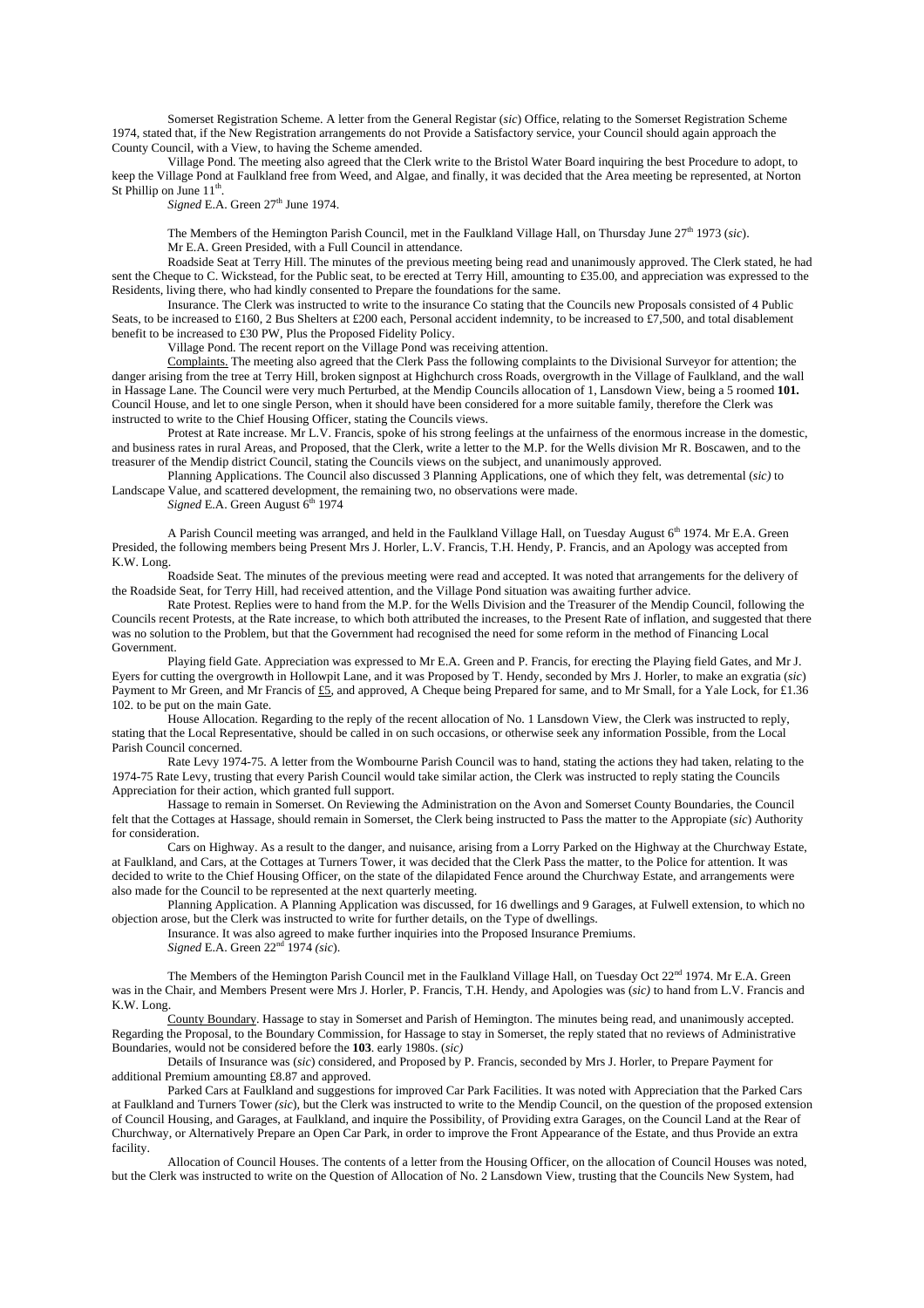now become Operational, and that we are only too Pleased to furnish any information regarding any individual, but would be interested to know the new Tenant.

 Provision of Seat at Terry Hill. Appreciation was expressed to the Residents of Terry Hill, for their Cooperation, in erecting the Public Seat, and to Mr & Mrs K. Long for cutting the Grass on the Village Green, and around the village Hall.

 Mr E.A. Green was also unanimously nominated to serve on the School Governors, for the Writhlington Comprehensive School. Licence for Music and dancing. Under the Local Government Act 1972, Premises used for Music and dancing are requested, if it applies, to Produce a licence to the Value of £5.00, but the Clerk was instructed to write inquiring if this applied to the Faulkland Village Hall.

Best Kept Village. A fairly good report, was to hand on the Best Kept Village Competition, stated that the village had a fairly good Appearance, buildings generally tidy, village Hall in good condition, Playing field reasonable, but grass verges untidy.

Highway Improvements. A Priority List of highway improvements submitted to the authority recently, included advance signs at Terry Hill on the A362, widening in Places on the A366, 30 mile limit **104.** through the village of Faulkland, and corner near the Kiosk. Longleat Signs and Pot Holes. The Clerk was also instructed to write to the Surveyor, on the erection of the Longleat Sign, at

Terry Hill, and also report Pot Holes in Grove Lane, Park Lane, flooding in Fulwell Lane, and at Gallant Hill Farm corner, and the sink outside Hemington Primary School.

Cheques. Cheques were Prepared in favour to Mr Long, for cutting the grass on the village Green, during the current season, amounting to £10 and to the Clerk for £2.55 to Purchase Chapter 70 of the Local Government Act 1972.

Public Meeting. A Parish meeting was arranged for Monday Nov  $11^{th}$ , granting the Public the opportunity to discuss the Reclassification of Bridleways, Nos. 6/3 and 6/48.

*Signed* E.A. Green  $16<sup>th</sup>$  Jan 1975.

A Parish Meeting held on Monday Nov  $11<sup>th</sup> 1974$  to Confirm the classification of footpaths, within the Parish of Hemington was attended by 10 Parishoners (*sic*), 4 Councillors, the Chairman and the Clerk, and an Apology was received from T.H. Hendy. The Chairman welcomed the Parishoners (*sic*), and asked that the business on the footpaths be dealt with in the most Appropiate (*sic*) way. The letter from the County Council requesting the meeting stated, there were only three Classifications defined as; A footpath, being a Path, on which the public has a right to go on foot, Bridleways, whereon the public has a right to lead or ride a horse, and byways, open to all Traffic.

 A lenghtly *(sic*) discussion arose on the subject concerned, and finally after taking into consideration the expense involved to provide byways open to all Traffic, it was unanimously agreed to keep the Nos 6/3 and 6/48, namely Hollowpit Lane, and the lane, leading from the A366 at Faulkland, to the corner in Grove Lane, as Class 2, as defined in the Schedule.

Stile at Refuse Tip. Mr D. Penney reported the obstruction at the recent Refuse Tip, to which the chairman confirmed, would be dealt with, and he expressed Appreciation to the Parishoners (*sic*), for their attendance, and Cooperation, on the subject concerned.

A short Parish Council meeting followed in which **105.** the Clerk was instructed to write letters to the Commons Commissioners on the 'Phrase' mentioned in their letter, on the upkeep of the village Green and the 'Longleat Signs' at Terry Hill, and support to the Beckington Parish Council, in their request for full Copies, and details on Planning Applications, and write to the surveyor on further Pot holes in Chickwell Lane, and Flooding of the road at Tuckers Grave.

*Signed* E.A. Green 16 Jan 1975.

The members of the Hemington Parish Council met in the Faulkland Village Hall, on Thursday Jan 16<sup>th</sup> 1975. Mr E.A. Green Presided, and members Present were Mrs J. Horler, L.V. Francis, T.H. Hendy, K.W. Long and an apology was received from Mr P. Francis. Additional Warning Signs at Terry Hill Cross Roads. The minutes being read and accepted as read – The Chief item arising, it

was noted, was the scene of countless accidents over the Years, at the Terry Hill Crossroads a question of Priorities, for which the Parish Council, have been making Urgent Appeals, to the Appropiate (*sic*) Authorities during the last 11 Years, for additional Adequate Warning signs, in order to reduce the number of Accidents, some of which had been Fatal, and the Members felt, they had no objection to the erection of the additional Longleat Sign, recently erected, Provided something was done to save valuable Lives, however, the Clerk was instructed to write again to the Appropiate (*sic*) Authority, and also to the Local M.P. for the Wells Division, pressing for further Action.

Parking Spaces at Churchway. Regarding the Application by the Council, to a review of Possible Sites for Garages, or Parking Spaces, at the rear of the Churchway Estate, a letter stated, that a Survey of Magnitude is not likely to be completed within 12 months. Stile at Refuse Tip. It was noted with Appreciation that the repair of the Stile at the Refuse Tip at Terry Hill is to receive

#### attention.

Planning Consent. At this meeting the Chairman and Clerk, was (*sic*) granted Permission to Pass, or give Consideration to any Planning Application to which they considered suitable for Recommendation or otherwise.

**106.** Maintenance of Bus Shelter and Seats. Regarding the Mendip Councils request to accept the responsibility for maintenance of Bus Shelters, and Public Seats, it was Proposed by T.H. Hendy, seconded by L.V. Francis to continue to accept the responsibility themselves, and unanimously agreed, and as the Public Seat at Turners Tower had recently been damaged beyond repair, it was unanimously decided to claim from the Insurance Co. for replacement.

 Planning Applications. Two Planning Applications were discussed on the conversion of Hemington Chapel, to a dwelling House, and 3 additional dwellings at New Farm, Faulkland, to which consideration was granted, subject to comments, laid down by the Parish Council, and the Clerk was also instructed to write to the Department of the Environment, and to the M.P. on the question, of Refusal of Planning Application, by Mr J. Wilson, stating that Planning Application, had been granted recently, to a similar case to that of Mr Wilson, in the same area, and ask for a review to the Application.

Water Complaints. A letter from the Bristol Water Works Co requested that any complaints concerning the Water Supply, be made direct to them and not to the Wessex Water Authority.

 Local Administration. It was Proposed by Mrs J. Horler, seconded by Mr K. Long and Approved, that the Clerk be granted Permission to Purchase the 'Local Council Administration Book' which Provides the necessary details on the 1972 Act, a Cheque being Prepared for same, amounting to £7.00.

 Contribution. It was also Proposed by L.V. Francis, seconded by T.H. Hendy to consider the Contribution to the Parochial Church Council towards the cost of maintaining the Churchyard, in due course, and approved, the Possibility of £20. The Meeting also agreed to Precept the Mendip Council, for the ensuing Year, amounting to £140.00.

 Lease on the Playing Field. As the lease, on the existing Playing field was due to expire in September, the Clerk was instructed to write to the Authority concerned, with a view to renewing the same.

 Village Green. The Clerk was also instructed to inquire from the Surveyor, the Possibility of cutting the grass on the Village Green, during the Grass Cutting Season.

*Signed* E.A. Green Feb27 75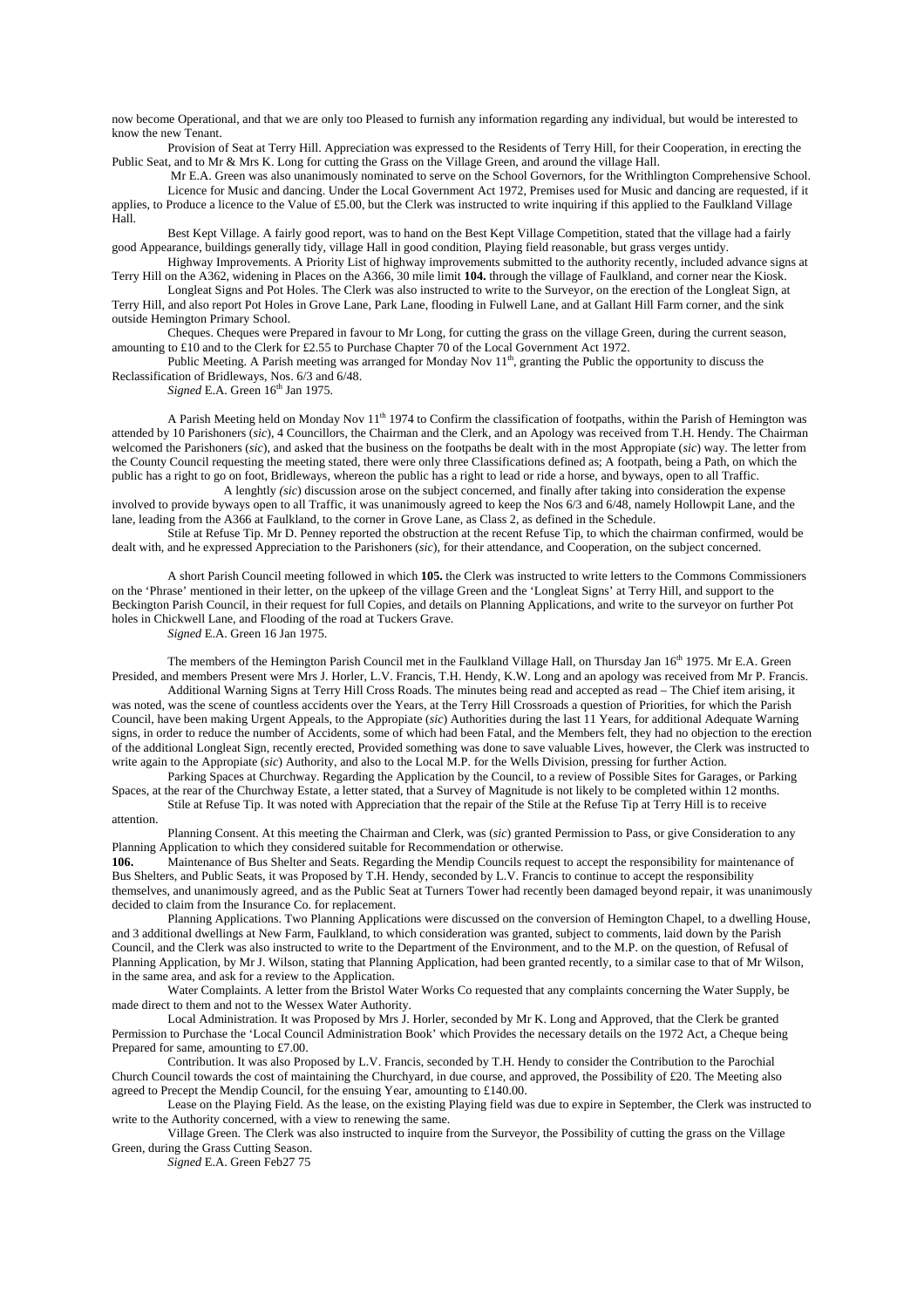**107.** Members of the Hemington Parish Council met in the Faulkland Village Hall, on Thursday Feb 27<sup>th</sup> Mr E.A. Green Presided and members Present were Mrs J. Horler, L.V. Francis, K.W. Long, T.H. Hendy, with Apologies from Mr Paul Francis. The minutes being read and unanimously accepted.

 Terry Hill cross roads. The results of the efforts of the Parish Council, coupled with that of the Local M.P. in the matter relating to additional warning signs, at the Terry Hill Cross roads, proved to be a little more satisfactory, as letters from the County Surveyor, stated that, owing to the Financial situation, he was unable to Provide the costly advance direction Signs, but Promised to investigate the Possibility of Providing additional warning signs on the main road approaches.

 seat at Turners Tower. It was noted with Appreciation that compensation for the damaged seat at Turners Tower had now been received from the Assurance Co, amounting to £35.00, and it was decided that L.V. Francis, make inquiries, toward the necessary Timber, required for the need for replacement.

 Regarding the efforts of the M.P. and the Parish Council, on behalf of Mr Wilsons recent Planning application, all the Correspondence received, revealed that it was now up to him to renew his application.

 Lease on the Playing Field. As a result to the view to extending the Lease on the existing Playing Field, a letter on behalf of the Kilmersdon Estate stated that Lord Hylton would be quite Prepared to grant a New letting of the Playing field, from Sept 1975, subject to the Rent being brought into Line, and to the rent being receivable every 3 Years, the site to be occupied on a Tenancy Agreement, from Year to Year, and that the initial rent should be £30.00 perannum (*sic*), however, the members being astonished, as (*sic*) an increase, instructed the Clerk to reply, asking for further consideration in the matter, and approved.

 It was Proposed by Mrs J. Horler, sec. by L.V. Francis, to a request to hand, to donate the Sum of £2 to the Somerset Rural Community Council, and approved.

 The meeting also decided to accept 5p Per mile for **108.** travelling expenses to the quarterly, and other meetings connected with Council Affairs, and unanimously agreed to enter the best Kept Village Competition.

 Cutting grass. The Clerk stated he had not yet received a repy (*sic)* to cutting the grass on the village Green, and the Chairman suggested that there should be handrails erected on the Steps at Lansdown View, and the high hedge cut at the side of Fulwell close, this matter to be Passed to the Housing Authority for attention.

 The Clerk stated he had also received further complaints regarding the flooding of the road at Ruckley Ford, and at the corner near Langley wood, this also was to be reported to the appropiate (*sic*) authority.

 Cheques were Prepared in favour to Cluttons for Allotment, and Playing field rent at £4.25 Village Hall for meetings £7.04. Clerks Salary £30.00 expenses £6.58 and Councillors expenses for Travelling £2.10p.

The meeting closed, with arrangements for the Annual Parish meeting to be held on Tuesday March  $25<sup>th</sup>$ . *Signed* E.A. Green 25<sup>th</sup> March 75.

At the Annual Parish Meeting, held in the Faulkland Village Hall on Tuesday March 25<sup>th</sup>, only 3 Parishoners (*sic*) attended, but the Chairman Mr E.A. Green welcomed them, saying he only wished more, had attended, but it seemed to indicate, that the Public was satisfied with the way the Parish was run.

 The Parish Council was well represented at the meeting, and the Chairman thanked the members for their support, and sense of responsibility, during the Past year, and to the Clerk for the efficient way he had carried the business entrusted to him.

 A Financial Statement on the Parish Council Accounts was declared by the Clerk, which showed a satisfactory balance of £37.61, and Mr E.A. Green, declared the statement of Accounts on the Village Hall of which amounted to £592.24p.

 Charities. The Rector, the Rev A.G. Durston gave a report on the charities, and said that 42 Grants amounting to £28.35 had recently been distributed to cases, of which the trustees considered to be needy, and he thanked the Trustees for their splendid **109.** Cooperation, and in response, to the rectors remarks, the Chairman and Mr Hendy, thanked him for carrying out the distribution of the charities for so many Years, and as the rector, in all Probability, would be leaving later in the Year, good wishes were expressed, for his continued good health, and a happy retirement. The Chairman referred to the efforts of the Parish Council during the year to get various work done, some had been successful, others still remained, to be Persued (*sic*).

 Stile, and Bus Shelter. Mr D. Penney inquired about the stile at the disused refuse Tip at Terry Hill, and the need of repair to the Bus Shelters, to which the Chairman stated, that both were receiving attention, and the annual meeting closed with a view, to another meeting, on the Playing field to be held in May, and a Vote of thanks to the Parishoners (*sic*) for their interest and attendance.  $Signed E.A.$  Green May  $19<sup>th</sup> 1975$ 

A Parish Council followed, in which the minutes of the previous meeting were read, and approved.

 Terry Hill Cross. It was noted with Appreciation that some improvement may be carried out at the Terry Hill crossroads, and the Proposed Handrails, and hedge at the Council estate were receiving attention, and Compensation for the damaged seat, and arrangements being made for a replacement, or provision of a New Seat.

 Lease on the Playing field. A letter to hand, from Messrs Cluttons, stated, that in view of the contested case of the Playing field, Lord Hylton was Prepared to accept a New Tenacy (*sic*), at £25.00 Per Annum, to which the meeting unanimously agreed to accept, and the Clerk stated he had received further inquiries for use of the field, to which Permission was granted, subject to a meeting being arranged, between the Two Parties concerned. The meeting also decided to re-affilliate (*sic*) to the Somerset Association of Parish Councils, and to be represented at the next Quarterly, and after a request, was read, on Advertising in Bus Shelters, it was agreed, that the said Council, would not support this, even inside or outside.

 obstruction on Footpath. A letter was to hand, with a report on obstruction to footpaths FR6/21 Chickwell to Charlton Farm, and FR6/25 Marrowpole Lane, to which no obstruction was found on the former, and it was decided, that as the Council was unable to obtain **110.** any cooperation with the owner of the Land concerned, that the matter be passed to the higher Appropiate (*sic*) Authority for attention.

A Cheque was Prepared to the County Association, for Re-affilliation (*sic*) amounting to £5.40.

 Ward meeting. The Clerk gave a brief report on the recent Ward Meeting at Norton St Phillips (*sic*), in which matters had been discussed regarding more cooperation on footpaths, Products of Penny Rates for Parishes, discussion on Housing Applications, and it was agreed, subject to Parish Councils approval to Pay the Ward Clerk £30 Per Annum and to be received at the end of each Year, and each Council concerned, to Pay equal share, but members of the above Council considered this to be out of proportion, taking into consideration the small amount of work involved, at this stage, and it was therefore Proposed by T.H. Hendy, seconded by K.W. Long that each Council Pay £2.00, thus making a Total Salary of £6.00. Plus any necessary expenses, this being unanimously approved, the Clerk being instructed to notify the Clerks of the Parish Councils concerned of our Councils decision.

*Signed* E.A. Green  $19<sup>th</sup>$  May 1975

A special Public meeting was arranged at the Faulkland Village Hall, on Monday May  $19<sup>th</sup>$  1975, to discuss with members of the Public, the possible Provision of equipment on the Playing field, but unfortuneatly (*sic*), no one attended. However, as this was also to be the Annual Meeting of the Parish Council, business was Proceeded with as usual, when it was Proposed by K.W. Long, seconded by L.V.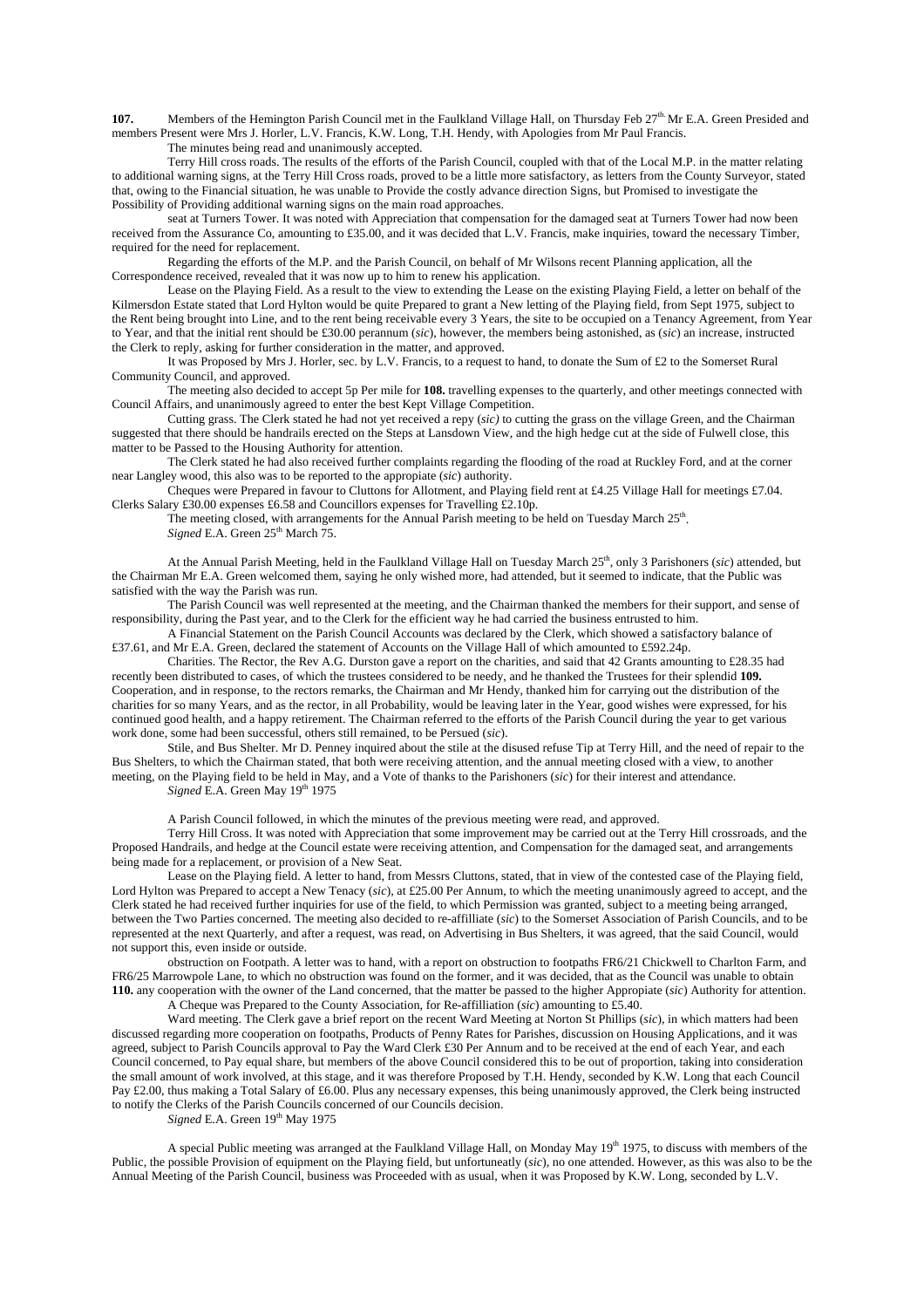Francis, that E.A. Green, be re-elected Chairman, for the 14<sup>th</sup> successive Year, and Proposed by T.H. Hendy, seconded by K.W. Long that L.V. Francis be re-elected Vice Chairman for the 3<sup>rd</sup> Year in succession, and both being unanimously approved.

 Stile at Refuse Tip. An apology was received from Mrs Horler, the minutes being read, and Approved unanimously. Matters arising were dealt with, the Clerk being instructed to inquire further into the repair **111.** to the stile at the Refuse Tip, the Terry Hill Bus Shelter, and the Public seat at Turners Tower, it was decided to use the usual Position, for which there had been so many requests.

 Grass Cutting on V. Green. It was noted with Appreciation, that the Mendip Council had agreed to cut the Grass on the village Green at Faulkland, once per month, terminating in September, giving a total of 5 cuts at £3.50 Per Cut, subject for revision if necessary, this being unanimously Approved.

 Ward Clerk Salary. It was decided that the Position of the Ward Clerks Salary be deferred until the next Ward Meeting, and unanimously decided to Prepare a Cheque, for the renewal of Insurance Premium amounting to £29.63

 Handrails. A letter from the housing Officer, stated that, owing to the expense involved, he was unable to Provide Handrails at the Lansdown View estate, but he was investigating as to the ownership of the hedge, at the Fulwell Close estate, but the Clerk was instructed to reply, stating the ownership concerned.

 Letting of Playing Field. The Clerk stated the Chairman, and himself had agreed to meet Representatives of 2 Football Clubs at the Hall on June  $19<sup>th</sup>$ , to discuss the letting of the Playing field.

 Allotment Fence. At a request from the Housing Officer, for the Parish Council to recommend support to the Tenant of No. 1 Lansdown View in dealing with her Garden, it was agreed that the Clerk recommend the Oldfield Nurseries. It was also agreed that the Allotment fence be deferred to allow the Chairman to inquire to the Provision of Posts.

danger sign. It was also agreed that the Clerk write to the Divisional Surveyor, for the Provision of danger Signs, at Ruckley Ford Crossroads, and the cutting of overgrowth at the Terry Hill Crossroads.

Mr Hendy, also kindly consented to supply Linseed oil for the Preservation of the Stocks on the village Green. The Proposed Contribution, for the upkeep of the Local Churchyard, was deferred until further notice. *Signed* E.A. Green Sept 8th 1975

**112.** Mr E.A. Green Presided over a full meeting of the Hemington Parish Council, held in the Faulkland Village Hall on September 8th 1975.

The minutes of the Previous meeting being read, and unanimously accepted.

 Seat at Turners Tower. Appreciation was expressed, on the replacement of the stile at the disused Refuse Tip, at Terry Hill, and to the volunteers who had erected the public Seat at Turners Tower, and the new Posts at the Faulkland Allotments, and it was Proposed by T.H. Hendy, seconded by P. Francis, and approved, to settle the A/C from A.J. Charlton for the Posts etc amounting to £17.15p.

 Flooding at Tuckers Grave and Foxcote. The Divisional Surveyor was thanked, for the recent Provision of danger Discs at the Ruckley Ford Crossroads, and for the measures taken to Prevent the roads from flooding at Tuckers Grave , and at the corner of Langley Wood, in the Foxcote Area, but the Clerk was also asked to Report further matters to him, for attention, such as a Tree at Terry Hill which was thought to be dangerous, and to renewal of danger discs on the corner at the Faulkland chapel, and a request from Mr P. Francis for a general clean up, to the village of Hemington.

Donation £2.00. The meeting also agreed to donate the Sum of £2.00 towards the Playing Fields Association.

Although free Car Parking has been enjoyed, for a number of Years, in the Mendip Area, the Parish Council agreed, with the

Mendip Councils Proposals to introduce moderate Charges, in view of the high cost of maintenance, supervision, and Loan Charges. Obstruction at Hemington. Consideration was given to reports of obstructions of footpaths at Kingmans Farm, at Hemington, and it was decided to report the matter to Messrs Clutton.

 Rural Bus Service. Reports on Previous Planning Applications, of which had been considered by the Clerk and Chairman was (*sic*) approved, and a Circular on Rural Bus Services, was discussed and agreed to be held in abeyance.

 Maintenance of Church Yard. A letter was to hand, from the Treasurer to the Mendip Council, stating that his Committee had decided to reimburse the Contribution, which the Parish Council had Proposed making towards the cost of Maintenance to the Local Churchyard, with Payment for £20.00, and it was Proposed by Mrs J. Horler, seconded by L.V. Francis, and approved to Prepare **113.** Payments for the said Sum to the Church Council.

Terry Hill Shelter. The Clerk was also instructed to inquire, and order sufficient Blocks to repair Terry Hill Bus Shelter.

 Any other Business. Under this item, the Proposed Village Hall extension was discussed, with a View to introducing a Possibility of a Penney (*sic*) Rate, to help meet the outstanding Balance.

Nov 17<sup>th</sup> 1975

A helpful and constructive meeting of the Parish Council was held in the Faulkland Village Hall on Monday Nov  $17<sup>th</sup> 1975$ . Mr E.A. Green Presided, and Members Present were Mrs J. Horler, K.W. Long, P. Francis, T.H. Hendy, and an Apology from L.V. Francis. The Minutes of the previous Meeting being read and accepted.

 Ward Clerks Salary. Arising from the minutes, to which a further discussion arose was the Ward Clerks Salary, of which had recently been agreed to Pay £30.00 Per Annum, i.e. £10.00 from each Parish concerned, and finally it was Proposed by K.W. Long, seconded by Mrs J. Horler that this amount be Paid, and approved, for which Payment Cheque was Prepared, however, in discussing this, the general feeling among members, were, that if the Ward Clerks services were worth the £30, it was felt, that the present Clerks Salary should be raised to £50.00 Per Annum, and a Proposition from Mrs J. Horler, seconded by K.W. Long, that this should be accepted, and should be Paid for the Present Financial Year was accepted unanimously.

 Obstructions. Reports on the obstructions, on Public rights of way, at Hemington, and Laverton, was (*sic*) received with appreciation.

 Current Precept. Parish Council requirements for the Current Year was discussed, of which was finally observed, that to meet the Balance of Payments ending March 31st 1976 we were oblidged (*sic*) to Precept the Mendip Council for a further £60 and approved, and furthermore it was decided to precept for £225.00 for the Financial Year ending March  $31<sup>st</sup>$  1977, with a view 114. to reimbursement of £20 towards the maintenance of the Local Churchyard, and approved.

The Auditors Fees for the Year ending March  $31<sup>st</sup> 1975$  were Presenting (*sic*) and met with Approval amounting to £11.88, and the Clerk Presented the meeting with an account for loss of 4 hours work, and 2 journeys to Frome for the Audit, amounting to £4.80 this being approved and Payment Prepared.

 Extension to Village Hall and Rate Levy. In View to the village Hall extension about to commence at any time and all the necessary Grants achieved by the Hall Secretary, it appeared there would be a small Balance to be met, and it was unanimously agreed to Levy a one and halfpenny Rate, on the Parish for the ensuing Year, to assist the village Hall Committee in this effort, and the Clerk was instructed to inquire into the Possibility of a 2 months Comprehensive Policy, whilst the building was under construction, with a View to inquiring , as to amount of Premium required to cover the extension during Progress, and after Completion.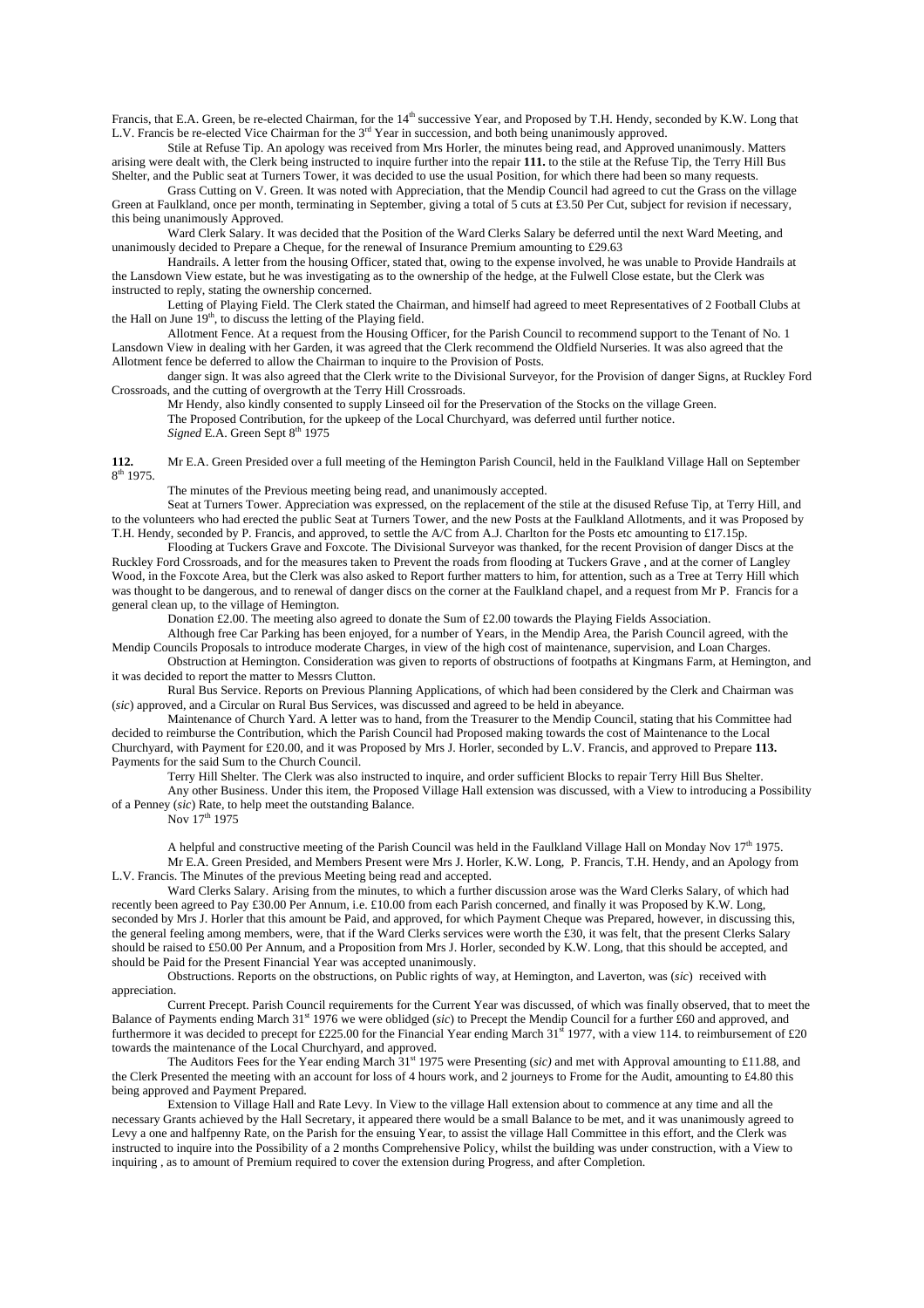Best Kept Village. The report on the best Kept Village Competition, stated the village of Faulkland was not so Tidy, as in Previous reports.

 Any other Business. Under this item, the Clerk was instructed to remind the Surveyor of the Proposed clean up of Hemington, and overgrowth in Fulwell lane, also to inquire into the possibility of an additional Telephone Kiosk, at Fulwell close. The meeting closed with arrangements in hand for the meeting at Stratton on Dec 4<sup>th</sup>, apart from a reminder, that the stocks, on the Village Green were in need of repair, to which it was agreed among Members to repair, with a view, to search for any old oak to match the existing ones.

*Signed* E.A. Green 24 Feb 76

 on Jan 14th 1976, a meeting was convened, at the Faulkland Village Hall, between the Parish Council, due to a conflict of Views between the Parish Council, and the Mendip Planning Authority, on the provision of a lay-by, and also the provision of a Proposed Access, to the front of the site, for an additional three dwellings, at New Farm Cottages, Faulkland, on the northern **115.** side of the A366 road, west of the village Green.

A full attendance of Parish Councillors was Present, and Mr B. Bush, the Representative to the Nordinton (*sic*) Ward.

 After a lengthly *(sic*) discussion on the subject, the Clerk was instructed to reply, strongly objecting to the proposed Lay-by, and if the new Proposed Access, is to take Place, there is a need for a Cattle Grid at the entrance, and that the Parish was interested to know who was accepting the responsibility, of keeping the frontage Tidy, and the Grassland, near the Kiosk.

*Signed* E.A. Green 24 Feb 76

A meeting was convened at the Faulkland Village Hall on Tuesday Feb 24<sup>th</sup> 1976, on behalf of the members of the Hemington Parish Council. Mr E.A. Green Presided, the following members being present, Mrs J. Horler, L.V. Francis, P. Francis, with apologies from T. Hendy, and K.W. Long.

 Kiosk at Fulwell Close. The minutes of the previous meeting being read, and agreed as a correct record. Matters arising were 1. the request for an additional Telephone Kiosk, at the Fulwell estate, to which a reply stated, the authority, were unable to grant the Provision of a Kiosk, but as an alternative, it was suggested the Council, may be interested, in the renting of a line, and Coin collecting Box, but after considering the terms laid down by the Authority, members felt they were unable to entertain the facility, under the said terms. 2. It was noted the Councils request, of requirements for the Proceeds of a rate of

1½ p, were being Provided in the rate levy, for 1976-77, but the Clerk was instructed to inquire, when the proceeds would be available, and as the Village Hall was near Completion it was Proposed by P. Francis, seconded by L.V. Francis, and agreed, to increase the value of Insurance from the present £6,000, on the Village Hall to £9,000, the Clerk to inquire to the Premium required. Repair to the Stocks, was held in abeyance, and Terry Hill Shelter to receive attention **116.** and it was noted with appreciation of the Cleaning up of the village of Hemington.

 Planning Blocks. The Clerk was instructed to write to the Planning Authority, on the Type of Blocks being used in the New Building at New Farm Faulkland. Regarding a letter to hand from the Wessex Water Authority requesting the notification of any road, and Land flooding, the Clerk gave a report on the various Points of flooding, but it was requested by Councillor Francis, to include Hammer Lane in the Laverton Area.

 Re Affilliation (*sic*). The meeting also agreed not to enter the Best Kept Village, and Village Hall Competition for the current Year, but gave consideration to the proposed increase in Re-Affilliation (*sic*) Fees to the association of Parish Councils, but agreed to hold in abeyance until the next meeting. Upon receiving a letter on Tourism, and publication of a leaflet on the Town of Frome and district, the meeting decided that the Clerk state anything of interest, but any Accommodation for meals etc, may only be obtained at the Local Inn, but regarding the Bridget Parker (Olympic) Commoration (*sic*) Fund, it was decided to Place this on the Agenda for the Ward Meeting, on March  $5<sup>th</sup>$ , when further information on this subject, may be forthcoming.

 Cheques. Cheques were Prepared in favour to Cluttons for £13.75 Village Hall Committee for meetings, £8.00, Clerks Salary £50.00 Plus expenses £7.24 and Travelling expenses to 4 Councillors.

The meeting also arranged for the Annual Parish Meeting to be held on Monday March 29<sup>th</sup> *Signed* E.A. Green Thur. 8 April 76.

A Ward meeting was held in the Faulkland Village Hall on Friday March 5<sup>th</sup> 1976, in which 12 Councillors were Present including the Ward Clerk, and the Ward Representative Mr B. Bush.. the minutes being circulated and approved. It was noted that there would be no cut in the Rural Bus Services at this stage, also there was to be a decrease in the Mendip Rate. Public rights of Way were discussed, and Council house rents, and it was noted that owners of Property not **117.** connected to main Sewers, were entitled to a rebate of 14.2p in the pound.

 Bridget Parker (Olympic) Fund. A discussion arose on the question to a request for a donation to the Bridget Parker (Olympic) Commoration (*sic*) Fund, in which Mr Bush considered a donation to the fund would be well worth while, but Mr L.V. Francis questioned as to whether we were already supporting this cause through the Rates. The meeting closed with refreshments kindly Prepared by Mrs J. Horler.

## Signed E.A. Green 8 April 76.

At the Annual Parish Meeting, held on Monday March 29<sup>th</sup>, the Parish Council was critisised (*sic*), by a few of the members, that were present, on the way, they had dealt a (*sic)* Local Planning Application, for 6 Houses to be built in the village of Faulkland, but in reply, the Chairman stated, that several objections, and resolutions, had been Passed to the Planning Authority, and he had met Representatives on the site, to discuss differences, all of which resulted, with no avail, and as a result to this, Mrs B. Fricker suggested that the Public should be notified of planning Applications, and furthermore, it was Proposed by Mr James and seconded by Mrs Johnson, that Parish Council meetings should be open to the public, and the motion, being Put to a vote, was approved unanimously. The meeting also discussed the Possibility, to discontinue Band Practices, at the village Hall, during the summer Period, this being accepted, subject to the Approval of the village Hall Committee at their next meeting. The financial Statement of the Parish Council accounts were declared, of which resulted with a Balance of £24.19p and the Chairman declared the village Hall accounts, of which resulted with a balance of £176.87, however, it was Proposed by Mrs Johnson, seconded by L.V. Francis, that these accounts be accepted, and Approved.

 The Chairman stated , that the Council, always try to be Prudent in their spending, and spend wisely. It was also noted with Appreciation that assistance had been granted to the community via, the Parochial Church Council, in the way of Finance, towards helping to keep the Local Churchyard tidy.

 As the Rector, was unable to attend, the Chairman gave a brief report on the Bamphylde & Vigor Charities, in which he stated that 39 **118.** grants had been allocated, to what the Committee considered, needy cases within the Parish, however it was decided that a letter be written to the Rector, for his interest, in carrying out the distribution over a Period of Years, and express the wishes of the People Present, for future, good Health, in his retirement.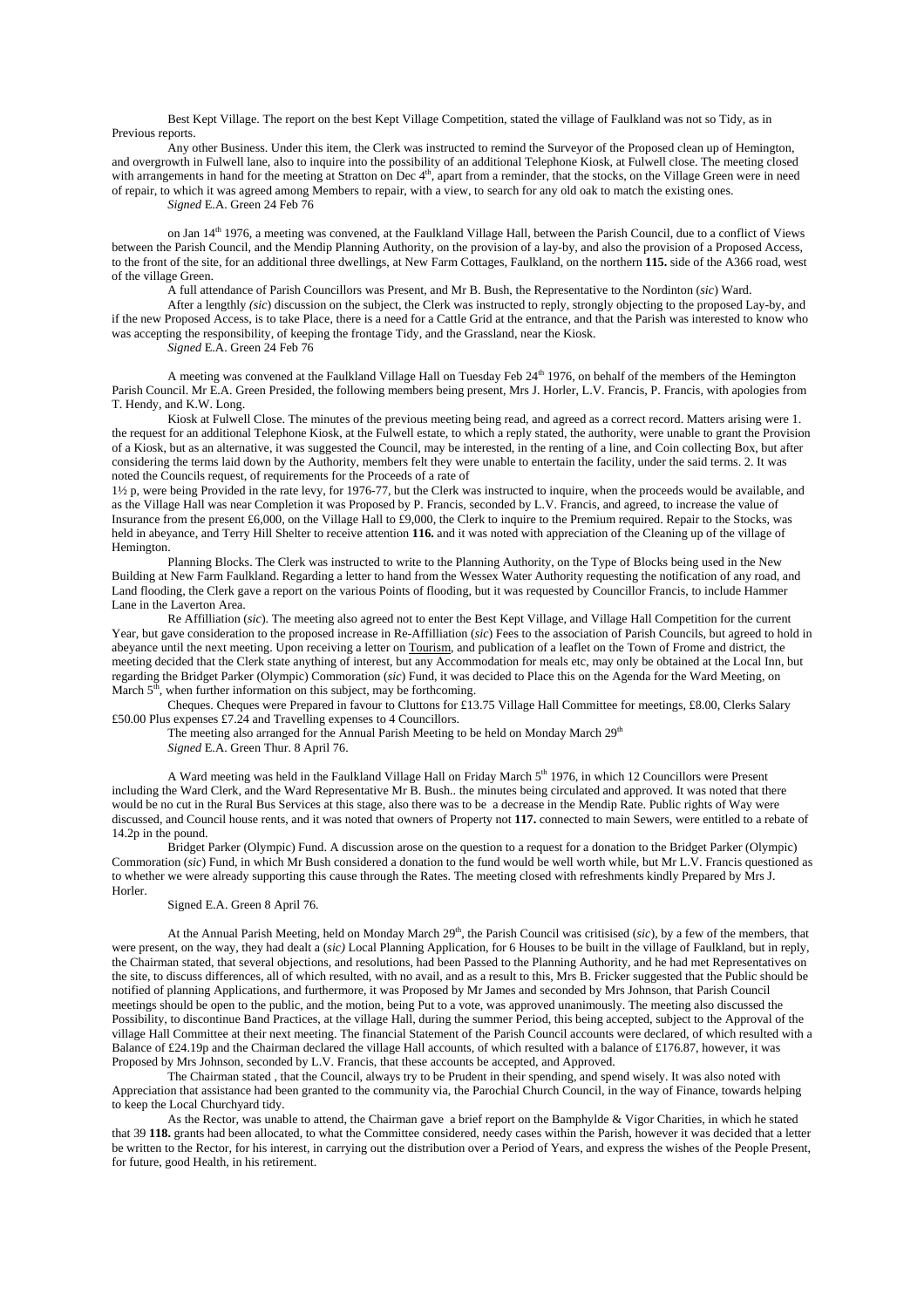The Chairman stated in his report, that many Items had been reported, and received attention, some had been successful, and others will continue to be Persued (*sic*), and that the extention (*sic*) to the village hall was now completed of which now Provided an extra Amenity for People using the Hall, and Mr J. Madely inquired if the outside clock, could be used, so as to keep it in order and it was stated this was receiving attention. The Chairman expressed a vote of Thanks to the Public for their attendance, and to the Clerk, and Councillors, for their Cooperation during their Term of Office; and in response to this, Mr L.V. Francis expressed a vote of thanks to the Chairman for his Conduct, to the various meetings. Apology from D. Perkins.

 Insurance on the Village Hall. After the Public had left, the Council gave consideration to a premium required, to cover the extention (*sic*) of the village Hall, this being Proposed by T.H. Hendy, and approved, amounting to £4.09.

12 Parishoners (*sic*) Present, in addition to Parish Council Members.

*Signed* E.A. Green 8 April 76

 A few interested Parishoners (*sic*) attended the Parish Council meeting held in the Faulkland village Hall on Thursday April 8th 1976, over which Mr E.A. Green Presided, supported by a full attendance of Members of the Council. The minutes of the previous meeting being read and Approved unanimously. Matters arising chiefly were 1. Terry Hill Bus Shelter, which was receiving attention,2. consideration was granted to a request on behalf of the Bridget Parker Award Fund, after a Proposition Put foward (*sic*) by T.H. Hendy, seconded by K.W. Long to donate the Sum of £10.00 and approved, 3. and a letter was hand (*sic*) from the Mendip Treasurer, stating that the proceeds of the additional 1.5p rate, levied for the Parish of Hemington, for the year 1976-77, for the Village Hall extention (*sic*), would be available from April 1st. Attention was also drawn to a letter from the Wessex Water Authority, thanking the Council for the information supplied, in response, to their request for assistance, in their Survey of Land, and Road drainage.

**119.** STOCKS. Attention was also drawn to the repair of the stocks on the village Green.

 Planning Applications. Two Planning Applications were discussed, No.1. Applicant being Mr K.A. Jarvis of Faulkland, for the erection of a Garage, to which consideration was granted, subject to the side, and rear walls, being rendered to match existing house and also the roof. No 2. Applicant being D. Woolcott, for the erection of 3 dwellings at Faulkland Filling Station, to which the meeting raised no objection to the change of Filling Station, to Residential Purpose, but questioned as to whether, the Land is sufficient for 3 dwellings, and if outline permission granted, they request details of the Proposed development to be fowarded (*sic)* to them in due course.

 Bridleway. Consideration was given to the Possible Publication of a Mendip district Guide, and Accommodation List, and it was agreed to support this Provided there was no cost involved, to which would have to be borne by the Ratepayers. It was decided that the Clerk question any differences arising on a Bridleway, with the neighbouring Parish Council and report accordingly.

 After a discussion on the Reaffiliation to the Association of Parish Councils, it was Proposed by K.W. Long, seconded by Mrs J. Horler, to reaffiliate for the requested Sum of £8.55, and Approved.

 nuisance of Parked Cars. The nuisance of parked Cars in conspicuious (*sic*) Places, was brought to the attention of the Council, by residents of Turners Tower, and the question, as to a Garage recently built, whether it complied to Planning Regulations, the Clerk being instructed to Pass the matter to the Appropiate (*sic*) Authorities concerned.

A Cheque was Prepared in favour to Hadden & Best Ltd. for Stationary amounting to £6.06.

A number of Parish Council elections took Place, in the Mendip Area on May 6<sup>th</sup> 1976, but the members of the Hemington Parish Council, were returned unopposed, and the Members re-elected as follows; Mrs J. Horler, K.W. Long, E.A. Green, L.V. Francis, P. Francis and T.H. Hendy.

*Signed* E.A. Green 24 May 76.

**120.** The Annual Meeting of the Parish Council took Place in the Faulkland Village Hall on Monday May 24<sup>th</sup> 1976.

Members Present were Mrs J. Horler, L.V. Francis, T.H. Hendy, P. Francis, E.A. Green, and K.W. Long, and 9 interested Parishoners (*sic*) also attended.

Election of Chairman and Vice-Chairman. After a Proposition by K.W. Long, seconded by T.H. Hendy, E.A. Green was reelected Chairman for the 15<sup>th</sup> Year in succession, and it was Proposed by T.H. Hendy, seconded by Mrs J. Horler that L.V. Francis be reelected as Vice-Chairman, and Approved.

Mr Green thanked the Councillors for their Confidence, and endeavoured to serve again, to the best of his Ability. The minutes then being read and accepted.

Acknowledgements. Acknowledgements were to hand from the Bridget Parker Fund, Previous Planning Applications, the Superintendant (*sic*) of police, and Mendip Council, the latter of which concerned complaints from Turners Tower , appeared to be satisfactory at Present, Pending any further complaint.

Footpath FR6/25. Regarding the footpath FR6/25, from Charlton Farm, to Norton St Phillip it was decided that the Clerk write to the Rights of Way Officer, for an explanation, and further details, that the 1806, Rights of Way Edition, Definitive Map may be able to designate.

Local Playing field. The request from the Mendip District Council, to assume responsibility for the maintenance of the Local Playing field, resulted with a decision, that the Council retain control for the present.

Help the Aged Appeal. After a Proposition by K. Long, seconded by P. Francis, the meeting decided to donate the sum of £2.00, in support to Help the Aged Appeal. The meeting also decided that the Council be represented at a meeting to be held at Frome, to discuss details relating to a Proposed Strategic Route Plan, and also be represented at the Somerset Local Councils Meeting.

Allotment Rent increases. After reviewing the present situation of the Local Allotments, the members decided to increase the Annual Rent to 50p Per 10 Perch.

Lack of Amenities. Mrs Fricker stated, her desire to draw the Councils attention, the (*sic*) lack of modern Amenities, in the 18 Council Houses, at Lansdown View Faulkland, taking into consideration the houses being built in **121**. in (*sic*) 1926 and are still without any Hot water Water (*sic*) facilities it being finally decided to Pass the request to the Housing Officer.

Overhead Cables. In the Interest of Visual Amenity, Mr Madely inquired the possibility, to underground existing overhead Lines, of Electricity and Telephone, in the village of Faulkland, and district, and it was decided to Pass the matter to the Appropiate (*sic)* Authorities concerned. Cheques were also Prepared for Insurance £33-72 and Ward Clerks Salary £10.00.

*Signed* E.A. Green 26 Aug 76

A meeting of the Parish Council was convened in the Faulkland Village Hall, on Thursday August 26<sup>th</sup> 1976. Members Present were E.A. Green in the Chair, L.V. Francis, K.W. Long, T.H. Hendy, P. Francis, with an apology from Mrs J.

Horler.

Mr Bush the Mendip District Councillor was also Present, with an additional 11 Parishoners (*sic*). The minutes being read and unanimously accepted.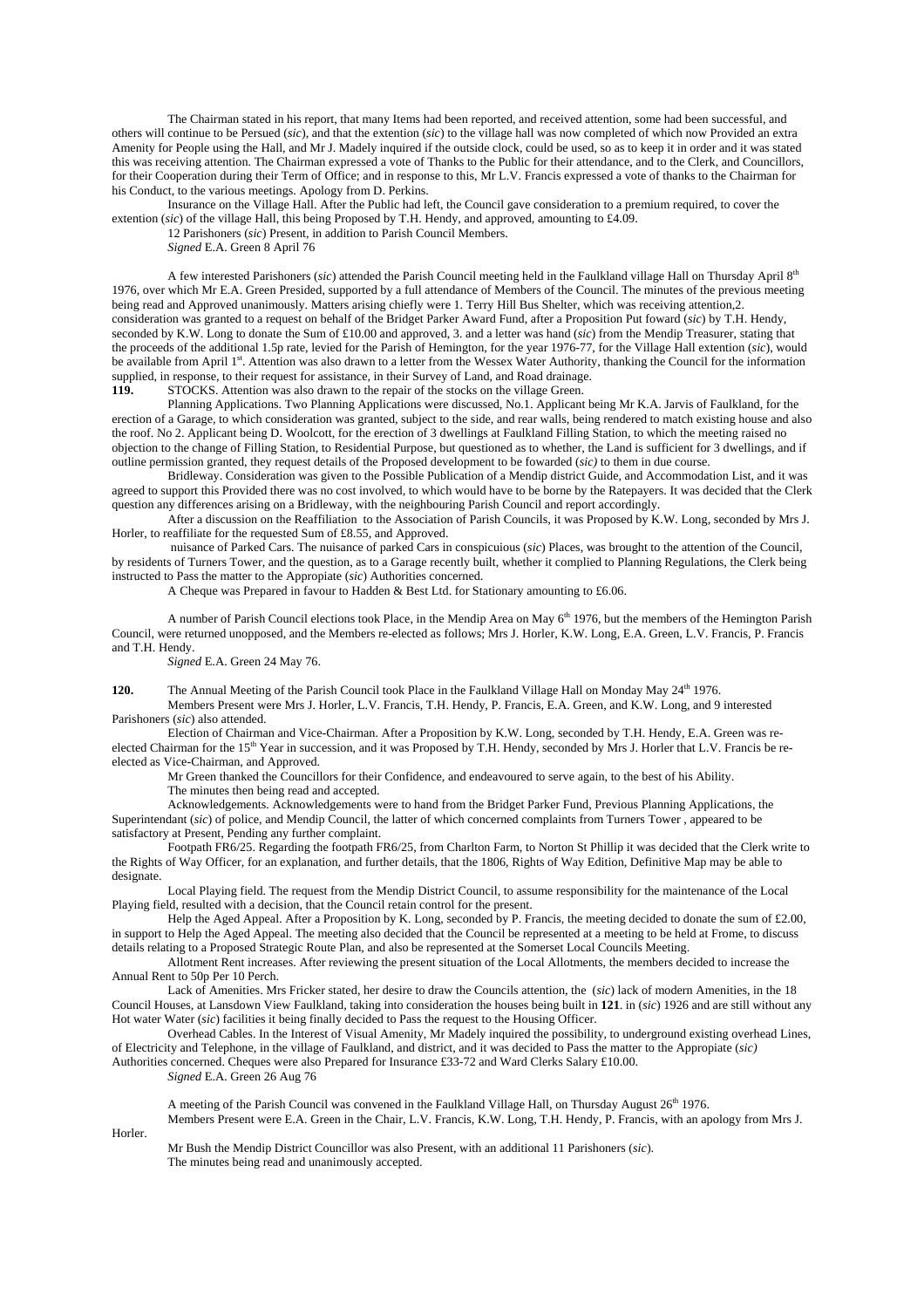Modernisation at Lansdown View. In a reply to a request to modernise the 18 dwellings at Lansdown View the Mendip Council stated that their Plans for such amenities had unfortunately been halted, owing to Financial restrictions, but when this is lifted, the request should be implemented almost immediately.

New Farm development. Concern was expressed among Councillors, and Parishoners (*sic*), in the way the developer had amended some Items, in the Proposed Plans, to the Present site at New Farm Cottages, and the Clerk was informed to Press for a reply, in matters relating to the building of the Proposed Garages, and at the same time inquire as to the naming of the site, suggesting , members felt that New Farm Paddock to be suitable.

Electricity and Telephone lines. It was also noted that Financial reasons, were also responsible for shelving Plans, to Put overhead Electricity, and Telephone Lines underground.

The meeting strongly opposed to a Planning request, to site a Temporary Caravan at Faulkland Filling station, Pending **122.** further information, with a view that a Permanent dwelling would be more acceptable.

Sunday Post. The meeting expressed regret at the abolition of Sunday Post collections to which they considered inconvenient. Silver Jubilee. It was also decided to arrange a Public meeting at some future date, for a discussion, on arrangements for the Queens Silver Jubilee Celebrations.

Upkeep of Churchyard. Consideration was also granted to the reimbursement of the Sum of £20.00 towards the upkeep of the Local Churchyard, and a Cheque Prepared for the same.

obstruction. Agreements were duly signed, in respect to the Local Playing Field and Obstructions to various footpaths reported. *Signed* E.A. Green 4 Nov 76.

A Parish Council meeting was arranged, on Friday Sept  $17<sup>th</sup>$ , to discuss a Planning Application, to build 2 Houses in the paddock at the rear to the village Hall, to which Councillors, and 3 Parishoners (*sic)* expressed their views to the Proposal, however, finally, the Council decided to Approve, subject to the use of Bradstone Masonry Blocks, Preferably (North Cerney colour) Plus Stone coloured concrete Tiles to match, and the members reserved the right to be notified of any amendment, or substitute. The meeting also arranged a date , for a Public meeting for a discussions (*sic*) on the Queens Silver Jubilee Celebrations.

Member to Playing Field Association. It was also Proposed by L.V. Francis, seconded by Mrs J. Horler, and approved, to enroll (*sic*) as a Member to the Playing Fields association, in which a Cheque was Prepared for £2.00.

Mr E.A. Green was in the Chair, supported by a full Council, and 3 Parishoners (*sic*). *Signed* E.A. Green 4 Nov 76.

**123.** A meeting of the Parish Council was held in the Faulkland Village Hall, on Nov. 4th 1976, over which Mr E.A. Green Presided, attended by a full Council, Plus 6 interested Parishoners (*sic*).

The minutes being read and accepted as read.

 Lack of Amenities. Matters arising were, the question of Modernisation to dwellings at Lansdown View, the difference of opinions, arising between Planning Departments and Parish Councils, of which it was decided to refer to the East Area Meeting of Parish Councils, and the question arose as to whether the Council should use any of the 'Free two Pence' in support to the existing Jubilee Funds, but after consideration, it was Proposed by P. Francis, seconded by L.V. Francis, to continue as agreed, in the way of just a village Celebration, but in the meantime, the Clerk to find a few more details, in reference to the two free Pence.

Precept, and the Maintenance of the Local Churchyard. Parish Council requirements under (Precept) for the Year 1977-78 were discussed, and finally Proposed by T.H. Hendy, seconded by K.W. Long to Precept for £225, with a further Proposition from L.V. Francis seconded by Mrs J. Horler, to apply for reimbursement of the Sum of £22.50 for the maintenance of the Local Churchyard, both of which was approved unanimously.

 Protest on state of Villages and Lanes. Concern was also expressed at the state of the lane from Faulkland to Hemington with mud, of which children had to walk through, daily, to the Local Primary school, numerous Potholes were reported, and water running across the roads, and the untidy villages of Faulkland, and Hemington, all of which was decided to send a letter of protest to the Appropiate (*sic*) Authority.

It was decided to report, to what appeared to be dangerous Trees at Terry Hill,.

 Appreciation was also expressed at the cooperation, to the Councils request, for the recent removal of Barbed wire obstructions. *Signed* E.A. Green Feb 77.

**124.** A Parish Council Meeting was held in the Faulkland Village Hall on Monday Feb 7<sup>th</sup> 1977. Mr E.A. Green Presided, with a full Council in Attendance, Plus 10 interested Parishoners (*sic*).

The minutes being read, and unanimously accepted.

 General Maintenance. The meeting, again, unanimously decided to Protest on the delapidated (*sic*) State of roadside drains, in the Parish, and Particularly in Hemington itself. Members appreciated that there had been Financial cutbacks, but felt, that there should be some reasonable share out of the money available, for Maintenance, and that Hemingtons turn to have some work done, was long overdue, the Clerk being instructed to Pass the Councils views to the Appropiate (*sic*) Authority, and to the County Council Representative.

 Painting at Lansdown View. Although Lansdown View, and Churchway Estate were long overdue for a facelift to the exterior, the Parish Council were very much astonished at the housing department, allowing the painting to the exterior, to continue, under such

Prevailing weather conditions, and it was decided to question, as to whether this was a suitable time of the Year, to undertake such work. Planning Applications were discussed, and approved, subject to slight amendments (by K. Long, L.V. Francis), and it was agreed to invite a Planning officer to a Meeting, at their earliest Convenience.

 Parish Council Notice Board. The Clerk reported on the progress being attained, in connection to the recent damaged Parish Council Notice Board, and it was decided on the need for a replacement, with a View, to seeking estimates, and a View to resiting of same, when it was agreed to approach Messrs Cluttons, for Permission of a Site, near the Telephone Kiosk, and at the same time, report the two dangerous Trees at Terry Hill.

 Jubilee Notice Board. Permission was granted to the local Womens Institute, for the Provision of an additional Notice Board to be erected at the Local Filling Station, subject to the owners Approval, and Appreciation was expressed, of the Institutes Thoughtful consideration to Commorate (*sic*) the Jubilee Year. The meeting also agreed to enter the best Kept Village, and Village Hall Competitions, and also to a Lenient Pruning of the other Chestnut tree on the village Green.

 Arrangements were made for Representatives to attend a Ward **125**. Meeting, and the East Area Association Meeting, April 5th. Village Pond and Wall. A discussion arose on the village Pond, and reference made, regarding a leaning Wall of which appeared

to be dangerous, on a Public right of way, adjacent to the village Pond, and it was decided to Pass the complaint to the Authority concerned. Signatures were Prepared for Precept, and the following Cheques. Village Hall Committee £7.00, Messrs Cluttons £13.75, Clerks

Salary, Stamps & Stationary £60.18. T.H. Hendy £4.30. E.A. Green, Chairmans Allowance £2.00.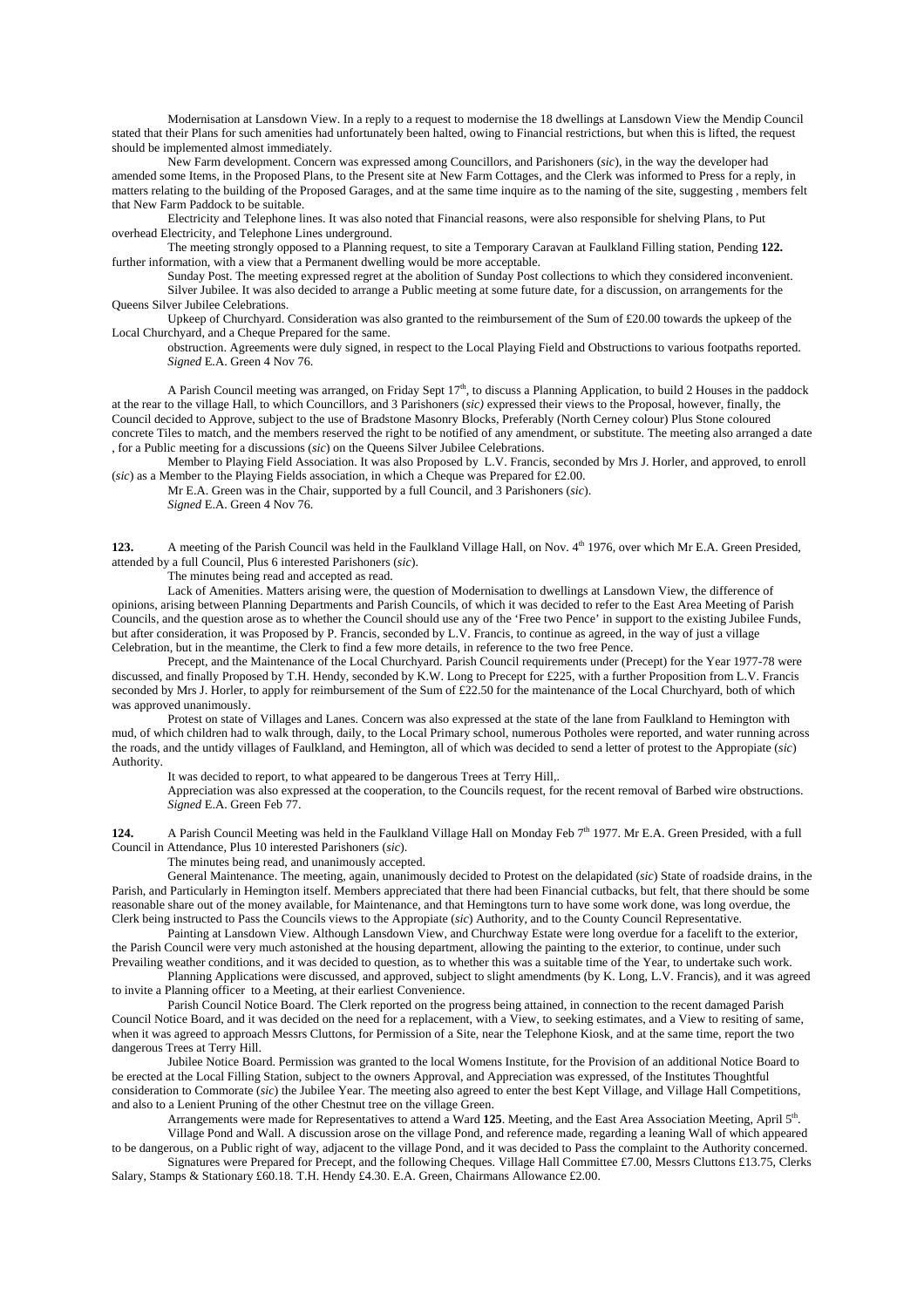### *Signed* E.A. Green 28 March 77.

A meeting of the Hemington Parish Council was held in the Faulkland Village Hall, on March 28<sup>th</sup> 1977, this being the Annual Parish meeting, over which Mr E.A. Green Presided, and 12 interested Parishoners (*sic*) attended. Plus Members of the Council with the exception of L.V. Francis, who tendered an Apology.

 Financial Statement. The Clerk gave a Financial Statement on the accounts of the Parish Council, of which resulted with a balance of £64.79.

 The Chairman also gave a Financial Statement of the Village Hall Funds which resulted with a balance amounting £100.49p (*sic*), however the meeting unanimously agreed that both balances be Approved.

 Bamphylde Charities. A statement on the Bamphylde Charities also showed that 34 Grants had been allocated, amounting to £31, appreciation being expressed to the Rev Earle for undertaking the distribution.

 The Chairman also gave a statement on the Councils efforts during the past year, some being successful, but assured, that every effort will be made, to continue to do the best, or what the Council considered best, in the interest of the Community, and he thanked the members for their support during the last Year.

A General Council Meeting followed in which the minutes were read and unanimously approved.

 Painting of Council Houses. It was noted with appreciation, that the Mendip Council, had agreed to the Parish Councils complaint about the painting of the outside, of houses at Lansdown View, and Churchway, and after an inspection was carried out, Appreciation **126.** was expressed to the Parish Council for the information received.

 Culverts and Drains. The Council was Pleased to note that a number of Culverts, and drains, had been cleared, but some still required attention, to which it was agreed that a letter be sent to the Surveyor concerning this, and also stating that in many instances, early attention, would avoid, any additional expenses.

 Maintenance of Village Pond. Although the Village Pond was described as a main feature of the Village, a vote was taken, as to whether Rate Payers, should Pay for its maintenance, the result, that any maintenance required, should be carried out voluntary, by anyone interested, with the Support of those living adjacent to the Pond.

 Parish Council Notice Board. It was noted also, that the Parish Council Notice Board was receiving attention, and a new site agreed to, subject to conditions, in the Agreement, and the Chestnut tree, and leaning Wall adjacent to the Pond, were also receiving attention.

 Bus Shelter destroyed. The Meeting was very Perturbed, to hear that the Terry Hill Bus Shelter had recently been destroyed, but efforts were being made to get a replacement.

 Bungalow at Filling Station. A Planning Application for a Bungalow at the local Filling Station, was discussed, and approved, subject to being built of natural Stone, or Bradstone Blocks.

An estimate, from the Mendip Council, to cut the grass on the Village Green during the grass cutting season, at £5.04 Per cut was accepted.

 Fouling of Footways by Dogs. A Byelaw, relating to the Fouling of Footways by Dogs, was noted, and agreed that the Copy be made available, at all reasonable hours to Public inspection, without any charge.

 Insurance. A revised Insurance Schedule was drawn up with a View to increase Benefits owing to the inflationary effects on Insurance Cover, and it was decided to increase all indemnities such as Public Liability to £250.00, Fidelity Guarantee £1,200, Employers Liability (unlimited, Personal Accident £20.00 Plus £40 Per Week Total Disablement, Village Hall £20,000, Contents £1,000, 2 Bus Shelters £600, Four Public Seats £200, and parish Council notice Board £50.

 Dustbins. It was also decided to write to the Refuse Department as a result to a Complaint about the Casual handling of Dust bins.

*Signed* E.A. Green  $17<sup>th</sup>$  77 (*sic*)

**127.** A Parish Meeting was arranged, and held in the Faulkland Village Hall on Thursday April 21<sup>st</sup> 1977.

 Mr E.A. Green Presided, and as (*sic*) a Request from the previous Council Meeting, Mr Smith, an Officer, from the Mendip Planning Department, was Present, to speak on the Subject of Planning. The meeting Proved to be very interesting, and worthwhile, in which gave the Members, ideas, and Interest, of what Planning Authorities were looking for, and also had to be guided by, in discussing Planning Applications.

 Town and Country Planning Book. Mr Smith stated that, in majority, applications, they were obliged to obey the rules, and Regulations, laid down by Government, and Environment, in books such as; Town and Country Planning, and General Development; No 289, and can be obtained at H.M. Stationary Offices; in which the Parish Council decided to Purchase.

 Questions were put to the Officer in question, on many local, and Planning Applications, and reasonably satisfactory replies were accepted. The Chairman thanked Mr Smith, for his interesting talk, and favourable answers, to the questions Put to him.

At this meeting 5 Councillors were Present, and 7 interest (*sic)* Parishoners (sic) with an apology from Mrs Horler.

 Damaged Bus Shelter. A council meeting followed, to discuss a few interesting Items, namely, the damaged Bus Shelter, and estimates, and a letter from the Insurance Co, concerning this in which it was decided to seek, further estimates, and foward *(sic*) them to the Company concerned.

 After discussion on a Quotation, to hand, following the revision of Insurance Cover, it was Proposed by T.H. Hendy, seconded by K.W. Long, to accept these revisions, and a Cheque being prepared for £4.35, the additional Premium required up to June 1<sup>st</sup> 1977. *Signed* E.A. Green  $17<sup>th</sup>$  77 (*sic*).

At the Annual Meeting of the Parish Council held on May 17<sup>th</sup> 1977 it was proposed by T.H. Hendy, seconded by Paul Francis, that E.A. Green be re-elected as Chairman, for the 16<sup>th</sup> Year in succession, and Proposed by T. Hendy, sec. by K.W. Long, that L.V. Francis be re-elected as Vice-Chairman, both Propositions, being unanimously Approved.

The minutes being read and unanimously Approved.

 P.C. Notice Board. It was noted that Preparations for a New Parish Council Notice Board was (*sic)* being taken care of, and 2 estimates had been fowarded (*sic)* to the Insurance Company, concerning the damaged Bus Shelter.

 Mr Hendy stated that during the road Surfacing, at Hammer Lane, it Appeared that some drain covers, had been covered over, to which the Clerk was instructed to make the necessary inquiries.

 E.A. Green John Green. A Request was to hand, for nominations, for the nominations of 2 School Managers, for the Hemington Primary School, when it was Proposed by T. Hendy seconded by P. Francis, that E.A. GREEN, be elected to represent the Parish Council, and as Mr L.V. Francis had declined to stand again, it was Proposed by K.W. Long seconded by T. Hendy, that Mr John Green, who had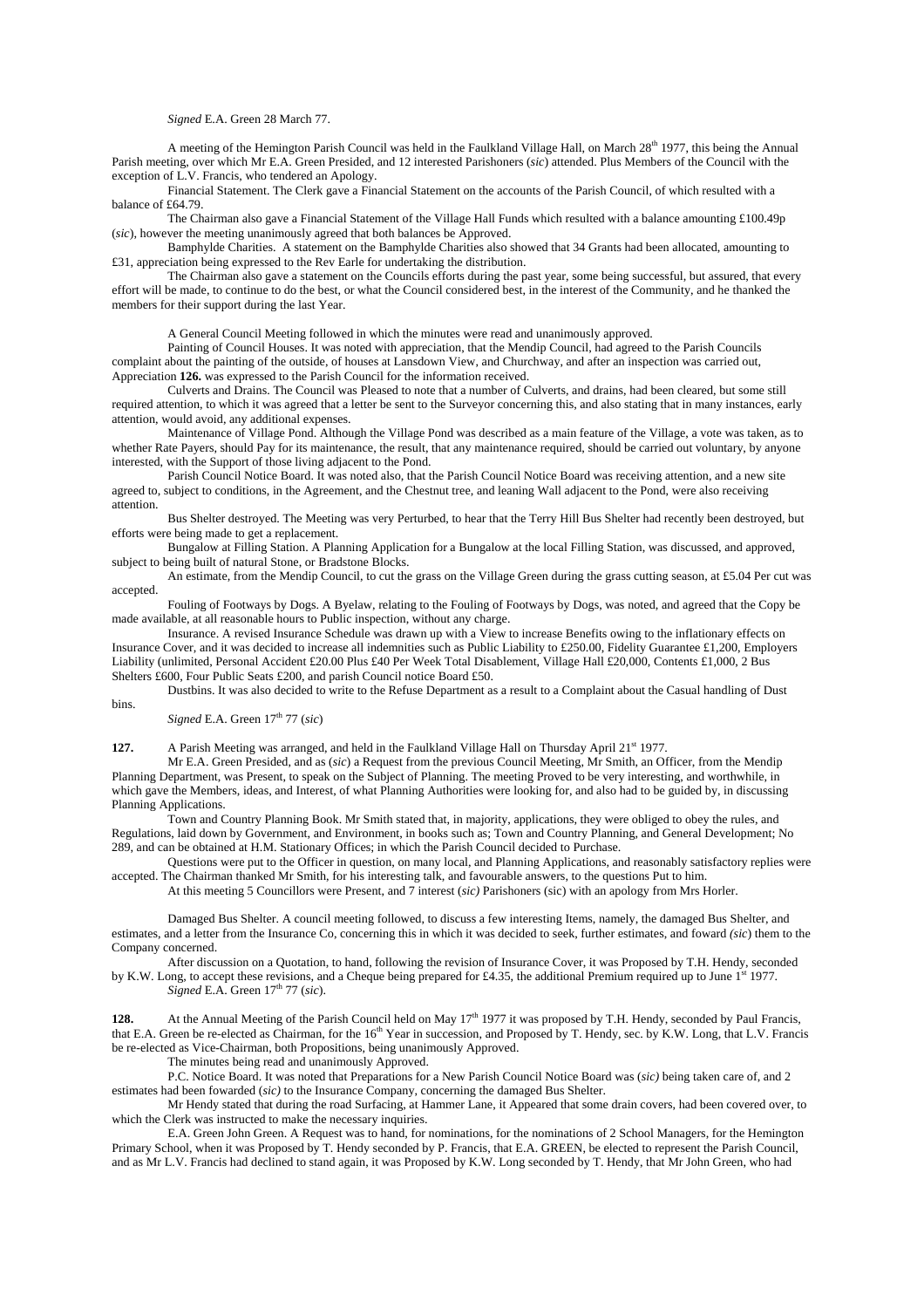children attending the school, be elected to serve as a Manager, but however as Mr Francis had represented the Council for so many Years, it was agreed, that a letter be written, expressing the Councils Thanks for his remarkable Representation.

 Rent Arrears. The meeting agreed, that the Clerk question the Accounts, in respect to number of Grass Cuts of the village Green, during 1976 and draw attention to the cutting of Grass at Fulwell Close, also to the Housing Authority, on the question of Rent Arrears, and to Messrs Cluttons regarding the responsibility, attached to the grass cutting at the 6 new Cottages, at New Farm, and a question, relating to the ownership of the Lay-by.

 A Planning Application was dealt with, and recommended to approve, subject to Amendments being accepted, at the old Rectory.

 It was also agreed to write to Buckland Parish Council on the state of footbridge at Hardington, and the sign at Chickwell crossroads.

 Cheques were Prepared for Insurance Premium **129.** amounting to £62.73, Association of Local Councils £8.70 and G. Loader £1.00, for purchase of Town and Country Planning Book.

 Flag Pole. It was also decided to insure the Flag Pole on the village Green, recently erected, for the Jubilee Celebrations. *Signed* E.A. Green 11-7-77

 A Public Meeting was held in the Faulkland Village Hall on Monday July 11th 1977, at which about 19 Parishoners (*sic*) attended, including Parish Councillors, and County Representative Mr. W. Soames, Apology T. Hendy.

 Highway matters in the village of Faulkland. However, the meeting was arranged, to discuss Problems, arising as to a result of a notice recently displayed by the Highway Authority, which stated that the Lay-BY (*sic*), in the Centre of the Village of Faulkland the footpath, and Part of the land Adjacent to it, should now become a Highway, maintainable at the public expense.

 Parish Council Members, and Local Residents were very concerned at being asked to support, and maintain, something of which they did not want in the first instance, and could well have been avoided, if only Parish Council comments, had been given some reasonable consideration. Mr L.V. Francis considered that the the (*sic*) Lay-by, and the additional Access, had only been a Hazard to the village, and other road users, this being met with every approval. Several People had various Ideas, for improvement, to the existing situation, but the final decision, of the meeting unanimously, was that, a footway be constructed adjacent to the highway, and a retaining wall be built, thus giving a good site (*sic*) line, for visibility, and a Road-way constructed behind this wall, for which could Provide Parking and access, on their own land, we feel this could be giving some consideration, and implemented at the owners expense.

The minutes of the last meeting being read, and accepted.

 Parish Council Notice Board. Matters arising, and given consideration, were a Cheque from the Insurance Co amounting to £39.56, in respect to the damaged Notice Board, and a Cheque was Prepared on behalf of D. Morgan who supplied the board, amounting to £23, with appreciation for his cooperation. Further inquiries were to be made regarding **130**. the damaged Bus Shelter, Road Surface in Hammer Lane, grass cutting at Turners Tower. Replys (*sic)* regarding the Mendip Council rent arrears and matters, relating to Registar (*sic*) of electors, appeared to be satisfactory.

 Planning Appeal. A Planning Appeal, on behalf of D.C. Wiltshire, for permission to build either 2 dwellings, or one, to which comments were raised, both for and against, but some did not object to one dwelling, but however, on a Vote taken, as to whether any Permission should be granted, the chairman was Oblidged (*sic*) to give a Casting Vote, of which resulted with a decision, not to allow any development.

 Garage at Faulkland. As a result to a letter from the Mendip Council, relating to a Garage being erected at New Farm Cottages, of which it should have been constructed with Shearstone Split Blocks, instead of Concrete block, and Render it was unanimously decided, to await a reply from the Planning meeting, to be held on July  $12<sup>th</sup>$ .

 Pond Wall Mr Madely raised the question of Ownership of the Village Pond Wall, in which he was advised to make further inquiries.

 'Go Slow Signs'. Mr J. Green asked if there was any Possibility for the erection of 'Go Slow' Signs, at each end of the Village of Faulkland, as he considered some Motorists travelled through the Village at excessive speed, the Clerk being instructed to Pass the matter to the Appropiate *(sic*) Authority, and at the same time, report the overgrowth in the Lane, leading from the corner of the village Green. A Cheque, was also Prepared, for the Ward Clerks Salary, amounting to £10.00, and to Messrs Cluttons, for Allotment, and

Playing Field Rent, amounting to £13.75.  $Signed$  E.A. Green Oct  $27<sup>th</sup>$  77.

 A meeting of the Somerset Association of Local Councils, for the east Area, was held in the Faulkland Village Hall, on Tuesday October 11<sup>th</sup> 1977, at which approximately, about 37 People from various Parish Councils attended.

 The Chairman of the Hemington Parish Council. Mr E.A. Green welcomed the Members of the Association, to the meeting, to which Refreshments were Provided by Members of the Local Council, under the Auspices of Mrs J. Horler, with help from **131.** the Local Ladies. A very enjoyable evening was spent, and the Chairman, Mr E.J. Francis, thanked the Hemington Members for their invitation to Faulkland, and their Splendid Hospitality.

A Parish Council meeting was held in the Faulkland Village Hall, on Thursday October 27<sup>th</sup> 1977, with E.A. Green in the Chair. Members Present were, Mrs J. Horler, P. Francis, T.H. Hendy, with apologies from K.W. Long, and L.V. Francis, and Five interested Parishoners (*sic*) also Present.

The minutes of the Previous meeting being read, and accepted unanimously.

 Go Slow Signs. It was noted with Appreciation, in a letter from the Divisional Surveyor, that a drainage Programme, would now be soon commencing, thus including the inadequate drainage, at Hassage Crossroads, and various other Places, but members were disappointed to hear, that the Surveyor were (*sic*) unable to Provide more efficient 'Go Slow' Signs through the Village of Faulkland, especially with the ever increasing flow of Traffic, and it was unanimously agreed to apply again, expressing the Public Concern, questioning for the Purchase of 'Please Drive Slowly' Signs to be erected, adjoining the Village name Plate, at each end of the village.

 Garage at Faulkland. Regarding the Garage recently built, unavoidably in contravention to the Approved Plans, it was decided to await replies from the Mendip Council.

 Terry Hill Bus Shelter. The Clerk was also instructed to contact the Contractors, for immediate replacement of the Terry Hill Bus Shelter, the Clerk, replied, stating, he had contacted the Surveyor for his Approval, in case any further Road development should take Place.

 Bridget Parker. An Appeal, on behalf of the Local Bridget Parker Trust Fund, was acknowledged, when it was Proposed by T. Hendy seconded by Mrs J. Horler, to donate the Sum of £10, and approved.

 Playing Field Rent. As a result to a letter from the Hylton Estate Agency, stating that Lord Hylton, was Prepared to defer the Rent review, of the Faulkland Playing field, until March 1980, the Clerk was instructed to reply stating the Councils Appreciation.

 FOOTPATH AND BRIDLEWAY. Nos. 11/9 and 6/25. A Request was to hand, from Landowners, and, or Tenants **132.** requesting the Parish Councils of Hemington, and Norton St Phillips Approval, for the removal of Public Bridleway Rights, thus retaining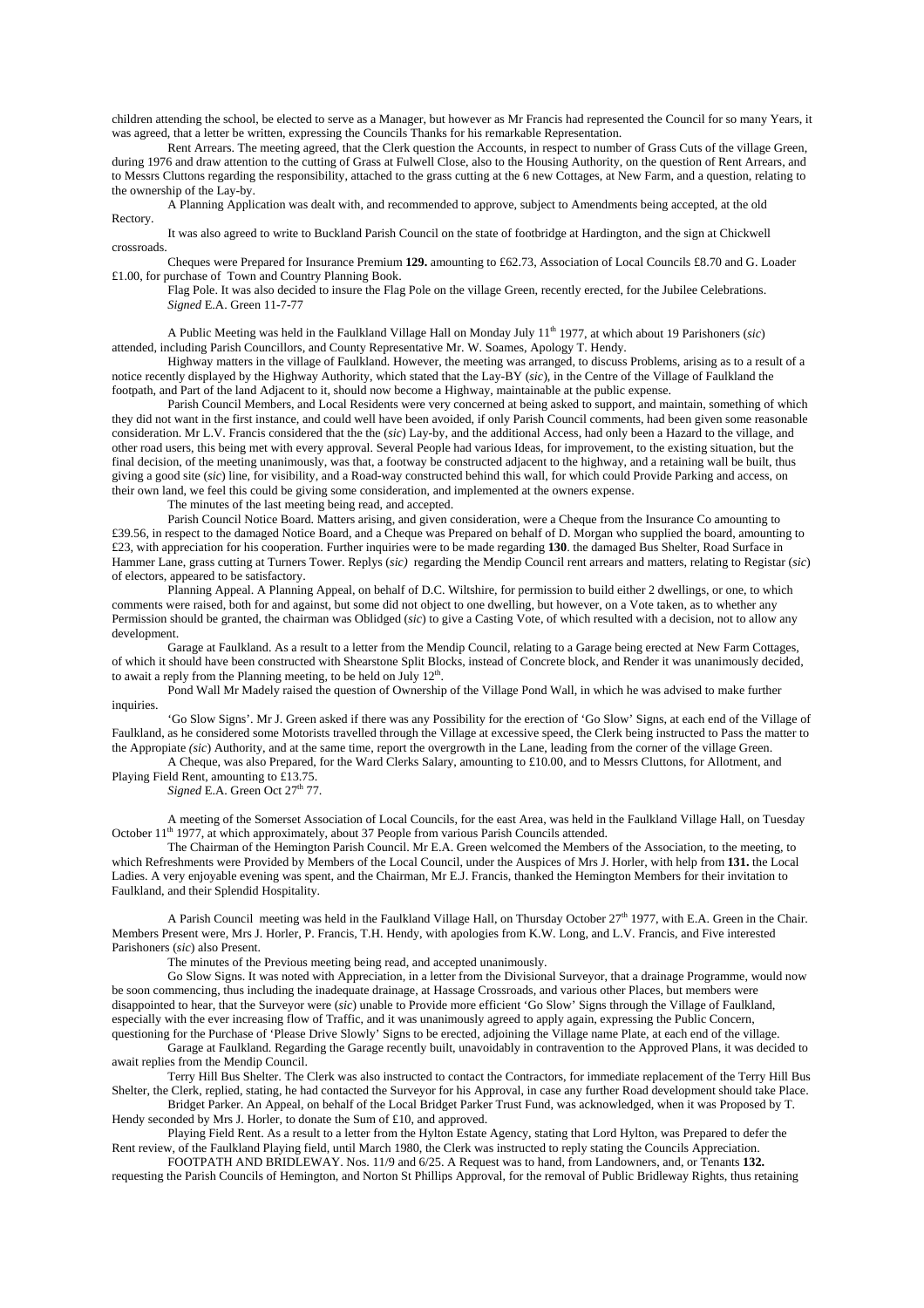the Public Right of Way on foot only. It is their considered opinion, that the Public Bridleway right was shown in absolute error, during the Survey of Public Rights of Way Survey 1949-50. However, after a lengthly (*sic*) discussion on the Subject, it was unanimously decided, for the removal of the Bridleway Way Rights, thus retaining the Public Right of Way, on foot only.

 uneven Pavement. The meeting also decided, that a letter be sent to the Divisional surveyor, reporting the uneven trench surfaces, of which was left by the Contractors recently.

Signed E.A. Green Jan 5<sup>th</sup> 1978.

A meeting of the Parish Council was held in the Faulkland Village Hall on Thursday Jan 5<sup>th</sup> 1978, over which Mr E.A. Green Presided. Members Present were Mrs J. Horler, K.W. Long, and T.H. Hendy, with apologies from P. Francis, and L.V. Francis, and as the meeting was open to the Public, about 4 Parishoners (*sic*) attended. The minutes being read and unanimously approved.

 'GO SLOW SIGNS'. As a result to Mr J. Green's request, for 'Go Slow' Signs, to be erected at each end of the village of Faulkland, members were Pleased to hear, that the County Council were Prepared, to Provide them, and erect, Providing the expense was met by the Parish Council, and it was Proposed by K.W. Long seconded by Mrs J. Horler that the Parish Council accept this offer, trusting this would influence drivers, to go through the village more slowly.

 Uneven Road Surface and Pavements. Concern was again expressed, at the uneven road surface, recently left by contractors, engaged by the G..P.O., and Mr Hendy stated that there were still some gullies covered, as a result to the recent road surfacing, and it was agreed to Pass both complaints to the Appropiate (*sic*) authority.

 County Playing Fields Association. It was Proposed by T. Hendy, seconded by Mrs J. Horler, and approved, to donate the sum of £2.00 to the County Playing Fields Association.

 Upkeep of Churchyard. It was noted with appreciation that the Mendip Council had now approved for the reimbursement for the Sum of £22.00. **133.** toward the maintenance of the local Churchyard.

 It was also Proposed by T.H. Hendy, seconded by K.W. Long, and approved to settle the account, due for the District Auditors expenses and Fee, amounting to £16.20, and it was Proposed by Mrs J. Horler, seconded by K.W. Long, that the Clerk be Paid £2.00 towards attendance at the Audit.

 Best Kept Village. A report on the best kept village competition, stated that Faulkland continued to be a Pretty village, with well cared for Properties, but unfortunately had more than its fair share of litter.

Precept 1978-79. Estimate of expenditure were discussed for the year ending March 31st 1979, and it was Proposed by Mrs J. Horler seconded by T.H. Hendy to Precept the Mendip Council for £300 for General expenses, with a view of reimbursement of £75 towards the maintenance of the Local Churchyard, and approved.

 Bridleway and Footpath. It was also decided to await further reports on the Bridle-Way and footpath leading to Norton St Phillips.

It was also noted with Appreciation that the Terry Hill Bus Shelter was nearly completed.

Skateboarding. At this meeting, it was brought to the notice of the Parish Council that some youths are using the Fulwell Housing estate, as a Skateboard Centre, and therefore causing a nuisance to the elderly folk, and it was decided to Pass the matter to the Housing Authority for attention.

*Signed* E.A. Green 9<sup>th</sup> 1978 (*sic*)

A meeting of the Hemington Parish Council was held in the Faulkland Village Hall, on Thursday March 9<sup>th</sup> 1978, over which Mr E.A. Green Presided, supported by a full Council, with the exception of Mr L.V. Francis, who unfortunately was indisposed, and it was the unanimous wish of the meeting, that the Clerk write to him expressing the members wishes, for a speedy recovery, with a View, and return to normal duties. The minutes of the last being (*sic*) read, and unanimously approved.

 'Go Slow Signs'. Members welcomed the news, that the Divisional Surveyor was ordering the 'Go Slow' signs, to be erected at each end of the **134.** village of Faulkland, in a bid to reduce the speed of increasing traffic.

 A letter form the surveyor, also stated that they were in constant communication with the G.P.O. regarding the reinstatement of the surface of the trenches on the road, and Pavements.

 Nuisance at Fulwell Close. It was noted that the nuisance of skate boarding at the Fulwell Close estate, but regret to hear that a further nuisance is being experienced, as a result to Mud etc. being thrown at Old Folks doors, to which the Clerk was instructed to report to the Housing Officer.

 It was noted with Appreciation, that Mr K. Pitman, had now been granted Permission to complete his garage, providing it was rendered to match the existing dwellings.

 'Parish Review'. The meeting also discussed the Contents, laid down in a Circular from the department of the environment on 'Parish Review', a matter of vital importance to every Parish Council, and Parish Meeting, many Proposals were put foward (*sic*), but no final decision reached, as it was decided to await any further observations from neighbouring Parish Councils at Ward meeting of which had been arranged, whereby to allow these Councils the opportunity to express their Views on Communal and Community Representation.

 Playing field Fence and Hedge. A letter was to hand from Messrs Cluttons stating that the Hedges and Fence, at the Local Playing field, were in a bad state of neglect, to which, after a discussion, it was agreed, that the Council would endeavour to give the matter attention.

 Proposed Water Supply. Also Messrs Cluttons were inquiring as to whether the Council were interested in a Proposed water supply to the Playing field, as they were Proposing to lay on a Water supply to the adjoining fields, but the Council would be asked to bear a Proportion of the costs for installation, however, the Council considered it not to be essential for the playing field, but felt, that as the proposed scheme, was Scheduled to be taken through the field adjoining the allotments, there was a Possibility that Allotment holders may be interested, but naturally, they would, in conjunction with the Council, desire to be notified as to what Proportion of cost this would involve before reaching a final decision, however the Clerk was instructed **135.** reply (*sic*) accordingly.

 Best Kept Village. It was Proposed by Mrs Horler, seconded by T. Hendy to enter the village of Faulkland for the best Kept Village competition, with a view, to appeal to the members of the Public for their Cooperation, in order to Promote, and develop an attractive environment.

 Grass Cutting. The clerk was also instructed to ask the Mendip Council for a quotation to cut the grass again on the village Green.

 Concessionary Bus Fares. The meeting welcomed the news from the Mendip Council, to introduce a Concessionary Bus Fare scheme, whereby to help Pensioners.

 Planting of Trees. Mr J. Green inquired if there was any scheme available, whereby to support Councils in an effort to replace Trees recently effected (*sic*) by the Dutch elm disease, this being left for the clerk to make inquiries.

It was Proposed by K.W. Long, seconded Mrs J. Horler to make an allowance of  $\hat{E}$ 5.00 for Chairmans allowance, and to Prepare Signatures for the following Cheques, and approved.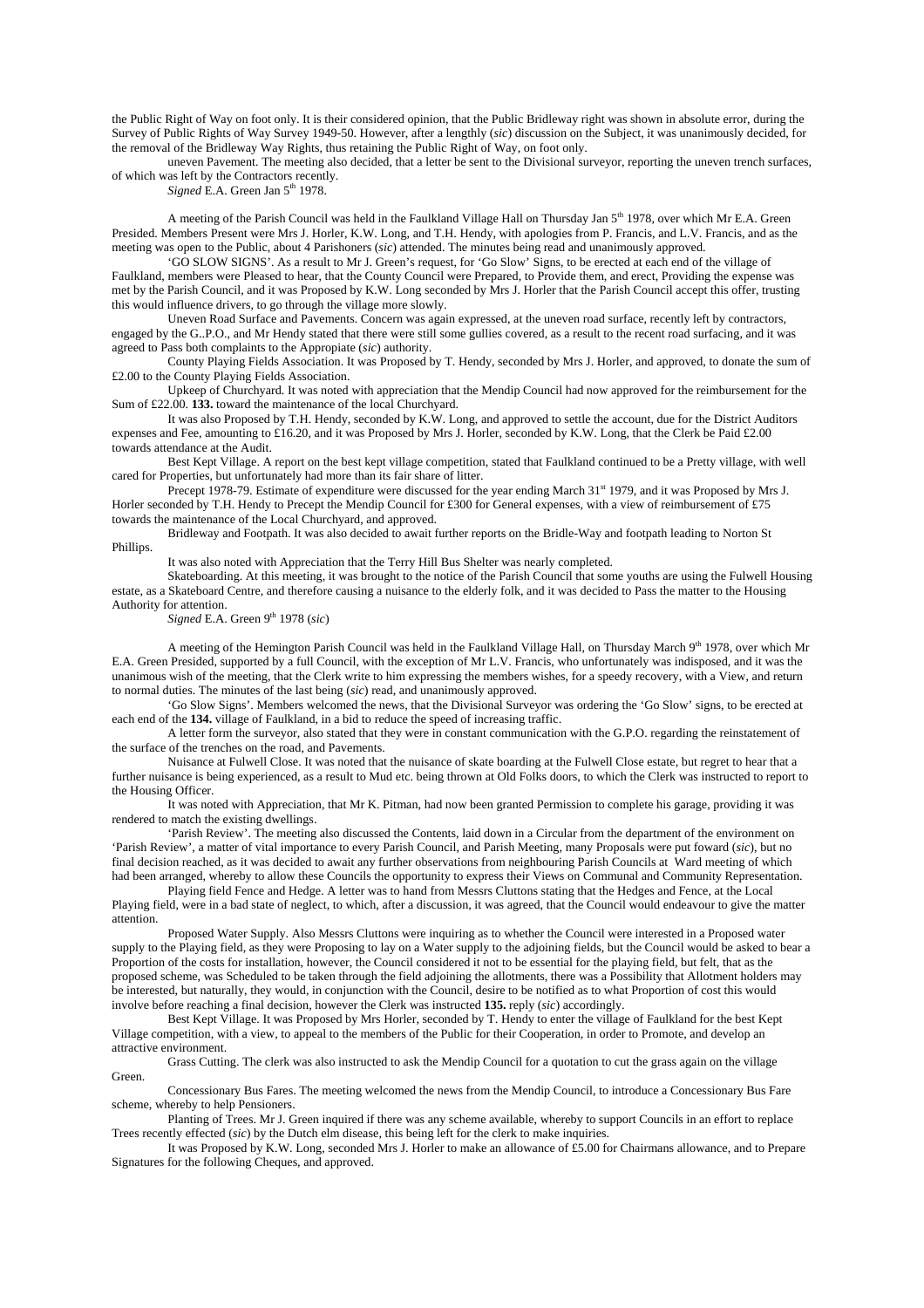Faulkland village Hall Committee £8.00 Messrs Cluttons £13.75 Clerk Salary + expenses, £6.24 E.A. Green, Chairmans Allowance, and Travelling allowance £7.90. The meeting decided to arrange the Annual Parish Meeting for Thursday April 13<sup>th</sup>. *Signed* E.A. Green 13 April 78.

A Ward meeting was held at the Faulkland Village Hall on Wednesday March 15<sup>th</sup> 1978, over which Mr R. Bush, the District Council Chairman Presided. An apology from Mr L.V. Francis, and Buckland Dinham Parish Council, being accepted, but Representatives were Present, from Norton St Phillip and Hemington Parish Councils, and also from Laverton Parish Meeting.

 Parish Review. Mr E.A. Green, Chairman of the Hemington Parish Council, welcomed the Members of the various Parishes, and considered this, the most suitable time, for neighbouring Councils to express their views on Parish Council Boundaries, the matters arising under the Subject: Parish Review. However, Mr P. Weeks the Chairman of the Laverton Parish Meeting, stated that Laverton and Lullington, were quite Prepared to stay as they are, but no doubt, would accept a little extension if the Possibility arose.

 Norton St Phillip. Dr. Flemming, Chairman of the Norton St Phillip Parish **136.** Council stated that they too, were contented to stay as they now exist.

 Hemington. Mr E.A. Green, the Chairman of the Hemington Parish Council stated that Hemington, were (*sic*) quite contented to stay as they are, but were Prepared for discussion with Neighbouring Parish Councils, on any Proposed extensions, and also give consideration to any Proposed Concessions. However, as there was no Representation from the Buckland Dinham Parish Council, it was decided to contact the Clerk, with a view to meeting their Members, to hear their views on the Subject.

 The Chairman gave a Report on the General District News, in which many questions asked, and responded with favourable replies.

 A vote of thanks was expressed to Mrs Horler, for the Preparation of Refreshments. *Signed* E.A. Green  $13<sup>th</sup>$  April 78.

## Parish Review

A meeting was held at Buckland Dinham Church Hall on Monday April 3rd 1978, between the Members of Hemington, and Buckland Parish Councils, granting them the opportunity to submit any observations they feel necessary, on any changes of Boundary.

 However, Mr Hibberd, the Chairman of the Buckland Parish Council welcomed the members from Hemington, and Mr E.A. Green considered it a duty, on behalf of both Councils, to discuss any matters arising, from any Proposals, on behalf of the inhabitants being so near to the Parish boundary.

 After consideration, it was unanimously decided, that the two Chairmans (*sic*) interview the inhabitants concerned, seeking their views as to whether they considered it benificial (*sic*) to them, to change their Local Administration, and Social Activity Centres, either way, and report accordingly.

 There were 5 Members Present from Buckland, and 3 from Hemington Plus the two Clerks, and apologies from P. Francis, K.W. Long, and L.V. Francis.

*Signed* E.A. Green  $13<sup>th</sup>$  April 1978.

The Annual Parish meeting was held in the Faulkland Village Hall on Thursday April 13<sup>th</sup> 1978, over which Mr E.A. Green Presided. There were 5 Parishoners (*sic*) Present, and members of the Parish Council were Mrs J. Horler, K.W. Long, P. Francis, T.H. Hendy, and an apology from L.V. Francis.

Accounts. The Clerk gave a statement on the Parish Council Accounts, of which showed a satisfactory balance of £69.78 and the Chairman gave a statement on the village Hall Funds of which also showed a satisfactory balance of £291.83.

 Bamphylde Charities. The Chairman gave a statement on the Bamphylde Charities in which it was stated that £31.50 had been distributed, to what the Committee considered deserving cases, and he also thanked members for their cooperation, and in responding, Mr T. Hendy thanked the Chairman for his support in the matter.

 Chairmans Report. The Chairman in his report, referred many items, namely attention to the village pond, village Green, acknowledgement to various appeals, representation to the state of roads, and pavements, erection of Go-Slow Signs, through the village of Faulkland, and the splendid response to the Jubilee Celebrations, and many other items of interest, such as appreciation to the Members of the Council for their attendance, and support at the meetings.

A Parish Council meeting followed, in which the minutes of the Previous meeting were read, and unanimously approved.

 Playing field Fence and Hedge. It was noted with appreciation that the G.P.O. Trenches were to receive attention, and consideration to the Playing field hedges when convenient, with a view to the Chairmans meeting a Representative on behalf of the Ammerdown Estate to discuss Problems, and Proposals arising.

 Grass cutting on the village Green. The meeting also decided to accept a quotation from the Mendip District Council to cut the grass on the village Green, at a Price of £5.60 Per cut.

 Parish Review. Parish Boundaries now under national review was again raised, and after a report from the Chairman, that those inhabitants being just over the Hemington border wish to remain in the Buckland Dinham Parish, therefore members felt there was not much to **138.** be considered, apart from the two cottages in the Wood, on the Boundary at Terry Hill Nos. 240-242, however it was unanimously decided that this Representation be Put foward *(sic*) to the Mendip Council for consideration, as the occupiers of these cottages have always looked upon the Parish of Hemington as their Social Centre.

 Litter Receptable (*sic*). Mrs Morgan inquired into the present state of the Lane near the village Hall, when the Chairman stated he would look into the matter, and Miss Cook inquired into the Possibility of an additional Litter receptable (*sic*) near the village Pond, of which it was agreed to review the subject at the next meeting, and also representation to the untidy Lay-BY (*sic)* at the lower end of the village of Faulkland, if it was recognised as an official one, but the Clerk was to make inquiries regarding this.

 Re-Affiliation. The meeting also agreed to Re-affiliate to the Association of Parish Councils, after being proposed by T. Hendy, seconded by Mrs Horler, taking into consideration the increase of membership to £11.24.

 Donation. It was also Proposed , by K.W. Long, seconded by P. Francis to donate the Sum of £2.00 to the Somerset Community Council, and Approved.

 Bus Shelter A/C. After consideration to the account from Gaudes and Shreaves *(?*), for the reconstruction of the Terry Hill Bus Shelter, it was Proposed by P. Francis, seconded by Mrs J. Horler that this A/C be settled amounting to £283.17. Arrangements were made for members to attend the East Area meting at Frome on April  $18<sup>th</sup>$ .

 Planning Applications. Consideration was granted, in favour to two Applicants, 1. for a double Garage , and storeroom at No 2 Turners Tower, and a Proposed extension to the existing Workshop at the Faulkland Filling Station.

Arrangements were being made for Pensioners to obtain their Concessionary Bus Tokens at the Local village Hall on May 18<sup>th</sup>. *Signed* E.A. Green 23rd May 1978.

139. At the Annual meeting of the Hemington Parish Council, held in the Faulkland Village Hall, on Tuesday May 23<sup>rd</sup> 1978, Mr E. A. Green was re-elected chairman for the 17<sup>th</sup> year in succession, after a proposition by Mr P. Francis, seconded by Mrs J. Horler, and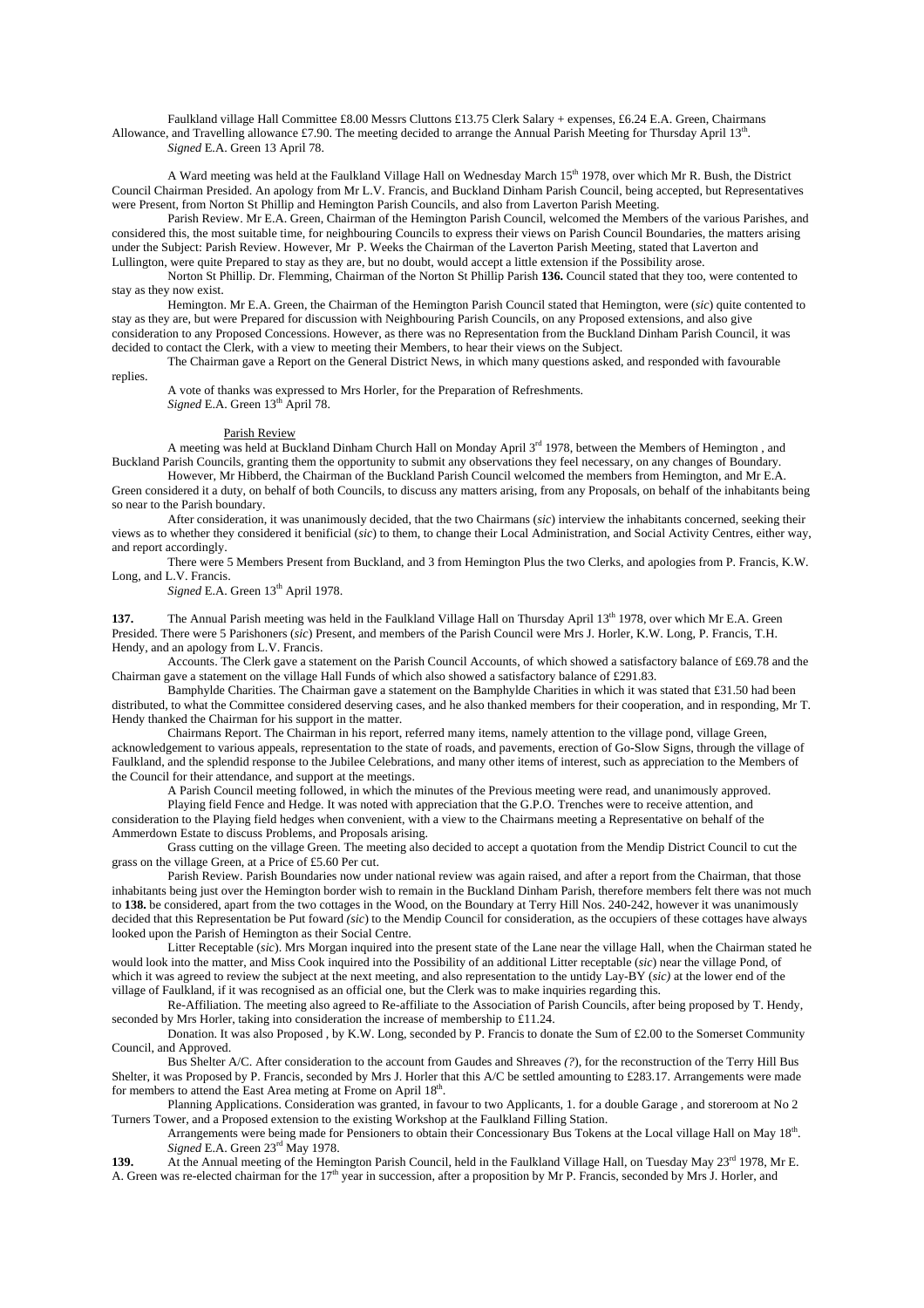approved. It was also Proposed by T. Hendy seconded by Mrs J. Horler, that Mr L.V. Francis be re-elected Vice-Chairman. The minutes being read, and unanimously approved.

 Un-official Lay-by and litter Baskets. A reply to the unofficial Lay-by at the eastern end, of the village of Faulkland, of which was recently reported, stated that this obviously serves a useful Purposed, for vehicles to stop, between Norton St Phillip and Terry Hill, therefore consideration would not be granted to stop off the Lay-by, but as it was the County's current Policy, to discontinue the supply of litter baskets, a warning sign would be erected, stating, it is an offence to leave litter.

 Re-surfacing of Pavements & Lanes. Appreciation was expressed, to the recent improvement to the resurfacing of the pavements in the village of Faulkland, and to the re-surfacing of the various Lanes in the vicinity, and as a result to this, the Clerk was instructed to write to the divisional Surveyor, expressing the Councils Appreciation for the improvement, but at the same time , report the damaged Signposts, of which needed repairing, and repainting, and also report the Pot Holes near the boundary in Hassage Lane.

Planting of Trees. The Clerk was also instructed to make further inquiries to a Tree Planting Scheme.

 Unauthorised Access. The Chairman stated, that as a result to many Complaints to him and the Clerk, recently, regarding to Preparation for two Accesses, for Car Parking in the village, he felt, that as Chairman, he was bound by duty, to make inquiries, but had received no reply, the Clerk was therefore instructed to write for a reply.

 Grassed Area near the Kiosk. The Clerk was also instructed to write to Messrs Cluttons, and to the divisional Surveyor, regarding the cutting of the Grass Area adjacent to Cottages, the Lay-by, and near the Kiosk, some of which had recently been dedicated to the Highway Authority.

 Pop Festivals. The meeting decided unanimously , to support an informal **140**. meetings decision of Representatives of various local Authorities, not to allow, any sites, for the use of Pop Festivals in the Mendip Area.

 Insurance. Mr Hendy inquired if the Present Premium of Insurance was sufficient to cover any further damage that may occur to either Bus Shelter, and he also considered, that inquiries should be made at the next Ward meeting, regarding the Ward Clerks Salary. A Cheque was Prepared to the Commercial Union Assurance in respect to the annual Premium, amounting to £62.32.

Community Health Council. Members viewed with grave concern, a letter from the Community Health Council, referring to the

Present Trend of closing Chemists shops in the Bath Health district, and it was felt that many difficulties would be experienced, if this trend continued, however the Clerk was instructed to complete the questionare (*sic*) attached.

 Position of the Playing field. A discussion arose on the Present Position of the playing Field at Faulkland, to which the Chairman Put foward (*sic*) a suggestion for an alternative site, adjoining the present one, however, it was decided to make further inquiries regarding this.

Apologies was (*sic*) accepted from K.W. Long, and L.V. Francis.

 Cutting of the grass on the Village Green. A Cheque was Prepared for the cutting of the grass on the Village Green amounting to £5.04, for the Year 1977-78.

Signed E.A. Green Sept 21<sup>st</sup> 1978

Members of the Hemington Parish Council met in the Faulkland Village Hall on Thursday Sept. 21st 1978, over which Mr E.A. Green Presided, with the following Members Present; Mrs J. Horler, Mr P. Francis, Mr T.H. Hendy, Mr K. W. Long, and an Apology was accepted from Mr L.V. Francis.

The minutes of the Previous meeting were read and unanimously accepted.

 Tree Planting Scheme. The Clerk stated, that he had consulted various Landowners with regard to the Mendip Councils efforts, to Promote Tree Planting during the Year 1978-79, to which response had been met, from Mr H. Horler, T.H. Hendy, Messrs F. and E.A. Green, P. Francis; and it was suggested, to approach, Mr B. Weaver, R. Francis, R. Yorke, Radstock Cooperative Society, and Messrs Cluttons, on behalf of the **141.** Ammerdown Estate, and Mr J. Wilmott.

 Re. – Unauthorised Access. The Parish Council, also decided to accept the views of the Mendip Planning Authority, in connection to the Planning Application at Apple Tree Cottage, Faulkland, for the formation of a Vehicular Access.

 Damaged Signs and Overgrowth. It was noted, that the Grassed Area, near the Kiosk, at Faulkland, had been cut, much to the Credit of Mr B. Morgan, and as the damaged signposts, had not yet received attention, it was decided to write again, and at the same time report the overgrowth in the Back Lane, near the village Hall, and the ever increasing overgrowth, on the various corners within the Parish, and the omission of the 'Go Slow signs' on the highway on the western side of the village.

 Ward Clerks Salary and Ward needs. It was decided that the recent business in connection to the Nordington Ward, to be placed on the agenda for the next Ward meeting.

 Frome and district Sports Council. It was also decided that the Parish Council, be represented at a meeting to be held at Frome on Sept. 28<sup>th</sup>, with a view to the Formation of a Frome, and district Sports Council.

Best Kept Village Competition. Members of the Council were delighted to hear, that although, they were unsuccessful in the Best Kept village competition, they did qualify for the Semi-final, and the Percentage mark was 72, this was felt, to be a little more encouraging, and it is hoped that renewed steps will be made if the competition is entered next Year.

 Position of Playing Field. The Position of the existing Playing field, was discussed, with a view to cutting the Hedges etc, and Mr Hendy Proposed, that we keep the existing Playing field, and defer the consideration, to an alternative site, until the Rent Review, of which is due in March 1980, when a further decision will be made, as to which Field will be most suitable for the Parish, but in the meantime, it was agreed to appeal to the Public, to attend the meeting in October, when the matter will be debated again.

At this meeting, it was also agreed to invite P.C. Baker to Lecture on the subject of Crime and Prevention.

Notice to quit allotment. Notice from two Tenants to quit their allotments, was accepted, with a view, to re-letting of same.

**142.** Members were very Perturbed to hear of the recent damage inflicted to the Terry Hill Telephone Kiosk, and it was agreed that the Clerk, write again, strongly emphasising for its removal to an alternative site, nearer to the Ammerdown Terrace.

 Pear Tree Cott. Hemington. Regarding a Planning Application, to extend a single Garage, to a double one, this was approved subject to the side, and front, being built of natural Stone, and the access to be resurfaced with Asphalt or Tarmacadam.

 upkeep of Churchyard. Cheques were Prepared in favour to Messrs Cluttons for ½ Year Allotment, and Playing Field Rent, £13.75, and Hemington Parochial Church Council for upkeep of the Local Churchyard.

*Signed* E.A. Green 3rd Jan 1979.

 At a request from the Avon and Somerset Constabulary in their effort to involve the community in Crime Prevention, a meeting was arranged under the Auspices of the Parish Council, at the Faulkland Village Hall, for a local Police officer to attend, namely P.C. Baker. However the Constable in question was welcomed by the Chairman Mr E.A. Green. The Constable gave an interesting and informative talk on what the Police Force are doing to combat the increasing wave of crime, and how the public may be able to make a significant contribution towards reducing it, or at least create a Public awareness. The Constable was well versed in his subject, and a helpful discussion followed his talk, he also stressed that anything of a suspicious , or unusual nature, should be reported to the police, even if the incident,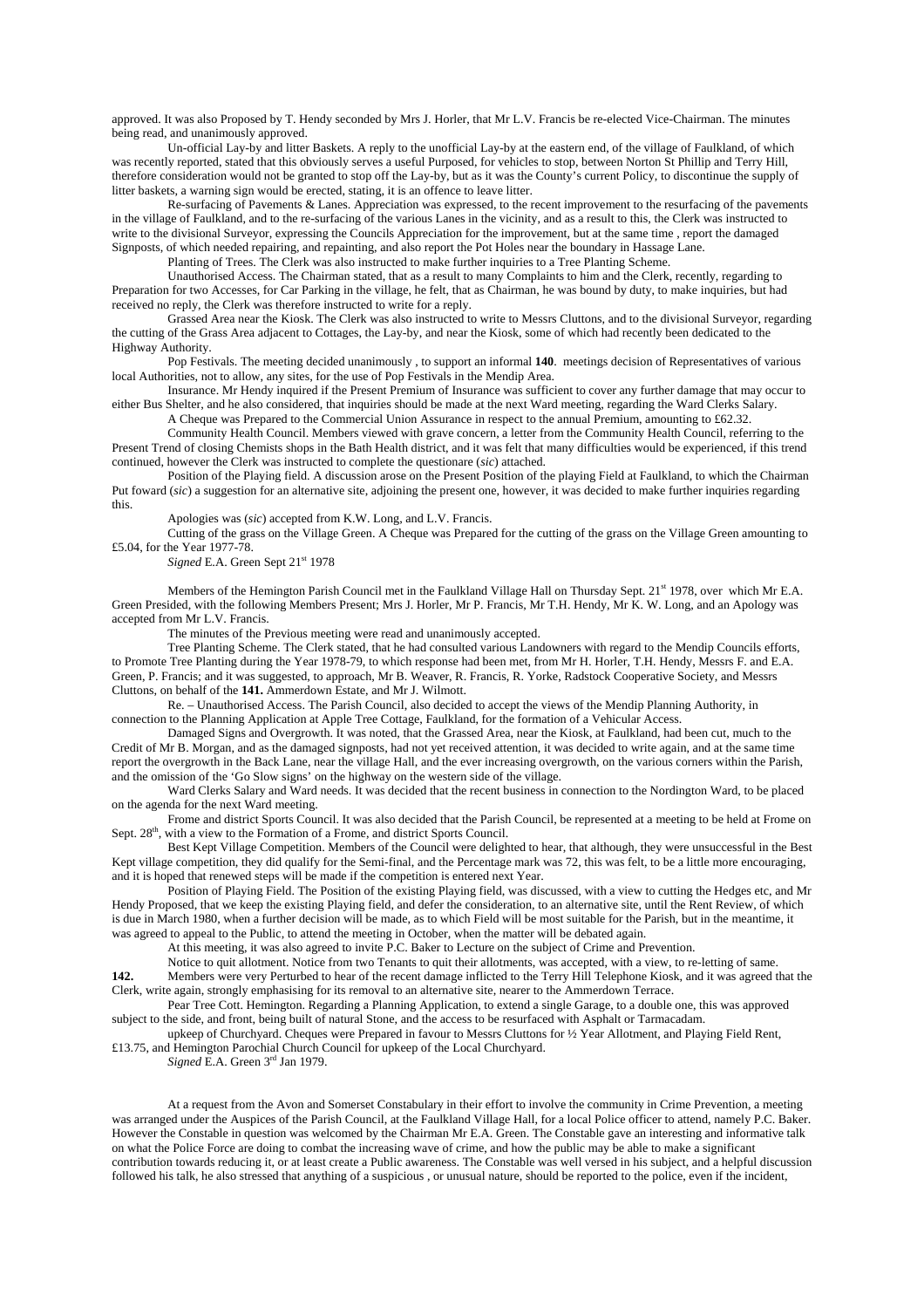should afterwards Prove to be a false alarm, and also the Local Crime Prevention Officer, is always willing to assist anyone who needs Professional advice. The Chairman thanked the Constable for his interesting and informative talk, and hope *(sic*) that it would bear some influence upon their determined effort.

 Alternative playing Field. A short discussion followed, with a view, as to whether the Parish Council should accept the opportunity being granted **143.** them, for an alternative Playing field, and after a vote was taken on this subject, it was unanimously decided by 10 votes to nil to accept the alternative.

 Cancer Appeal. It was also decided to support an appeal by the Cancer Research Fund. The meeting was well supported, and an apology was accepted from L.V. Francis.

Jan 3rd Jan 1979 (*sic*)

Members of the Hemington Parish Council met in the Faulkland Village Hall on Wed Jan 3<sup>rd</sup> 1979, over which Mr E.A. Green Presided, but owing to such inclement weather conditions, apologies were received from, Mrs J. Horler, P. Francis and L.V. Francis, this leaving 3 Members Present, T.H. Hendy and K.W. Long, which enabled the meeting to transact the business stated on the Agenda. The minutes of the last meeting were read, and approved.

Tree Planting scheme. Matters arising from the meeting, were discussed, namely; Tree Planting scheme, of which, it was agreed

to make further inquiries.

 Finger Post signs. Regarding the Painting, and replacing of finger Post signs, and the clearance of undergrowth, the Surveyor stated that there would be some delay owing to reduction of maintenance funds, and inadequate Labour.

 Ward Clerks Salary. The Chairman gave a report, on the recent Ward meeting, at which the Ward Clerks Salary was discussed, in which other Parish Councils suggested, the Ward Clerk, being Paid £7 from each Council, but he himself, suggested £5 and after a debate on the subject it was Proposed by T.H. Hendy, seconded by K.W. Long, that the Hemington Parish Council Pay £5, the matter to be transferred to the next ward meeting.

 Alternative Playing field. It was noted that the Proposal for the alternative Playing field had Provisionally been accepted, but the Council were awaiting further confirmation.

 Frome & district Sports Club. As the Frome and district Sports Club was not represented at the last meeting, it was decided, that the Parish Council be represented **144.** at the next meeting on Jan  $11<sup>th</sup>$ , subject to weather conditions.

 Terry Hill Kiosk. Members were very Pleased to hear that the Terry Hill Kiosk had been restored to use, after being vandalised. Precepts. Owing to increase in their costs, the Members felt obliged to increase its Precept for the ensuing Year, however, it was Proposed by K.W. Long, seconded by T.H. Hendy, to Precept the Mendip Council for £400.00, and Proposed by T. Hendy, seconded by K.W. Long to Precept for £60.00, to carry us through the Present Financial Year, and approved.

It was also Proposed by K.W. Long, seconded by T. Hendy, to apply for the Sum of £50.00 towards the maintenance, and upkeep

of the Local Churchyard. Cancer research. Members were also Pleased to hear, that their efforts on behalf of the Imperial Cancer research Fund, resulted in

£26.62 being fowarded (*sic)* to the Appeals secretary. Cheques were Prepared in favour to Department of the environment for Auditors Fees £12.96, G. Loaders expenses for attendance at Audit £2.00. Somerset County Council, for the Provision, and erection, of 'Go Slow' signs, for the village of Faulkland £36.58, and Humphries & West £13.43 for 2 Writing Books.

Clerks Salary. It was also agreed to review the Clerks Salary at the next meeting.

*Signed* E.A. Green March  $8<sup>th</sup>$  79.

At a meeting of the Hemington Parish Council held on March  $8<sup>th</sup> 1979$ , Members stood in silence, as a token of respect, to the late Mr L.V. Francis, who had recently Passed away, and Tribute to his work, was Paid by the Chairman, Mr E.A. Green, and Members Present.

 He had been a Councillor for approximately some 30 Years, or more, and during those Years, had been Chairman and Vice-Chairman, all of which, Proved him to be a well known figure in Public Life, and Parish affairs, and it was requested, that his devoted service be placed on record.

The minutes of the last meeting were read and unanimously approved.

111. Allocation of Trees. Members were delighted to hear, that the Mendip District Council had allocated 111 Trees to various land owners in the Parish, in connection with the Tree Planting campaign. The Council thanked the Landowners, and the District Council, and hoped that the landowners who did not receive any Trees, would be more fortunate in any future **145.** allocation.

Alternative Playing field. As no further information had been received, in connection to the alternative Playing field, it was decided that the Chairman make the necessary inquiries, and also to the cutting of the Playing Field Hedge.

Clerks Salary. It was Proposed by T.H. Hendy, seconded by P. Francis, that the Clerks Salary be increased from £50, to £75, from March 31<sup>st</sup> 1979, and Approved.

Transport Plan 1979-80. Somerset County Councils Public Transport Plan, was discussed, and it was felt, that as most Probably, these services, will be reviewed Annually, the Council, may be able to express further comment.

Bus Service. Also, as a result to the recent Petition, organised by the Local W.I. and Passed to the Parish Council, for an improved Bus Service, such as the return, Service to Bath on Wednesdays, it was felt that, the list of Signatures, was inadequate, to supply any improvement, at this stage.

Playing field Funds. Appreciation was expressed on behalf of the Playing Fields Committee for the success of their Fund raising scheme.

The meeting agreed to approach the Mendip Council, as to cutting the grass on the village Green again this Year. Signatures for Cheques were Prepared to the following, and approved. Mendip District Council, grass cutting 1978, £33.60 Faulkland Village Hall Committee £6.00 Messrs Cluttons, Allotment Rent etc, £13.75. G. Loader, Salary £50.00 expenses £10.11 E.A. Green, Chairmans allowance for expenses £10.00 T.H. Hendy £2.30 Travelling expenses to meetings.

Apologies was *(sic*) accepted from Mrs J. Horler

The Annual Parish Meeting was arranged for Thursday April 12<sup>th</sup> at 7.30 PM.

*Signed* E.A. Green 12 April 79

The Annual Parish Meeting was held in the Faulkland Village Hall on Thursday April 12<sup>th</sup> 1979.

Mr E.A. Green Presided, and Members Present were Mrs J. Horler, Mr T.H. Hendy, Mr K.W. Long, and Mr P. Francis, and only **146.** 2 Parishoners (*sic*) were Present. The Clerk gave the Financial Statement on the Parish Council accounts of which resulted with a satisfactory balance of £153.16, and the Chairman gave a statement on the village Hall Funds of which also showed a balance of £213.35.

The Chairman also gave a statement on the Bamphylde Charities in which he stated, that £36.00, had been distributed, to what the committee considered needy cases, in which he thanked the members of that committee for their support once again.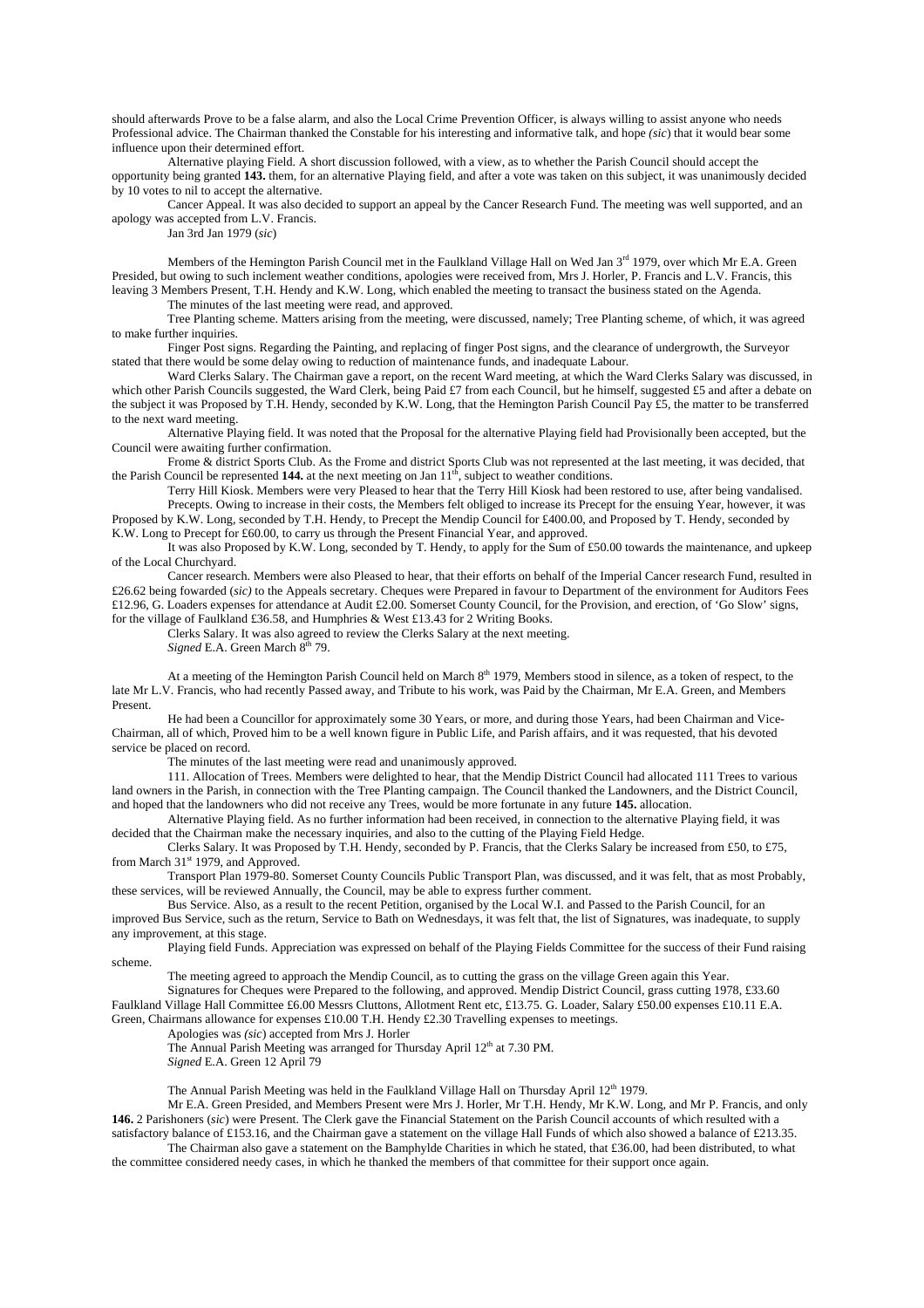In his report, on the Councils efforts, during the past Year, he referred to many items of interest, especially with the Tree Planting scheme, recently Put foward (*sic)* by the Mendip Council, and the Cooperation of the Local Landowners, in Planting them, he also thanked the Councillors, and the Clerk for their continued support, with a special appreciation to Mr T. Hendy, who was not standing again in the forthcoming election, but had served on the Council for the Past 18 Years, and also Mr K.W. Long, who was not seeking re-election but had served for a Period of 14 to 15 Years.

This concluded the business of the Annual meeting.

A Parish Council meeting followed, in which the minutes of the Previous meeting were read and unanimously approved. Playing Field. Matters arising regarding the Alternative Playing field, the Chairman stated that he had recently Phoned the Appropiate *(sic*) Authority on two occasions, in which it was stated, was receiving attention *(sic).*

The meeting unanimously agreed to enter the best kept Village Competition again this Year.

Ward Clerk Salary. After a report on the recent Ward Meeting, it was Proposed by P. Francis, seconded by Mrs J. Horler, to Pay the Ward Clerks Salary of £14.00 for the 2 Years, and approved.

Cutting of Grass on V. Green. It was also agreed to accept the Mendip Councils quotation of £6.16 Per cut, to cut the Grass on the Village Green for 1979.

Complaints. Complaints were reported regarding the nuisance at the Old disused Sewer Bed, in Fulwell Lane, and also the nuisance of Parked Cars, of which it was to be felt (*sic*) to obstruct the View on the **147.** A366, when approaching from Grove Lane, and it was decided to Pass the matter to the Appropiate (*sic)* Authorities for attention.

Repairs to V. Hall Roof. After a lengthly *(sic)* discussion, on the repairs to the Village Hall Roof, and taking into consideration of the use, by the many organisations, it was Proposed by P. Francis, seconded by T.H. Hendy, to make inquiries as to whether it was Possible to levy a 1½ p Rate on the Parish, to meet the expenses involved.

A Cheque was also Prepared to Messrs Shaw and Sons for Stationary amounting to £8.15.

*Signed* V.P. Francis 18/6/79

Uncontested Election 1979. As a result to the uncontested Election for May 1979 the following Persons were duly elected as follows: - Mrs J.M. Horler, Mr J.A. Green, Mr V.P. Francis, Mr E.A. Green, J.N. Batten and K.I. Pitman.

The newly elected Council for the Parish of Hemington, met in the Faulkland Village Hall, on Monday June  $18<sup>th</sup> 1979$ , with the exception of E.A. Green, who tendered an apology.

Although the Council was still under strength, the Clerk stated that a further election would be held in due course, to fill the necessary vacancy, but after the acceptance of Office being duly signed, the members were welcomed by the Clerk.

Election of Chairman & V-Chairman. After a Proposition Put foward (*sic*) by Mrs J. Horler, seconded by J.A. Green, that Mr E.A. Green, be re-elected as Chairman for the 18<sup>th</sup> successive Year, subject to his acceptance, and a further Proposition by Mrs Horler, seconded by J.A. Green, that Mr P. Francis be elected as Vice-Chairman, was both *(sic*) unanimously approved.

The minutes of the Previous meeting were then read and approved.

Playing Field. Arising from the minutes, of which had been carried foward (*sic*), were the Proposed alternative Playing field, to which it was felt, **148.** that the matter would be debated when the time comes for re-seeding.

Sewer nuisance. As there were (*sic*) no reply to the recent Sewer complaint, the Clerk was instructed to ask for a reply.

Parked Cars and unsuitable premises etc. A reply from the Superintendant (*sic*) of the Frome Constabulary, regarding the view obstruction at Davis's store, stated that after inspection, the road safety Problems appear therefore to be minimal, but during the debate, the Clerk was instructed to write to the Planning Officer, to question, as to whether it was in order, and Premises being suitable, to allow repairs to Cars etc at the same address, and Mr Batten reported the obstruction to the access of one of his fields, nearby, by someones Vehicles, to which this was deferred, for further inquiries.

Levy of 1½ p Rate for Repairs to Village Hall. Regarding the unforseen (*sic*) expenditure required for Repairs to the Village Hall Roof, it was Proposed by Mrs Horler, seconded by J.N. Batten, that the Council Precept for £519.00, to meet the expenses involved, of which consists of a Product of a 1½ p Rate, of which will be levied, to meet this next Year, and it was agreed, that P. Francis, contact Mr Long, with a view to any alternative suggestion of repair, this minute being approved unanimously.

Public Transport Plan. The meeting agreed to defer any final comment, at this stage, on the report of the Public Transport Plan, with a view, to discuss any reasonable comment from the Public, until a final reply is due.

Re-affilliation (*sic*). It was Proposed by Mrs J. Horler, seconded by J.N. Batten, and agreed, that the Council Re-affilliate (*sic*) to the Association of Parish Councils, for the Sum of £16.25, and also renew the Insurance Premiums for £62.32, Cheques being Prepared for same.

Country and Western Disco. On behalf of the Committee, who are actively involved in raising Funds towards the Provision, and maintenance of Recreational equipment, a letter was to hand, seeking the Councils permission, for the use of the existing Playing Field, as the venue, for an event to be held on Friday August 31<sup>st</sup>, to which the Council approved, subject to the event, be treated in every Respect (*sic*), and that the event be fully covered with Insurance, by the Sponsors, and meet the Approval of Lord Hylton.

**149.** 2 Planning Applications were discussed, and approved.

 Accidents at Terry Hill Crossroads. Following a report, Put foward (*sic*) by J.A. Green, on the increasing number of accidents, at the Terry Hill Crossroads, and on the bends, within that vicinity, it was finally decided to write to the Divisional Surveyor, expressing the Councils concerns, with a view, to introducing double white lines, or any other warning signs, that may help to alleviate the number of accidents.

 Pot Holes at Hemington. Mr P. Francis also reported the danger, attributed to the uneven road surface, and number of Pot holes, at Hemington, caused by the recent flooding.

In the absence of the Chairman appointed, the Vice-Chairman conducted the meeting.

Methodist Youth Club. It was noted that the Playing field had been let to the Radstock Methodist Youth Club for £2.00 Per

Game.

*Signed* E.A. Green 1<sup>st</sup> October 1979

At a meeting of the Parish Council, held on Monday Oct 1<sup>st</sup> 1979 Mr E.A. Green, Chairman of the Parish Council, was granted with the opportunity of Presenting the Awards, to about 19 children, who had recently Passed the Proficiency Cycling Test, an effort, of which had been organised by the W.I. Mr Marsh, the Road Safety Officer was Present, and stated, that he hoped the Children would benefit from the knowledge, persued (*sic)* by the Members of the W.I. The Chairman, thanked Mr Marsh, and the W.I. members for their splendid efforts.

 The minutes of the Previous meeting were then read, and approved, and relating to matters arising from the minutes, a letter was to hand, from the Playing field Committee, stating that there was a widespread feeling among villagers, that the Proposed site, would be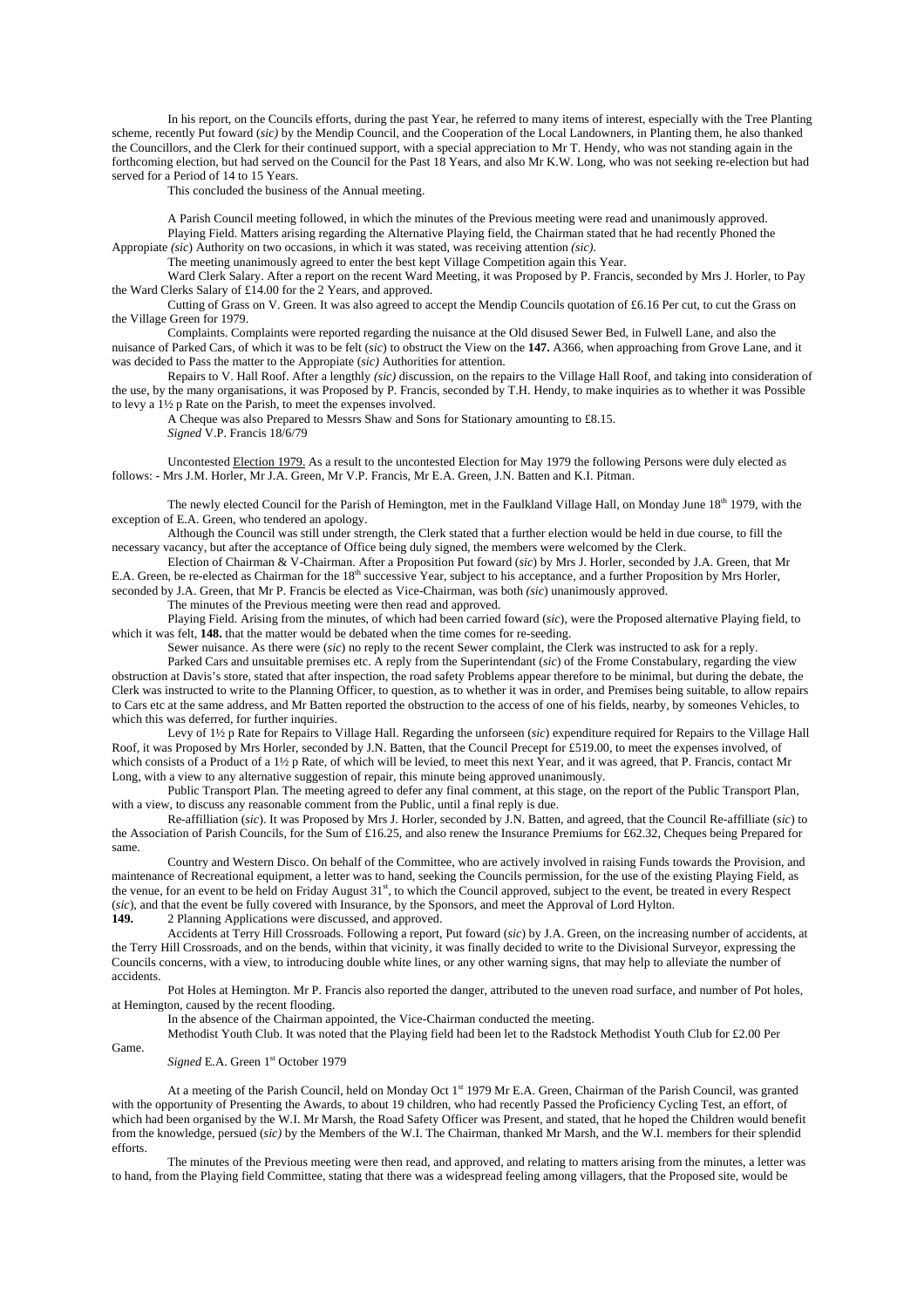unsuitable, especially for young children, so following a discussion on the subject, it was finally decided, to approach Messrs Cluttons, the Agents on behalf of the Kilmersdon Estate, with a view to renting a small Piece of Land, suitable for the young children, and more central, thus, retaining the existing field, for the older ones, or if possible, a Piece of Land, large enough to suit all ages, and it was suggested on a bit of land up behind the **150.** Telephone Kiosk, or Probably a bit of Land in Grove Lane.

 Minor Repairs. Regarding the Minor repairs to Cars etc, of which had recently been reported, no final reply, had yet been received, and it was agreed to seek a reply, and no reply, was to hand relating to obstructions, of Cars, on the access to certain field (*sic*).

 Repair to Village Hall Roof. As a result to the recent 1½ p Rate Levy, of which Produced a Total of £519.00 to meet the unforseen (*sic*) expenditure, to repairs to the Village Hall Roof it was Proposed by J.A. Green, seconded by K.I. Pitman, to Pay this amount to the Village Hall Committee, and Approved.

 Sewer Bed. In reply to the Parish Councils request for the demolition of the disused sewer bed, in Fulwell Lane, a letter, stated, that the matter is being given every consideration, with a view, to the demolition, and the Land being transferred to the corner of the adjacent field.

 Terry Hill Crossroads. As the reply, from the Divisional Surveyor, to the Councils request for additional warning signs, etc to be erected at Terry Hill crossroads, was felt unsatisfactory, it was decided to write again, expressing the need, for double white lines on the bend, and a much larger Sign, from the Kilmersdon side of Approach.

 Tree Planting. The Clerk, stated, that names of Landowners, had been now fowarded (sic) to the Mendip Council, who are interested in the Tree Planting Scheme 1979-80.

 upkeep of Churchyard. It was Proposed by Mrs J. Horler, seconded by J.A. Green, to Prepare Payment of £2.00 for the Annual Subscription to the National Playing Fields Association, and also to Prepare Payment to the Parochial Church Council, for the upkeep of the local Churchyard, amounting to £26.00 and approved.

 Transfer of Jubilee Funds. As the Parish Council were trustees to the Village Hall, and also of the great interest, recently taken in the Jubilee Festivities of 1977, and the agreement of Provision of Gates, and railings to the village Hall, with the remaining Funds from that event, it was Proposed by J.A. Green, seconded by K. Pitman that these Funds be transferred to the Parish Council, for Preparation of Payment, amounting to £309.72, when the erection was completed.

 The Clerk also stated that every effort had been made by the Council, to retain the Telephone Kiosk at Terry Hill, despite the Post Office's worries, about continuous Vandalism.

 Allotment. It was noted that Mr J. Ball, had given 6 months notice, to terminate their (*sic*) **151.** Tenacy (*sic*) of 5 perch of Allotment, on March  $25<sup>th</sup>$ , and Mr J.A. Green, stated that he would be interested in becoming the New Tenant, this being accepted.

 Travelling Expenses. Upon a Proposition Put foward (*sic*), by K. Pitman, seconded by Mrs J. Horler, to increase Councillors Travelling expenses to 10p Per mile, this motion was unanimously carried.

 Auditors Fees. The meeting also agreed to settle the A/C for Auditors Fees amounting to £17.25, and allowances to the Clerk for expenses, to attending the Audit.

 inquiries. The Clerk, was also instructed to make inquiries as to whether the expenses involved, through the Purchase of equipment, by the Playing field committee, could be transferred through the Parish Council accounts.

 County Structure Plan. Regarding the report on the County Structure Plan, the members felt there was not much comment at this stage, but no doubt, more consideration would granted (*sic*) at the next Stage.

 Prohibition of Commercial Vehicles. Owing to the Prohibition of Commercial Vehicles of over 3 Tons (order 1979) through Norton St Phillip, it was felt, this would have effect, and inconvenience, of Transport deliveries, to some parts of neighbouring Farms, in the Parish of Hemington, therefore it was agreed to write to the County Council, asking them, to extend, the Route, already agreed upon, from Mackley Lane, to the Junction, at Batch Cottage, granting a much wider access, for additional deliveries.

 Planning Application. The Clerk stated that the Chairman, and Clerk, had recently met, and viewed Premises, allocated for Planning permission at Foxcote on behalf of Miss J. Whetten, and Mr J. Chidgy, and finally decided to recommend for approval, to which members of the Council agreed.

Apologies were received from P. Francis and J. Batten.

 $Signed$  E.A. Green Dec 6<sup>th</sup> 1979

A meeting of the Parish Council was held in the Faulkland Village Hall, on Monday the  $17<sup>th</sup>$  of December 1979.

 Mr E.A. Green Presided, and members Present were Mrs J. Horler, P. Francis, J. Green, K. Pitman, and J. Batten, and 5 Parishoners (*sic*) Present.

 The minutes of the Previous meeting being read and **152.** unimously (*sic*) approved. Arising from the minutes chiefly, were replies from Messrs Cluttons, as a result to the recent application for an additional Playsite for younger children, in which it was stated, that the trustees of the Jolliffe Settled Estate, were Prepared to offer the lease of Land, in question, to the Parish Council, subject to the following Terms, and conditions:

1. The Annual Rent to be £10, Payable annually, in advance, and this to be receivable every 3 Years.

2. That the unmarked boundaries will be fenced, to their satisfaction and maintained, at all times.

3. That the Parish Council, will create, and maintain a suitable access on the boundary.

4. That you will at all times, keep the site clean and Tidy, and avoid any inconvenience to the Local inhabitants.

5. That you will Pay all Solicitors and Surveyors Fees, costs and expenses.

6. That You will take out Adequate Third Party Insurance covering the Site.

All the contents, relating to the Terms and conditions, were discussed at Parish Council Level, and finally, it was Proposed by J. Batten, seconded by P. Francis, that the Parish Council were unable to give any Guarantee to some of the Terms, especially Item 4. and it was suggested that the Playing Field Committee, take another look at the existing Field, with a View, to consider Providing equipment, on that site, and that the Clerk write to Cluttons, stating that the Council were unable to implement all the guarantees requested, this motion being carried unanimously.

Terry Hill Crossroads. The reply from the Divisional Surveyor, to the Councils request, for double white lines, on the bend, on the A362, near the Terry Hill cross roads, did not appear to be favourable, the Clerk being in the A362, near the Terry Hill cross roads, did not appear to be favourable, the Clerk being instructed to reply stating the Councils views.

Precept for Year ending Mar 31<sup>st</sup> 1981. The Financial requirements of Precept, and maintenance of the Local Churchyard, was discussed, and it was Proposed by P. Francis, seconded by J. Batten, that we Precept for £450, and £30 for the upkeep of the Local Churchyard, and approved.<br>153. Tree Planting Sc

**153.** Tree Planting Scheme. A reply from the Chief Technical Officer, relating to the Tree Planting scheme, stated, that Monies for this season, had been allocated, and any new schemes will have to be deferred until next Year.

 County Structure Plan. A Copy of the County Structure Plan was Produced, and some discussion took Place on it, and it was agreed to attend any further meetings on the Subject, to see if there was anything of direct consequence to the Parish in it.

 Planning Applications. The Sub-Committee report on Planning Applications for 2 dwellings at Hardington Coop Farm, and a workshop at Sunnyside Cottage for Mr J. R. Hope, of Laverton, was accepted by Members of the Council, but the report on an Application